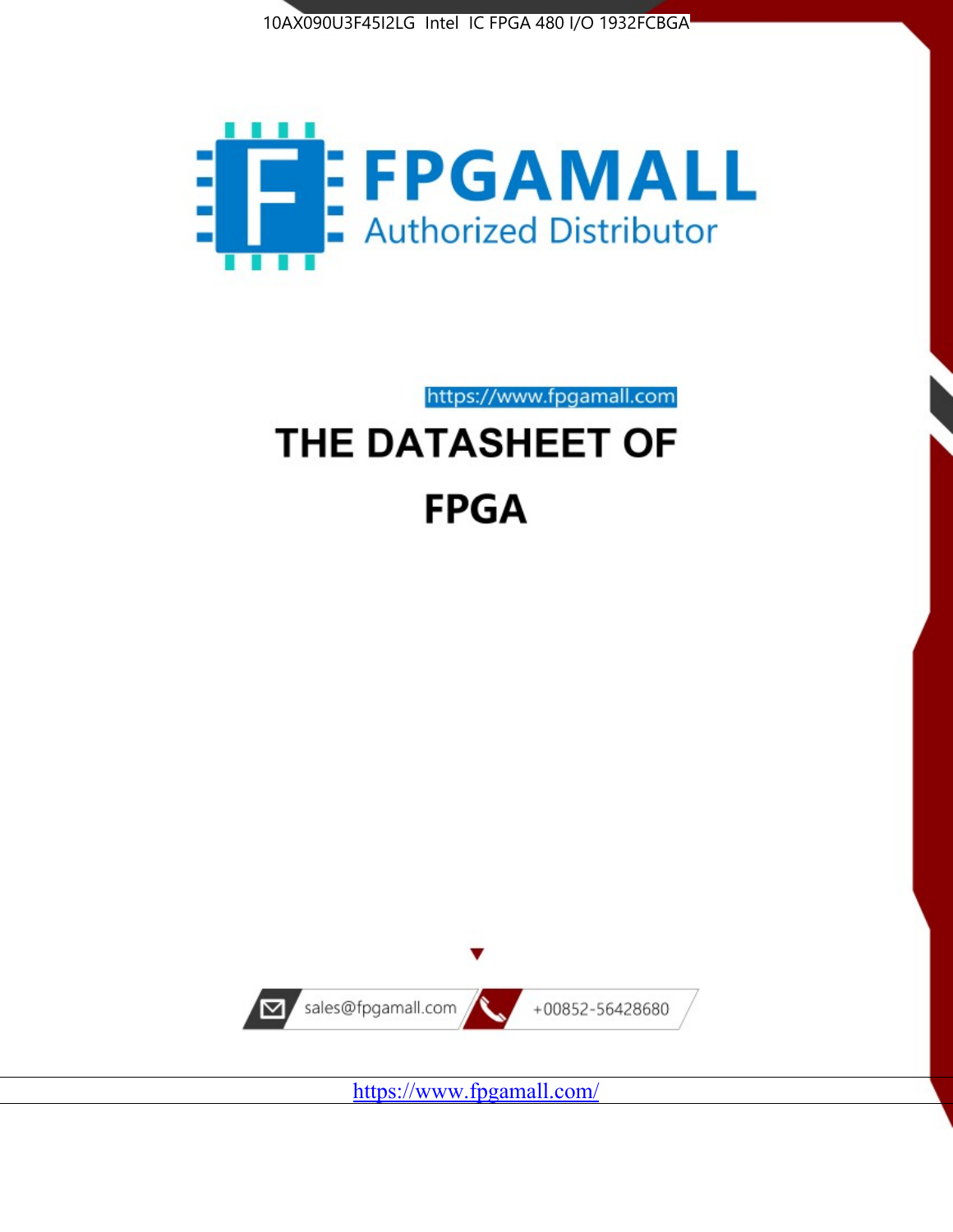10AX090U3F45I2LG Intel IC FPGA 480 I/O 1932FCBGA



# **Intel® Arria® 10 Device Overview**



**A10-OVERVIEW | 2018.12.06** Latest document on the web: **[PDF](https://www.intel.com/content/dam/www/programmable/us/en/pdfs/literature/hb/arria-10/a10_overview.pdf)** | **[HTML](https://www.intel.com/content/www/us/en/programmable/documentation/sam1403480274650.html)**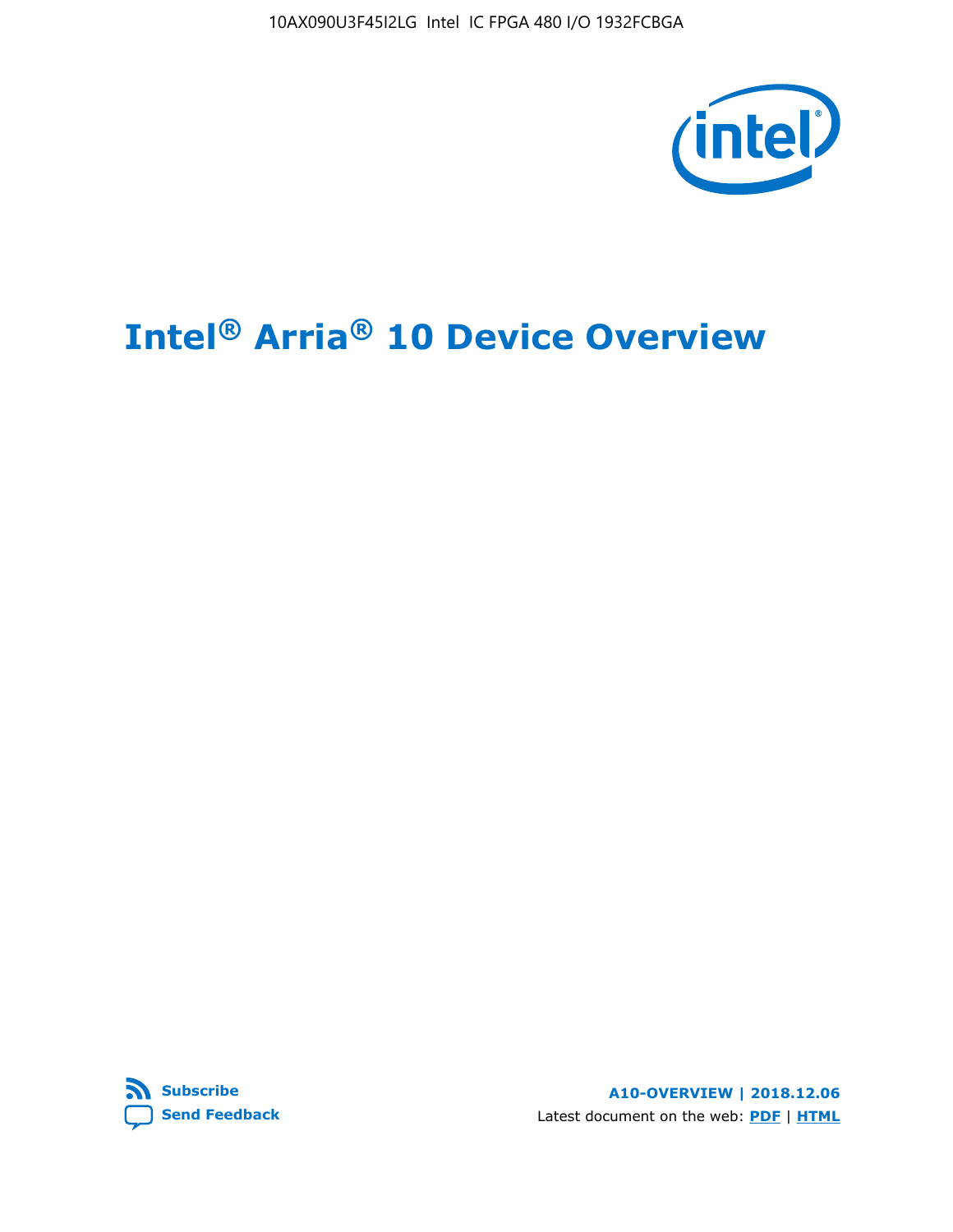

**Contents** 

## **Contents**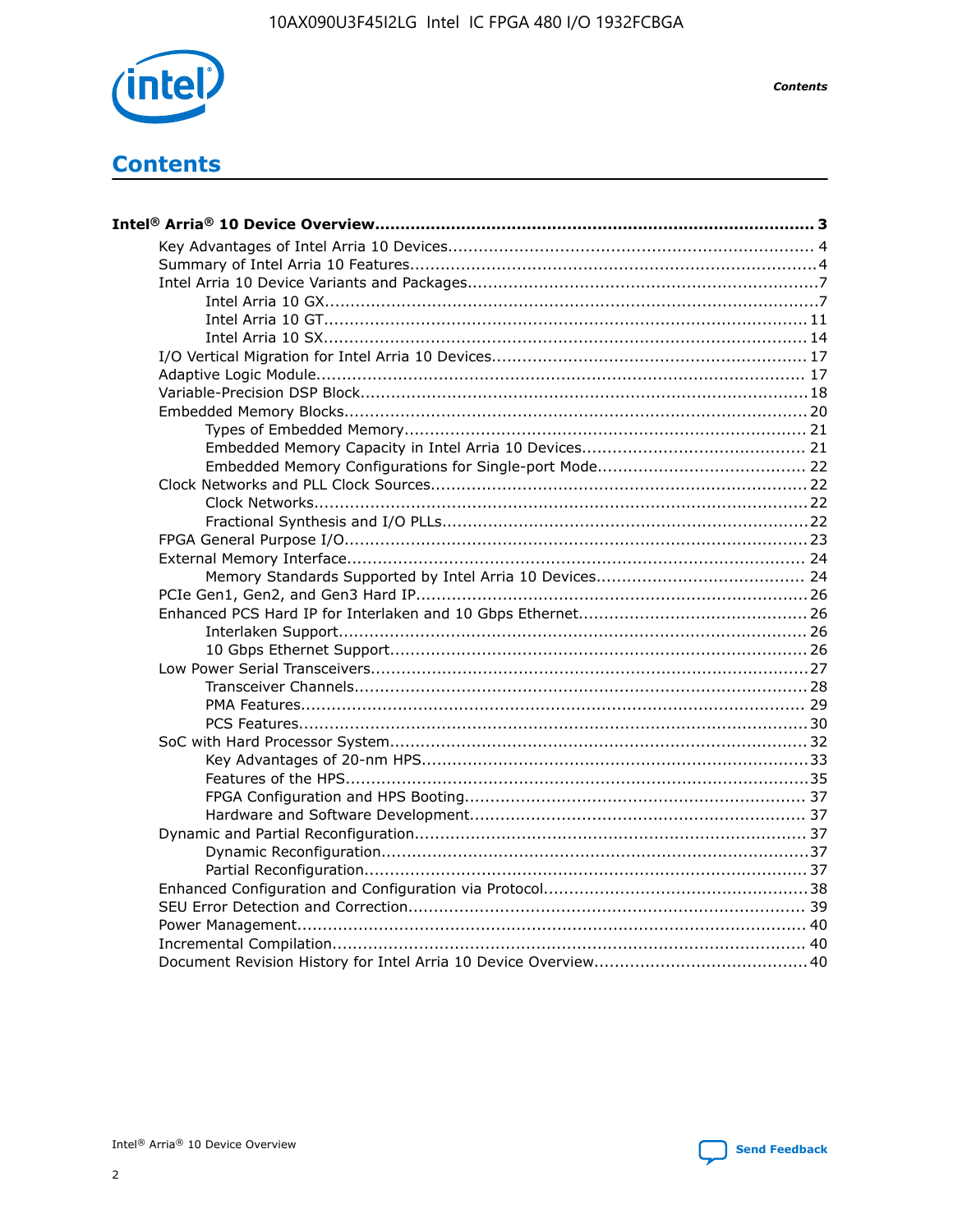**A10-OVERVIEW | 2018.12.06**

**[Send Feedback](mailto:FPGAtechdocfeedback@intel.com?subject=Feedback%20on%20Intel%20Arria%2010%20Device%20Overview%20(A10-OVERVIEW%202018.12.06)&body=We%20appreciate%20your%20feedback.%20In%20your%20comments,%20also%20specify%20the%20page%20number%20or%20paragraph.%20Thank%20you.)**



## **Intel® Arria® 10 Device Overview**

The Intel<sup>®</sup> Arria<sup>®</sup> 10 device family consists of high-performance and power-efficient 20 nm mid-range FPGAs and SoCs.

Intel Arria 10 device family delivers:

- Higher performance than the previous generation of mid-range and high-end FPGAs.
- Power efficiency attained through a comprehensive set of power-saving technologies.

The Intel Arria 10 devices are ideal for high performance, power-sensitive, midrange applications in diverse markets.

| <b>Market</b>         | <b>Applications</b>                                                                                               |
|-----------------------|-------------------------------------------------------------------------------------------------------------------|
| Wireless              | Channel and switch cards in remote radio heads<br>٠<br>Mobile backhaul<br>٠                                       |
| Wireline              | 40G/100G muxponders and transponders<br>٠<br>100G line cards<br>٠<br>Bridging<br>٠<br>Aggregation<br>٠            |
| <b>Broadcast</b>      | Studio switches<br>٠<br>Servers and transport<br>٠<br>Videoconferencing<br>٠<br>Professional audio and video<br>٠ |
| Computing and Storage | Flash cache<br>٠<br>Cloud computing servers<br>٠<br>Server acceleration<br>$\bullet$                              |
| Medical               | Diagnostic scanners<br>٠<br>Diagnostic imaging<br>٠                                                               |
| Military              | Missile guidance and control<br>٠<br>Radar<br>٠<br>Electronic warfare<br>٠<br>Secure communications<br>٠          |

#### **Table 1. Sample Markets and Ideal Applications for Intel Arria 10 Devices**

#### **Related Information**

- [Intel Arria 10 Device Handbook: Known Issues](http://www.altera.com/support/kdb/solutions/rd07302013_646.html) Lists the planned updates to the *Intel Arria 10 Device Handbook* chapters.
- [Intel Arria 10 GX/GT Device Errata and Design Recommendations](https://www.intel.com/content/www/us/en/programmable/documentation/agz1493851706374.html#yqz1494433888646)
- [Intel Arria 10 SX Device Errata and Design Recommendations](https://www.intel.com/content/www/us/en/programmable/documentation/cru1462832385668.html#cru1462832558642)

Intel Corporation. All rights reserved. Intel, the Intel logo, Altera, Arria, Cyclone, Enpirion, MAX, Nios, Quartus and Stratix words and logos are trademarks of Intel Corporation or its subsidiaries in the U.S. and/or other countries. Intel warrants performance of its FPGA and semiconductor products to current specifications in accordance with Intel's standard warranty, but reserves the right to make changes to any products and services at any time without notice. Intel assumes no responsibility or liability arising out of the application or use of any information, product, or service described herein except as expressly agreed to in writing by Intel. Intel customers are advised to obtain the latest version of device specifications before relying on any published information and before placing orders for products or services. \*Other names and brands may be claimed as the property of others.

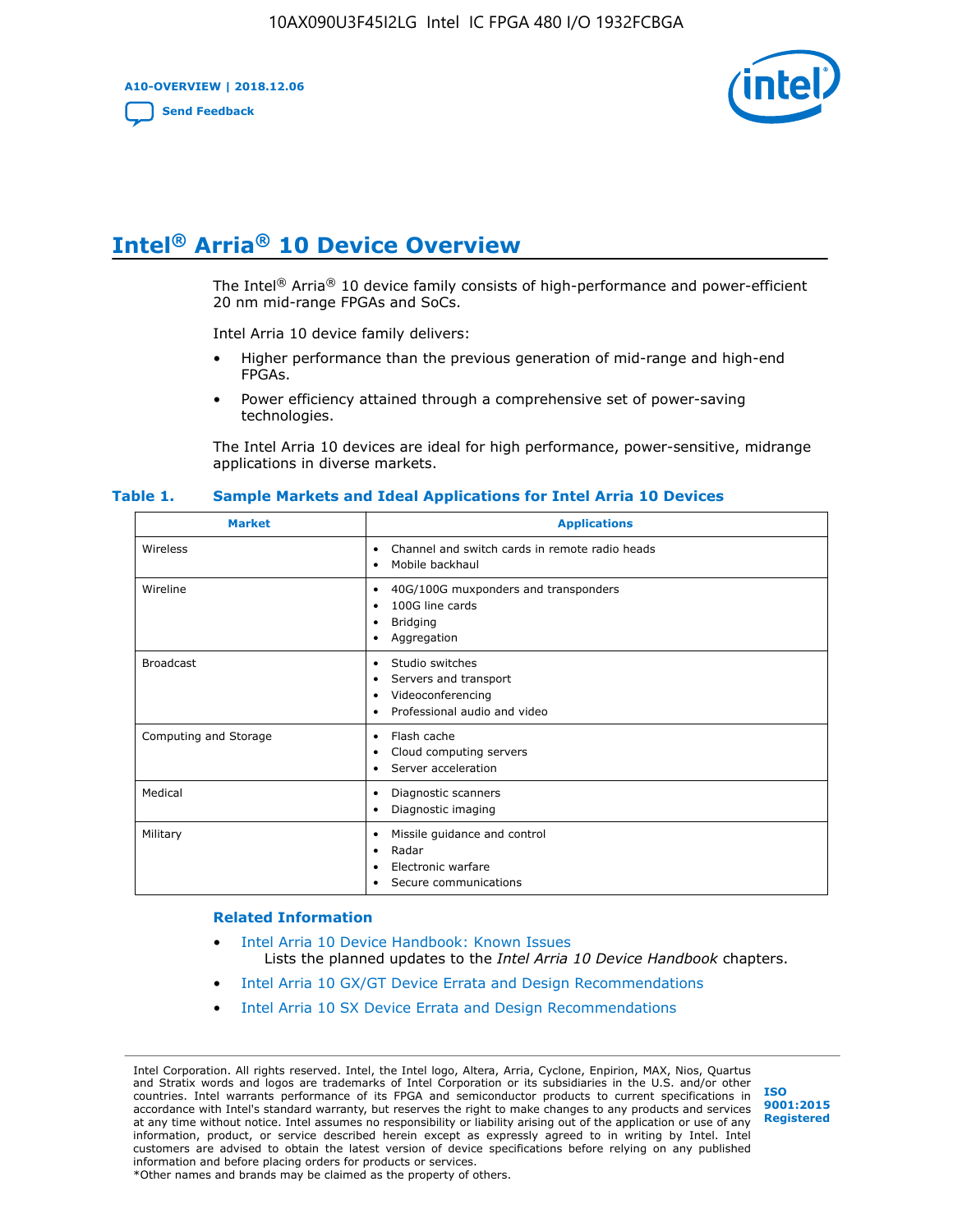

## **Key Advantages of Intel Arria 10 Devices**

#### **Table 2. Key Advantages of the Intel Arria 10 Device Family**

| <b>Advantage</b>                                                                                          | <b>Supporting Feature</b>                                                                                                                                                                                                                                                                                                |
|-----------------------------------------------------------------------------------------------------------|--------------------------------------------------------------------------------------------------------------------------------------------------------------------------------------------------------------------------------------------------------------------------------------------------------------------------|
| Enhanced core architecture                                                                                | Built on TSMC's 20 nm process technology<br>٠<br>60% higher performance than the previous generation of mid-range FPGAs<br>٠<br>15% higher performance than the fastest previous-generation FPGA<br>٠                                                                                                                    |
| High-bandwidth integrated<br>transceivers                                                                 | Short-reach rates up to 25.8 Gigabits per second (Gbps)<br>٠<br>Backplane capability up to 12.5 Gbps<br>٠<br>Integrated 10GBASE-KR and 40GBASE-KR4 Forward Error Correction (FEC)<br>٠                                                                                                                                   |
| Improved logic integration and<br>hard IP blocks                                                          | 8-input adaptive logic module (ALM)<br>٠<br>Up to 65.6 megabits (Mb) of embedded memory<br>٠<br>Variable-precision digital signal processing (DSP) blocks<br>Fractional synthesis phase-locked loops (PLLs)<br>Hard PCI Express Gen3 IP blocks<br>Hard memory controllers and PHY up to 2,400 Megabits per second (Mbps) |
| Second generation hard<br>processor system (HPS) with<br>integrated ARM* Cortex*-A9*<br>MPCore* processor | Tight integration of a dual-core ARM Cortex-A9 MPCore processor, hard IP, and an<br>٠<br>FPGA in a single Intel Arria 10 system-on-a-chip (SoC)<br>Supports over 128 Gbps peak bandwidth with integrated data coherency between<br>$\bullet$<br>the processor and the FPGA fabric                                        |
| Advanced power savings                                                                                    | Comprehensive set of advanced power saving features<br>٠<br>Power-optimized MultiTrack routing and core architecture<br>٠<br>Up to 40% lower power compared to previous generation of mid-range FPGAs<br>٠<br>Up to 60% lower power compared to previous generation of high-end FPGAs<br>٠                               |

## **Summary of Intel Arria 10 Features**

#### **Table 3. Summary of Features for Intel Arria 10 Devices**

| <b>Feature</b>                  | <b>Description</b>                                                                                                                                                                                                                                                                                                                                                                                 |
|---------------------------------|----------------------------------------------------------------------------------------------------------------------------------------------------------------------------------------------------------------------------------------------------------------------------------------------------------------------------------------------------------------------------------------------------|
| Technology                      | TSMC's 20-nm SoC process technology<br>Allows operation at a lower $V_{CC}$ level of 0.82 V instead of the 0.9 V standard $V_{CC}$ core voltage                                                                                                                                                                                                                                                    |
| Packaging                       | 1.0 mm ball-pitch Fineline BGA packaging<br>٠<br>0.8 mm ball-pitch Ultra Fineline BGA packaging<br>Multiple devices with identical package footprints for seamless migration between different<br><b>FPGA</b> densities<br>Devices with compatible package footprints allow migration to next generation high-end<br>Stratix $@10$ devices<br>RoHS, leaded $(1)$ , and lead-free (Pb-free) options |
| High-performance<br>FPGA fabric | Enhanced 8-input ALM with four registers<br>Improved multi-track routing architecture to reduce congestion and improve compilation time<br>Hierarchical core clocking architecture<br>Fine-grained partial reconfiguration                                                                                                                                                                         |
| Internal memory<br>blocks       | M20K-20-Kb memory blocks with hard error correction code (ECC)<br>٠<br>Memory logic array block (MLAB)-640-bit memory                                                                                                                                                                                                                                                                              |
|                                 | continued                                                                                                                                                                                                                                                                                                                                                                                          |



<sup>(1)</sup> Contact Intel for availability.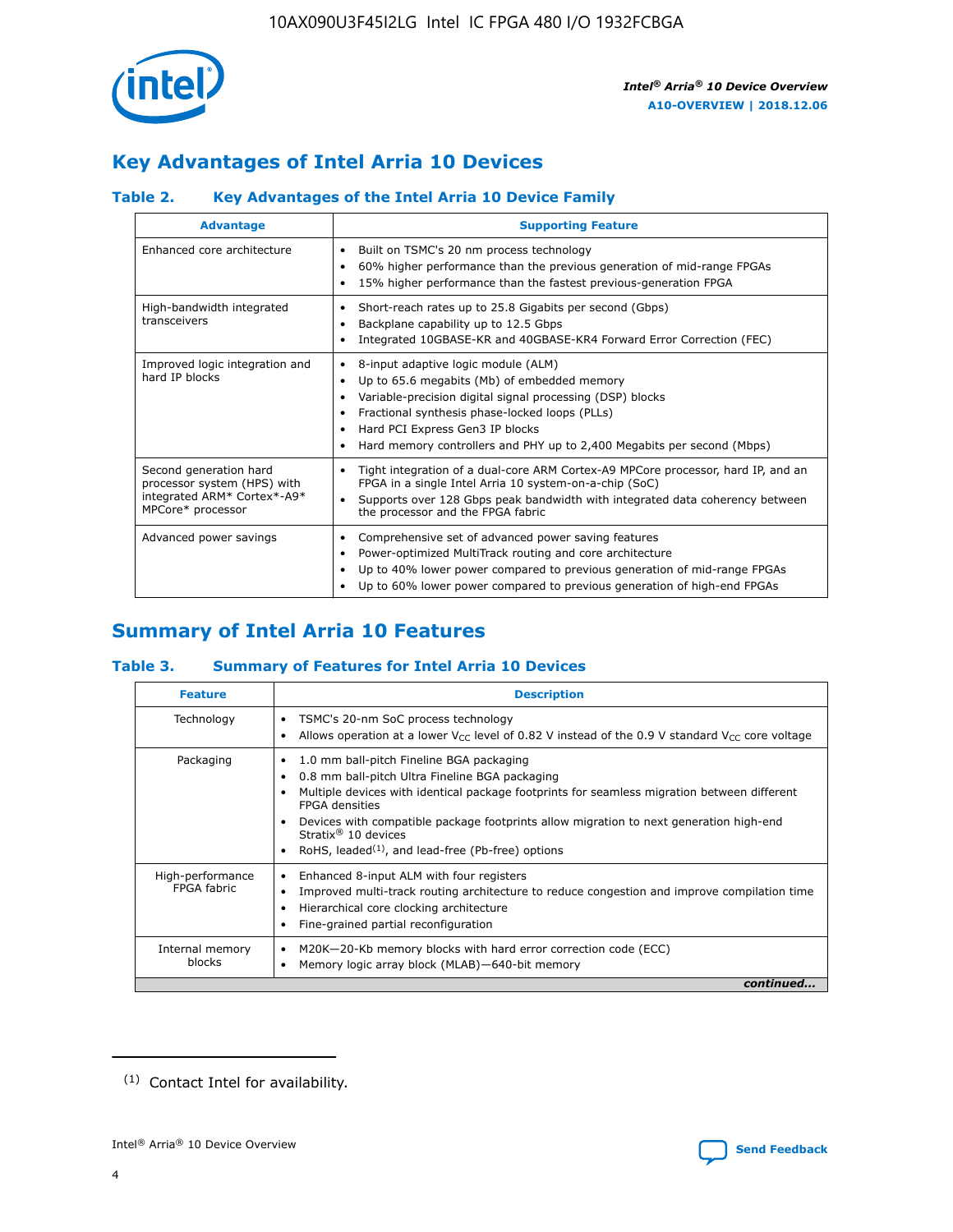r



| <b>Feature</b>                         |                                                                                                                                                                                                                                                                                                                          | <b>Description</b>                                                                                                                                                                                                                                                                                                                                                                                                                                                                                                                                                                                                                                                                                                                                                                                                                     |  |  |  |  |
|----------------------------------------|--------------------------------------------------------------------------------------------------------------------------------------------------------------------------------------------------------------------------------------------------------------------------------------------------------------------------|----------------------------------------------------------------------------------------------------------------------------------------------------------------------------------------------------------------------------------------------------------------------------------------------------------------------------------------------------------------------------------------------------------------------------------------------------------------------------------------------------------------------------------------------------------------------------------------------------------------------------------------------------------------------------------------------------------------------------------------------------------------------------------------------------------------------------------------|--|--|--|--|
| Embedded Hard IP<br>blocks             | Variable-precision DSP                                                                                                                                                                                                                                                                                                   | Native support for signal processing precision levels from $18 \times 19$ to<br>54 x 54<br>Native support for 27 x 27 multiplier mode<br>64-bit accumulator and cascade for systolic finite impulse responses<br>(FIRs)<br>Internal coefficient memory banks<br>$\bullet$<br>Preadder/subtractor for improved efficiency<br>Additional pipeline register to increase performance and reduce<br>power<br>Supports floating point arithmetic:<br>- Perform multiplication, addition, subtraction, multiply-add,<br>multiply-subtract, and complex multiplication.<br>- Supports multiplication with accumulation capability, cascade<br>summation, and cascade subtraction capability.<br>- Dynamic accumulator reset control.<br>- Support direct vector dot and complex multiplication chaining<br>multiply floating point DSP blocks. |  |  |  |  |
|                                        | Memory controller                                                                                                                                                                                                                                                                                                        | DDR4, DDR3, and DDR3L                                                                                                                                                                                                                                                                                                                                                                                                                                                                                                                                                                                                                                                                                                                                                                                                                  |  |  |  |  |
|                                        | PCI Express*                                                                                                                                                                                                                                                                                                             | PCI Express (PCIe*) Gen3 (x1, x2, x4, or x8), Gen2 (x1, x2, x4, or x8)<br>and Gen1 (x1, x2, x4, or x8) hard IP with complete protocol stack,<br>endpoint, and root port                                                                                                                                                                                                                                                                                                                                                                                                                                                                                                                                                                                                                                                                |  |  |  |  |
|                                        | Transceiver I/O                                                                                                                                                                                                                                                                                                          | 10GBASE-KR/40GBASE-KR4 Forward Error Correction (FEC)<br>PCS hard IPs that support:<br>$\bullet$<br>- 10-Gbps Ethernet (10GbE)<br>- PCIe PIPE interface<br>$-$ Interlaken<br>- Gbps Ethernet (GbE)<br>- Common Public Radio Interface (CPRI) with deterministic latency<br>support<br>- Gigabit-capable passive optical network (GPON) with fast lock-<br>time support<br>13.5G JESD204b<br>$\bullet$<br>8B/10B, 64B/66B, 64B/67B encoders and decoders<br>Custom mode support for proprietary protocols                                                                                                                                                                                                                                                                                                                               |  |  |  |  |
| Core clock networks                    | $\bullet$<br>$\bullet$                                                                                                                                                                                                                                                                                                   | Up to 800 MHz fabric clocking, depending on the application:<br>- 667 MHz external memory interface clocking with 2,400 Mbps DDR4 interface<br>- 800 MHz LVDS interface clocking with 1,600 Mbps LVDS interface<br>Global, regional, and peripheral clock networks<br>Clock networks that are not used can be gated to reduce dynamic power                                                                                                                                                                                                                                                                                                                                                                                                                                                                                            |  |  |  |  |
| Phase-locked loops<br>(PLLs)           | High-resolution fractional synthesis PLLs:<br>$\bullet$<br>Integer PLLs:<br>- Adjacent to general purpose I/Os                                                                                                                                                                                                           | - Precision clock synthesis, clock delay compensation, and zero delay buffering (ZDB)<br>- Support integer mode and fractional mode<br>- Fractional mode support with third-order delta-sigma modulation<br>- Support external memory and LVDS interfaces                                                                                                                                                                                                                                                                                                                                                                                                                                                                                                                                                                              |  |  |  |  |
| FPGA General-purpose<br>$I/Os$ (GPIOs) | On-chip termination (OCT)                                                                                                                                                                                                                                                                                                | 1.6 Gbps LVDS-every pair can be configured as receiver or transmitter                                                                                                                                                                                                                                                                                                                                                                                                                                                                                                                                                                                                                                                                                                                                                                  |  |  |  |  |
| <b>External Memory</b><br>Interface    | 1.2 V to 3.0 V single-ended LVTTL/LVCMOS interfacing<br>Hard memory controller- DDR4, DDR3, and DDR3L support<br>$-$ DDR4 $-$ speeds up to 1,200 MHz/2,400 Mbps<br>- DDR3-speeds up to 1,067 MHz/2,133 Mbps<br>Soft memory controller—provides support for RLDRAM $3^{(2)}$ , QDR IV $^{(2)}$ , and QDR II+<br>continued |                                                                                                                                                                                                                                                                                                                                                                                                                                                                                                                                                                                                                                                                                                                                                                                                                                        |  |  |  |  |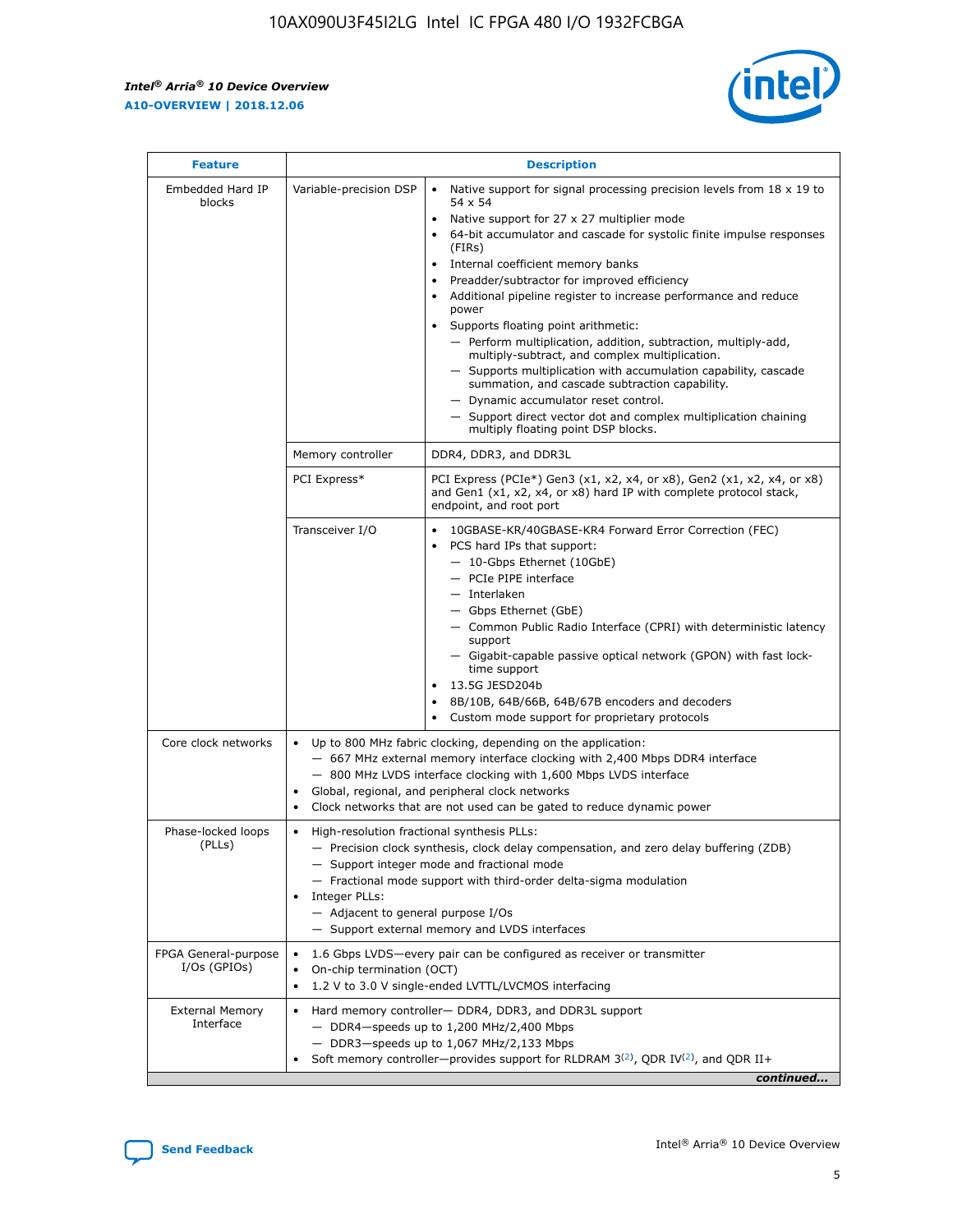

| <b>Feature</b>                                    | <b>Description</b>                                                                                                                                                                                                                                                                                                                                                                                                                                                                                                                                                                                                                             |  |  |  |  |  |  |  |
|---------------------------------------------------|------------------------------------------------------------------------------------------------------------------------------------------------------------------------------------------------------------------------------------------------------------------------------------------------------------------------------------------------------------------------------------------------------------------------------------------------------------------------------------------------------------------------------------------------------------------------------------------------------------------------------------------------|--|--|--|--|--|--|--|
| Low-power serial<br>transceivers                  | • Continuous operating range:<br>- Intel Arria 10 GX-1 Gbps to 17.4 Gbps<br>- Intel Arria 10 GT-1 Gbps to 25.8 Gbps<br>Backplane support:<br>$-$ Intel Arria 10 GX-up to 12.5<br>$-$ Intel Arria 10 GT-up to 12.5<br>Extended range down to 125 Mbps with oversampling<br>ATX transmit PLLs with user-configurable fractional synthesis capability<br>• Electronic Dispersion Compensation (EDC) support for XFP, SFP+, QSFP, and CFP optical<br>module<br>• Adaptive linear and decision feedback equalization<br>Transmitter pre-emphasis and de-emphasis<br>$\bullet$<br>Dynamic partial reconfiguration of individual transceiver channels |  |  |  |  |  |  |  |
| <b>HPS</b><br>(Intel Arria 10 SX<br>devices only) | Processor and system<br>Dual-core ARM Cortex-A9 MPCore processor-1.2 GHz CPU with<br>$\bullet$<br>1.5 GHz overdrive capability<br>256 KB on-chip RAM and 64 KB on-chip ROM<br>$\bullet$<br>System peripherals-general-purpose timers, watchdog timers, direct<br>memory access (DMA) controller, FPGA configuration manager, and<br>clock and reset managers<br>• Security features—anti-tamper, secure boot, Advanced Encryption<br>Standard (AES) and authentication (SHA)<br>ARM CoreSight* JTAG debug access port, trace port, and on-chip<br>trace storage                                                                                |  |  |  |  |  |  |  |
|                                                   | <b>External interfaces</b><br>Hard memory interface—Hard memory controller (2,400 Mbps DDR4,<br>$\bullet$<br>and 2,133 Mbps DDR3), Quad serial peripheral interface (QSPI) flash<br>controller, NAND flash controller, direct memory access (DMA)<br>controller, Secure Digital/MultiMediaCard (SD/MMC) controller<br>Communication interface-10/100/1000 Ethernet media access<br>control (MAC), USB On-The-GO (OTG) controllers, I <sup>2</sup> C controllers,<br>UART 16550, serial peripheral interface (SPI), and up to 62<br>HPS GPIO interfaces (48 direct-share I/Os)                                                                  |  |  |  |  |  |  |  |
|                                                   | High-performance ARM AMBA* AXI bus bridges that support<br>Interconnects to core<br>$\bullet$<br>simultaneous read and write<br>HPS-FPGA bridges—include the FPGA-to-HPS, HPS-to-FPGA, and<br>$\bullet$<br>lightweight HPS-to-FPGA bridges that allow the FPGA fabric to issue<br>transactions to slaves in the HPS, and vice versa<br>Configuration bridge that allows HPS configuration manager to<br>configure the core logic via dedicated 32-bit configuration port<br>FPGA-to-HPS SDRAM controller bridge-provides configuration<br>interfaces for the multiport front end (MPFE) of the HPS SDRAM<br>controller                         |  |  |  |  |  |  |  |
| Configuration                                     | Tamper protection—comprehensive design protection to protect your valuable IP investments<br>Enhanced 256-bit advanced encryption standard (AES) design security with authentication<br>$\bullet$<br>Configuration via protocol (CvP) using PCIe Gen1, Gen2, or Gen3<br>continued                                                                                                                                                                                                                                                                                                                                                              |  |  |  |  |  |  |  |

<sup>(2)</sup> Intel Arria 10 devices support this external memory interface using hard PHY with soft memory controller.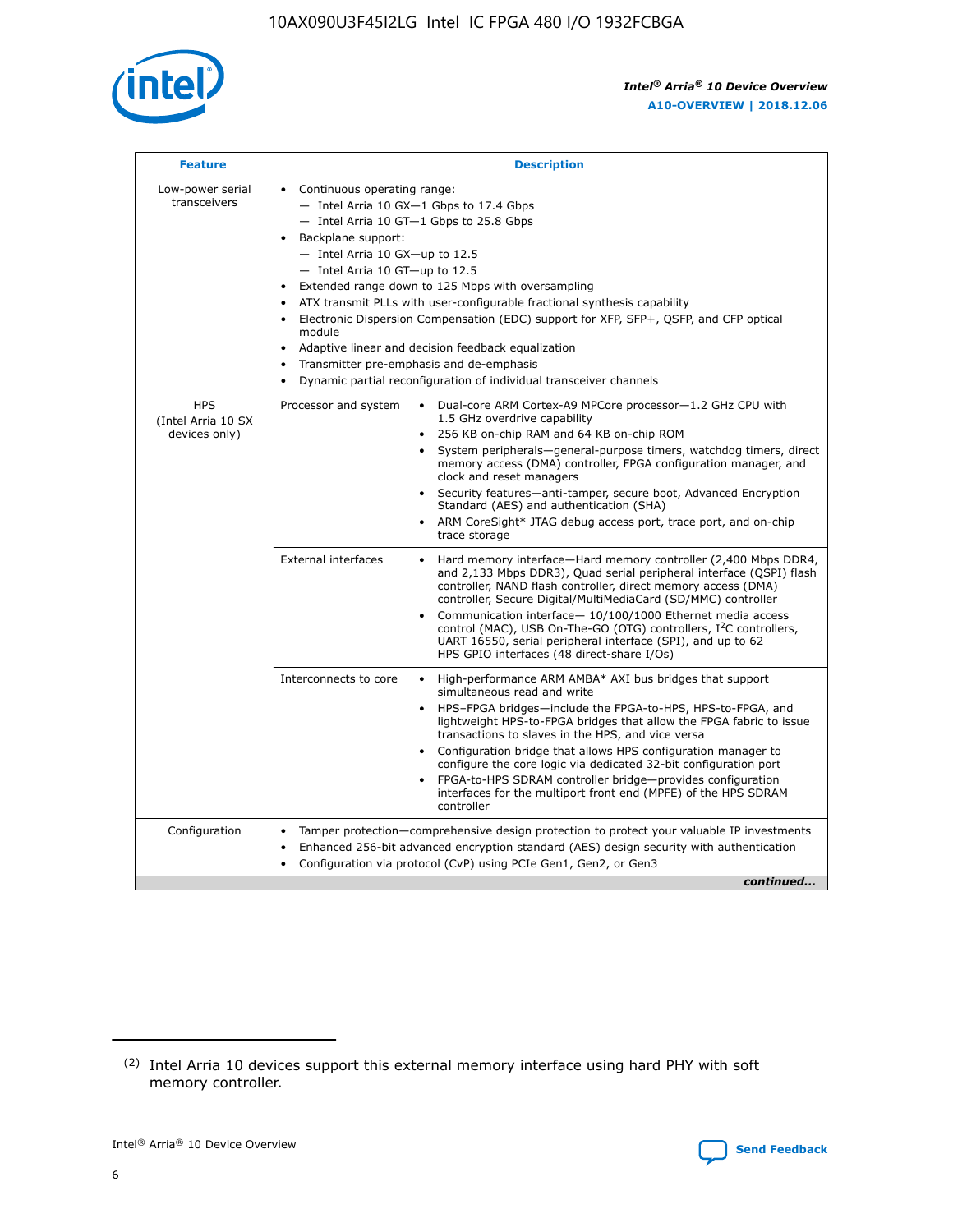

| <b>Feature</b>     | <b>Description</b>                                                                                                                                                                                                    |
|--------------------|-----------------------------------------------------------------------------------------------------------------------------------------------------------------------------------------------------------------------|
|                    | Dynamic reconfiguration of the transceivers and PLLs<br>Fine-grained partial reconfiguration of the core fabric<br>Active Serial x4 Interface                                                                         |
| Power management   | SmartVID<br>Low static power device options<br>Programmable Power Technology<br>Intel Quartus <sup>®</sup> Prime integrated power analysis                                                                            |
| Software and tools | Intel Quartus Prime design suite<br>Transceiver toolkit<br>٠<br>Platform Designer system integration tool<br>DSP Builder for Intel FPGAs<br>OpenCL <sup>™</sup> support<br>Intel SoC FPGA Embedded Design Suite (EDS) |

#### **Related Information**

[Intel Arria 10 Transceiver PHY Overview](https://www.intel.com/content/www/us/en/programmable/documentation/nik1398707230472.html#nik1398706768037) Provides details on Intel Arria 10 transceivers.

## **Intel Arria 10 Device Variants and Packages**

#### **Table 4. Device Variants for the Intel Arria 10 Device Family**

| <b>Variant</b>    | <b>Description</b>                                                                                                                                                                                                     |
|-------------------|------------------------------------------------------------------------------------------------------------------------------------------------------------------------------------------------------------------------|
| Intel Arria 10 GX | FPGA featuring 17.4 Gbps transceivers for short reach applications with 12.5 backplane driving<br>capability.                                                                                                          |
| Intel Arria 10 GT | FPGA featuring:<br>17.4 Gbps transceivers for short reach applications with 12.5 backplane driving capability.<br>25.8 Gbps transceivers for supporting CAUI-4 and CEI-25G applications with CFP2 and CFP4<br>modules. |
| Intel Arria 10 SX | SoC integrating ARM-based HPS and FPGA featuring 17.4 Gbps transceivers for short reach<br>applications with 12.5 backplane driving capability.                                                                        |

## **Intel Arria 10 GX**

This section provides the available options, maximum resource counts, and package plan for the Intel Arria 10 GX devices.

The information in this section is correct at the time of publication. For the latest information and to get more details, refer to the Intel FPGA Product Selector.

#### **Related Information**

#### [Intel FPGA Product Selector](http://www.altera.com/products/selector/psg-selector.html) Provides the latest information on Intel products.

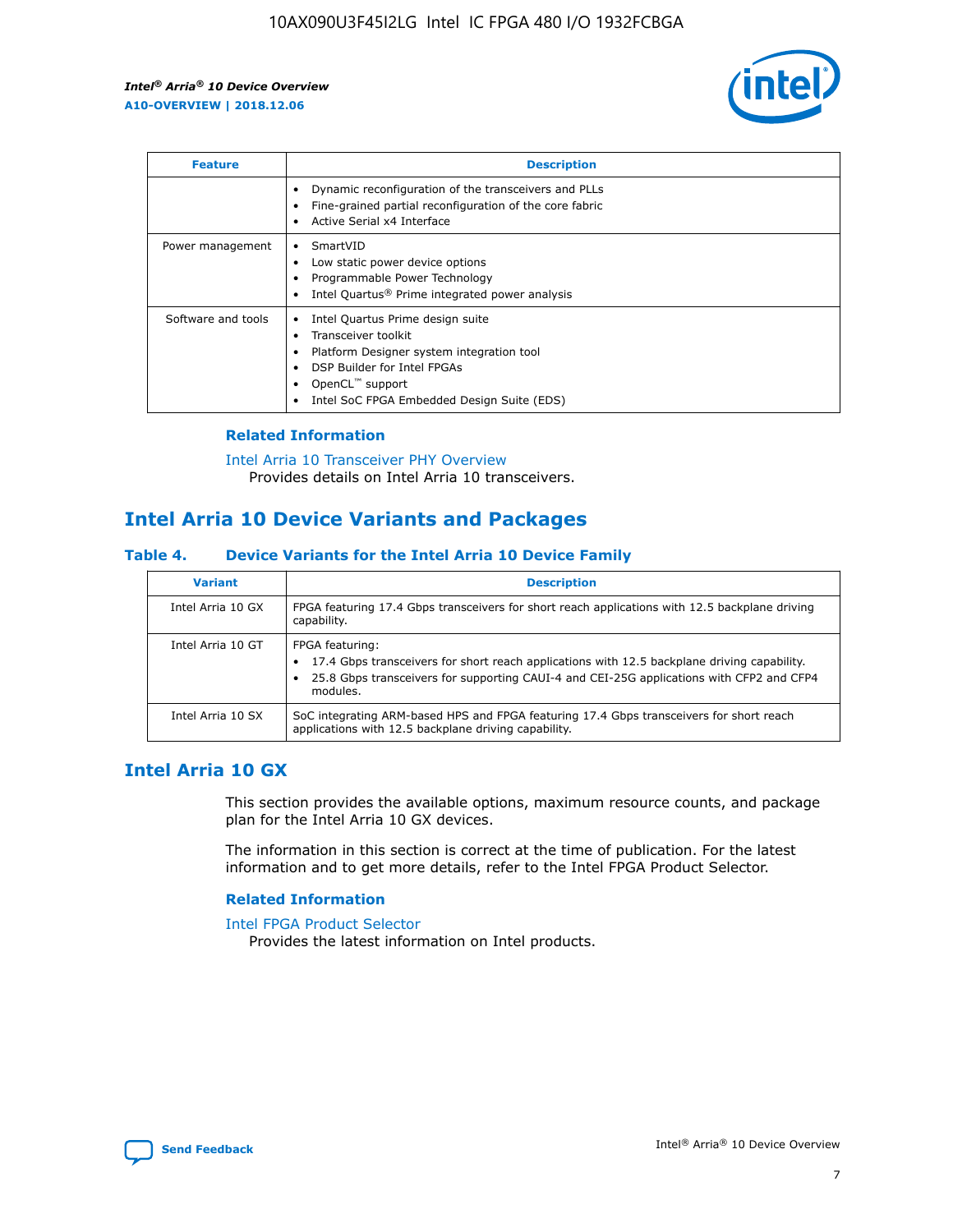

## **Available Options**





#### **Related Information**

[Transceiver Performance for Intel Arria 10 GX/SX Devices](https://www.intel.com/content/www/us/en/programmable/documentation/mcn1413182292568.html#mcn1413213965502) Provides more information about the transceiver speed grade.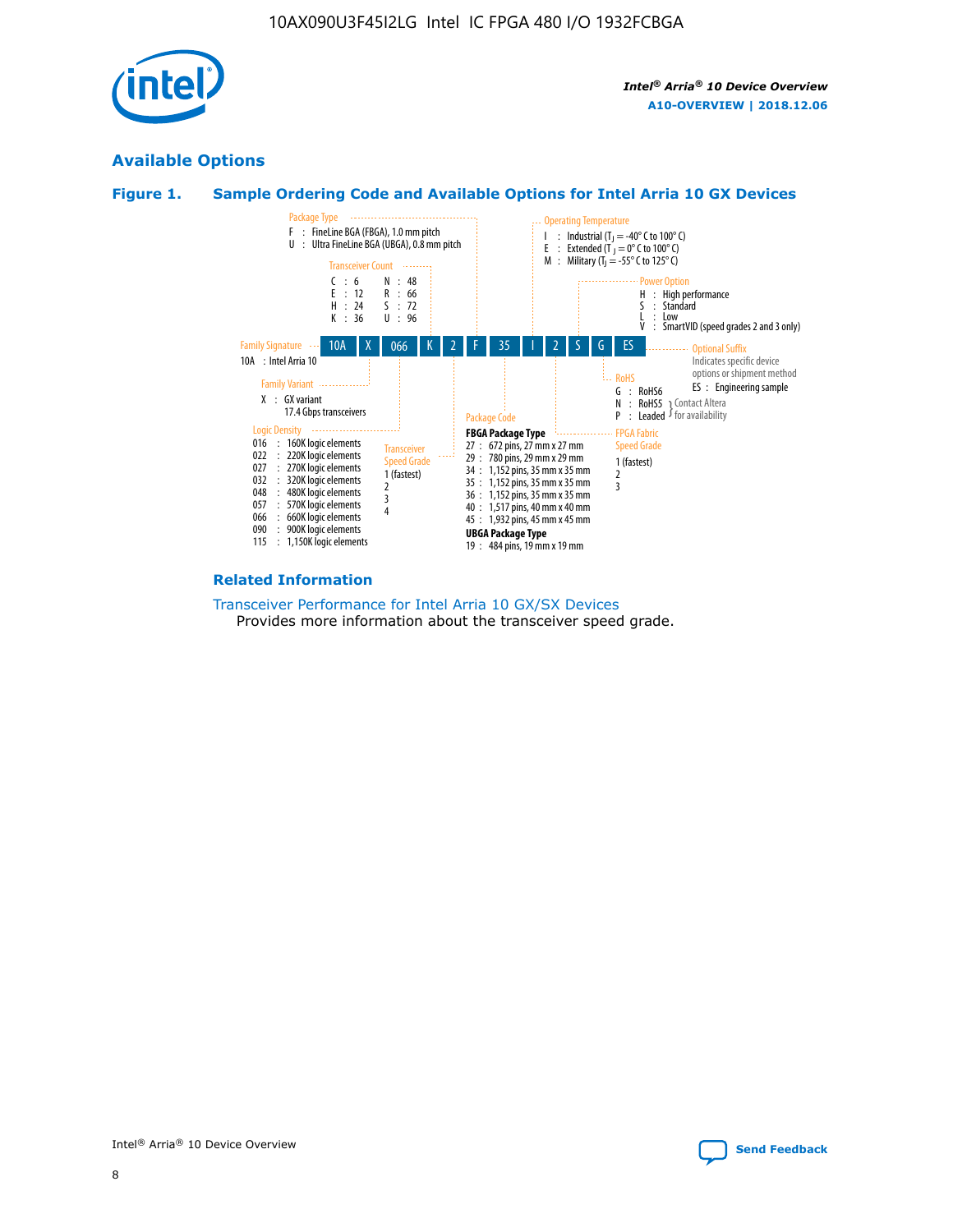

## **Maximum Resources**

#### **Table 5. Maximum Resource Counts for Intel Arria 10 GX Devices (GX 160, GX 220, GX 270, GX 320, and GX 480)**

| <b>Resource</b>              |                         | <b>Product Line</b> |                                                 |                    |                |                |  |  |  |
|------------------------------|-------------------------|---------------------|-------------------------------------------------|--------------------|----------------|----------------|--|--|--|
|                              |                         | <b>GX 160</b>       | <b>GX 220</b><br><b>GX 270</b><br><b>GX 320</b> |                    |                | <b>GX 480</b>  |  |  |  |
| Logic Elements (LE) (K)      |                         | 160                 | 220                                             | 270                | 320            | 480            |  |  |  |
| <b>ALM</b>                   |                         | 61,510              | 80,330                                          | 101,620            | 119,900        | 183,590        |  |  |  |
| Register                     |                         | 246,040             | 321,320                                         | 406,480<br>479,600 |                | 734,360        |  |  |  |
| Memory (Kb)                  | M <sub>20</sub> K       | 8,800               | 11,740                                          | 15,000<br>17,820   |                | 28,620         |  |  |  |
|                              | <b>MLAB</b>             | 1,050               | 1,690                                           | 2,452              | 2,727          | 4,164          |  |  |  |
| Variable-precision DSP Block |                         | 156                 | 192                                             | 830                | 985            | 1,368          |  |  |  |
| 18 x 19 Multiplier           |                         | 312                 | 384                                             | 1,660<br>1,970     |                | 2,736          |  |  |  |
| PLL                          | Fractional<br>Synthesis | 6                   | 6                                               | 8                  | 8              | 12             |  |  |  |
|                              | I/O                     | 6                   | 6                                               | 8                  | 8              | 12             |  |  |  |
| 17.4 Gbps Transceiver        |                         | 12                  | 12                                              | 24                 | 24             | 36             |  |  |  |
| GPIO <sup>(3)</sup>          |                         | 288                 | 288                                             | 384                | 384            |                |  |  |  |
| LVDS Pair $(4)$              |                         | 120                 | 120                                             | 168                | 168            | 222            |  |  |  |
| PCIe Hard IP Block           |                         | $\mathbf{1}$        | 1                                               | $\overline{2}$     | $\overline{2}$ | $\overline{2}$ |  |  |  |
| Hard Memory Controller       |                         | 6                   | 6                                               | 8                  | 8              | 12             |  |  |  |

<sup>(4)</sup> Each LVDS I/O pair can be used as differential input or output.



<sup>(3)</sup> The number of GPIOs does not include transceiver I/Os. In the Intel Quartus Prime software, the number of user I/Os includes transceiver I/Os.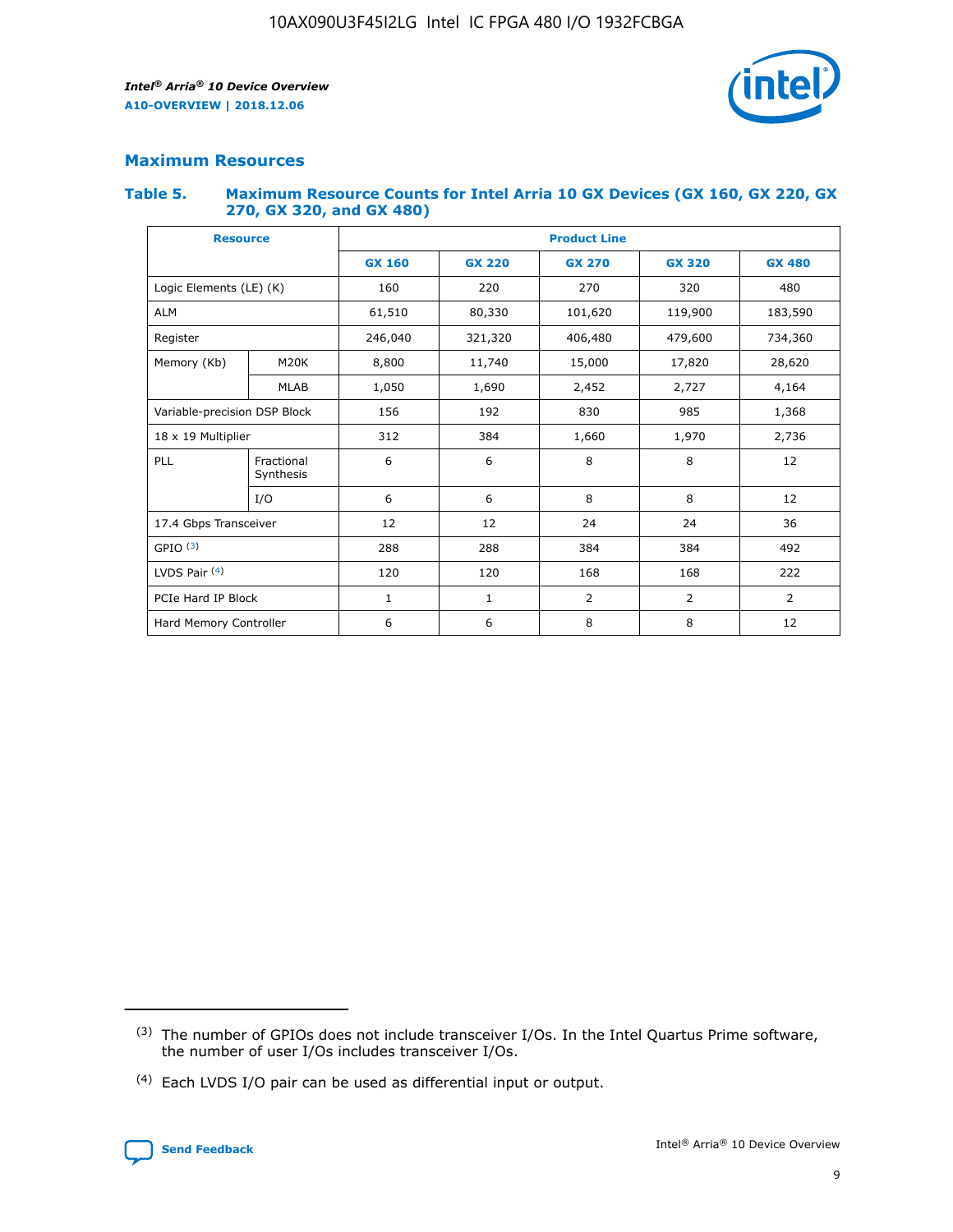

#### **Table 6. Maximum Resource Counts for Intel Arria 10 GX Devices (GX 570, GX 660, GX 900, and GX 1150)**

|                              | <b>Resource</b>         |               | <b>Product Line</b> |                |                |  |  |  |  |  |
|------------------------------|-------------------------|---------------|---------------------|----------------|----------------|--|--|--|--|--|
|                              |                         | <b>GX 570</b> | <b>GX 660</b>       | <b>GX 900</b>  | <b>GX 1150</b> |  |  |  |  |  |
| Logic Elements (LE) (K)      |                         | 570           | 660                 | 900            | 1,150          |  |  |  |  |  |
| <b>ALM</b>                   |                         | 217,080       | 251,680             | 339,620        | 427,200        |  |  |  |  |  |
| Register                     |                         | 868,320       | 1,006,720           |                | 1,708,800      |  |  |  |  |  |
| Memory (Kb)                  | <b>M20K</b>             | 36,000        | 42,620              | 48,460         | 54,260         |  |  |  |  |  |
|                              | <b>MLAB</b>             | 5,096         | 5,788               | 9,386          | 12,984         |  |  |  |  |  |
| Variable-precision DSP Block |                         | 1,523         | 1,687               | 1,518          | 1,518          |  |  |  |  |  |
| $18 \times 19$ Multiplier    |                         | 3,046         | 3,374               | 3,036          | 3,036          |  |  |  |  |  |
| PLL                          | Fractional<br>Synthesis | 16            | 16                  | 32             | 32             |  |  |  |  |  |
|                              | I/O                     | 16            | 16                  | 16             | 16             |  |  |  |  |  |
| 17.4 Gbps Transceiver        |                         | 48            | 96<br>48            |                | 96             |  |  |  |  |  |
| GPIO <sup>(3)</sup>          |                         | 696           | 696                 | 768            | 768            |  |  |  |  |  |
| LVDS Pair $(4)$              |                         | 324           | 324<br>384          |                | 384            |  |  |  |  |  |
| PCIe Hard IP Block           |                         | 2             | 2                   | $\overline{4}$ | $\overline{4}$ |  |  |  |  |  |
| Hard Memory Controller       |                         | 16            | 16                  | 16             | 16             |  |  |  |  |  |

## **Package Plan**

#### **Table 7. Package Plan for Intel Arria 10 GX Devices (U19, F27, and F29)**

Refer to I/O and High Speed I/O in Intel Arria 10 Devices chapter for the number of 3 V I/O, LVDS I/O, and LVDS channels in each device package.

| <b>Product Line</b> | U <sub>19</sub><br>$(19 \text{ mm} \times 19 \text{ mm})$<br>484-pin UBGA) |          |             |         | <b>F27</b><br>(27 mm × 27 mm,<br>672-pin FBGA) |             | <b>F29</b><br>(29 mm × 29 mm,<br>780-pin FBGA) |          |             |  |
|---------------------|----------------------------------------------------------------------------|----------|-------------|---------|------------------------------------------------|-------------|------------------------------------------------|----------|-------------|--|
|                     | 3 V I/O                                                                    | LVDS I/O | <b>XCVR</b> | 3 V I/O | <b>LVDS I/O</b>                                | <b>XCVR</b> | 3 V I/O                                        | LVDS I/O | <b>XCVR</b> |  |
| GX 160              | 48                                                                         | 192      | 6           | 48      | 192                                            | 12          | 48                                             | 240      | 12          |  |
| GX 220              | 48                                                                         | 192      | 6           | 48      | 192                                            | 12          | 48                                             | 240      | 12          |  |
| GX 270              |                                                                            |          |             | 48      | 192                                            | 12          | 48                                             | 312      | 12          |  |
| GX 320              |                                                                            |          |             | 48      | 192                                            | 12          | 48                                             | 312      | 12          |  |
| GX 480              |                                                                            |          |             |         |                                                |             | 48                                             | 312      | 12          |  |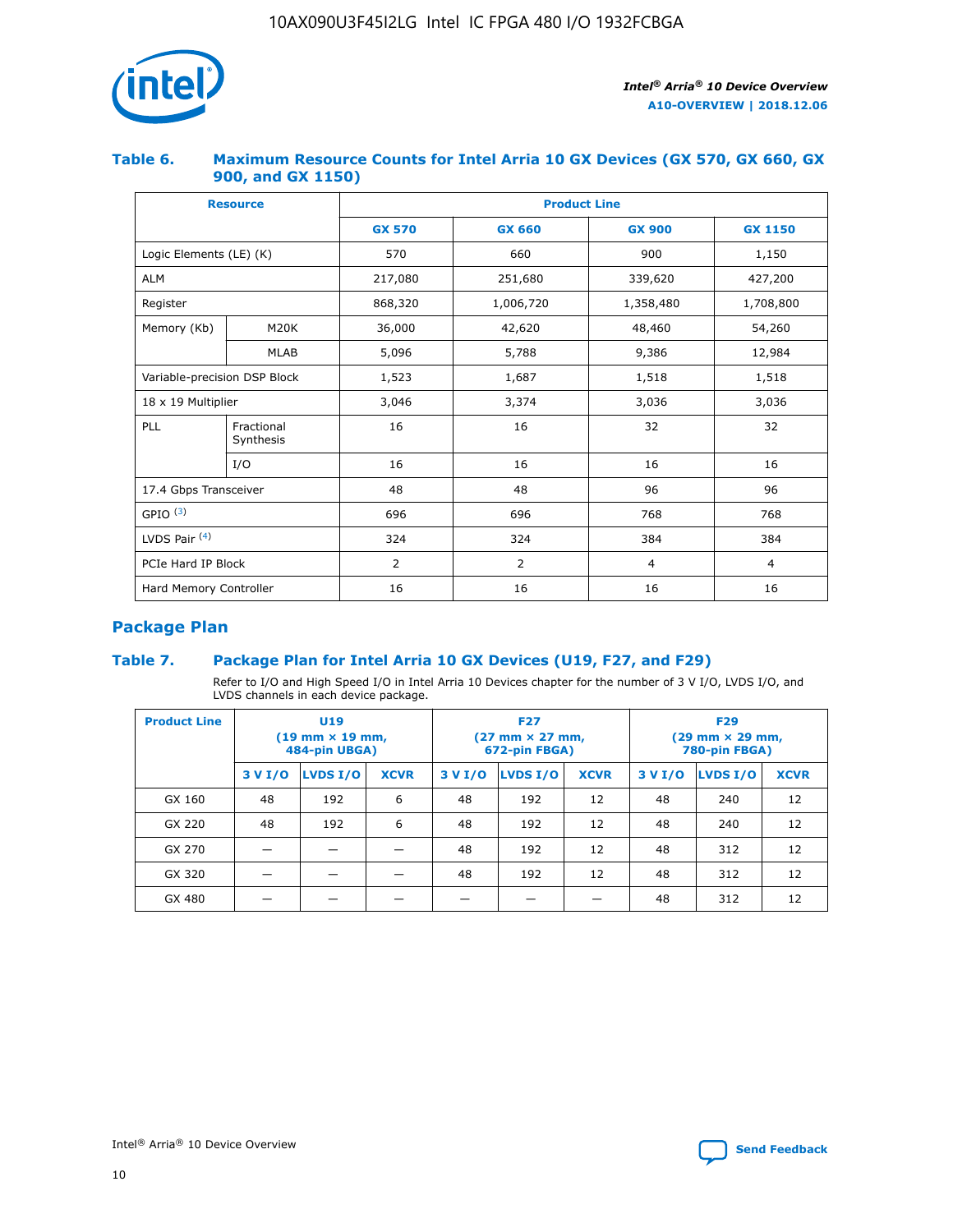



#### **Table 8. Package Plan for Intel Arria 10 GX Devices (F34, F35, NF40, and KF40)**

Refer to I/O and High Speed I/O in Intel Arria 10 Devices chapter for the number of 3 V I/O, LVDS I/O, and LVDS channels in each device package.

| <b>Product Line</b> | <b>F34</b><br>$(35 \text{ mm} \times 35 \text{ mm})$<br><b>1152-pin FBGA)</b> |                    | <b>F35</b><br>$(35 \text{ mm} \times 35 \text{ mm})$<br><b>1152-pin FBGA)</b> |           | <b>KF40</b><br>$(40$ mm $\times$ 40 mm,<br>1517-pin FBGA) |             |           | <b>NF40</b><br>$(40 \text{ mm} \times 40 \text{ mm})$<br>1517-pin FBGA) |             |           |                    |             |
|---------------------|-------------------------------------------------------------------------------|--------------------|-------------------------------------------------------------------------------|-----------|-----------------------------------------------------------|-------------|-----------|-------------------------------------------------------------------------|-------------|-----------|--------------------|-------------|
|                     | 3V<br>I/O                                                                     | <b>LVDS</b><br>I/O | <b>XCVR</b>                                                                   | 3V<br>I/O | <b>LVDS</b><br>I/O                                        | <b>XCVR</b> | 3V<br>I/O | <b>LVDS</b><br>I/O                                                      | <b>XCVR</b> | 3V<br>I/O | <b>LVDS</b><br>I/O | <b>XCVR</b> |
| GX 270              | 48                                                                            | 336                | 24                                                                            | 48        | 336                                                       | 24          |           |                                                                         |             |           |                    |             |
| GX 320              | 48                                                                            | 336                | 24                                                                            | 48        | 336                                                       | 24          |           |                                                                         |             |           |                    |             |
| GX 480              | 48                                                                            | 444                | 24                                                                            | 48        | 348                                                       | 36          |           |                                                                         |             |           |                    |             |
| GX 570              | 48                                                                            | 444                | 24                                                                            | 48        | 348                                                       | 36          | 96        | 600                                                                     | 36          | 48        | 540                | 48          |
| GX 660              | 48                                                                            | 444                | 24                                                                            | 48        | 348                                                       | 36          | 96        | 600                                                                     | 36          | 48        | 540                | 48          |
| GX 900              |                                                                               | 504                | 24                                                                            | –         |                                                           | -           |           |                                                                         |             |           | 600                | 48          |
| GX 1150             |                                                                               | 504                | 24                                                                            |           |                                                           |             |           |                                                                         |             |           | 600                | 48          |

#### **Table 9. Package Plan for Intel Arria 10 GX Devices (RF40, NF45, SF45, and UF45)**

Refer to I/O and High Speed I/O in Intel Arria 10 Devices chapter for the number of 3 V I/O, LVDS I/O, and LVDS channels in each device package.

| <b>Product Line</b> | <b>RF40</b><br>$(40$ mm $\times$ 40 mm,<br>1517-pin FBGA) |                    |             | <b>NF45</b><br>$(45 \text{ mm} \times 45 \text{ mm})$<br><b>1932-pin FBGA)</b> |                    |             | <b>SF45</b><br>$(45 \text{ mm} \times 45 \text{ mm})$<br><b>1932-pin FBGA)</b> |                    |             | <b>UF45</b><br>$(45 \text{ mm} \times 45 \text{ mm})$<br><b>1932-pin FBGA)</b> |                    |             |
|---------------------|-----------------------------------------------------------|--------------------|-------------|--------------------------------------------------------------------------------|--------------------|-------------|--------------------------------------------------------------------------------|--------------------|-------------|--------------------------------------------------------------------------------|--------------------|-------------|
|                     | 3V<br>I/O                                                 | <b>LVDS</b><br>I/O | <b>XCVR</b> | 3 V<br>I/O                                                                     | <b>LVDS</b><br>I/O | <b>XCVR</b> | 3 V<br>I/O                                                                     | <b>LVDS</b><br>I/O | <b>XCVR</b> | 3V<br>I/O                                                                      | <b>LVDS</b><br>I/O | <b>XCVR</b> |
| GX 900              |                                                           | 342                | 66          | _                                                                              | 768                | 48          |                                                                                | 624                | 72          |                                                                                | 480                | 96          |
| GX 1150             |                                                           | 342                | 66          | _                                                                              | 768                | 48          |                                                                                | 624                | 72          |                                                                                | 480                | 96          |

#### **Related Information**

[I/O and High-Speed Differential I/O Interfaces in Intel Arria 10 Devices chapter, Intel](https://www.intel.com/content/www/us/en/programmable/documentation/sam1403482614086.html#sam1403482030321) [Arria 10 Device Handbook](https://www.intel.com/content/www/us/en/programmable/documentation/sam1403482614086.html#sam1403482030321)

Provides the number of 3 V and LVDS I/Os, and LVDS channels for each Intel Arria 10 device package.

## **Intel Arria 10 GT**

This section provides the available options, maximum resource counts, and package plan for the Intel Arria 10 GT devices.

The information in this section is correct at the time of publication. For the latest information and to get more details, refer to the Intel FPGA Product Selector.

#### **Related Information**

#### [Intel FPGA Product Selector](http://www.altera.com/products/selector/psg-selector.html)

Provides the latest information on Intel products.

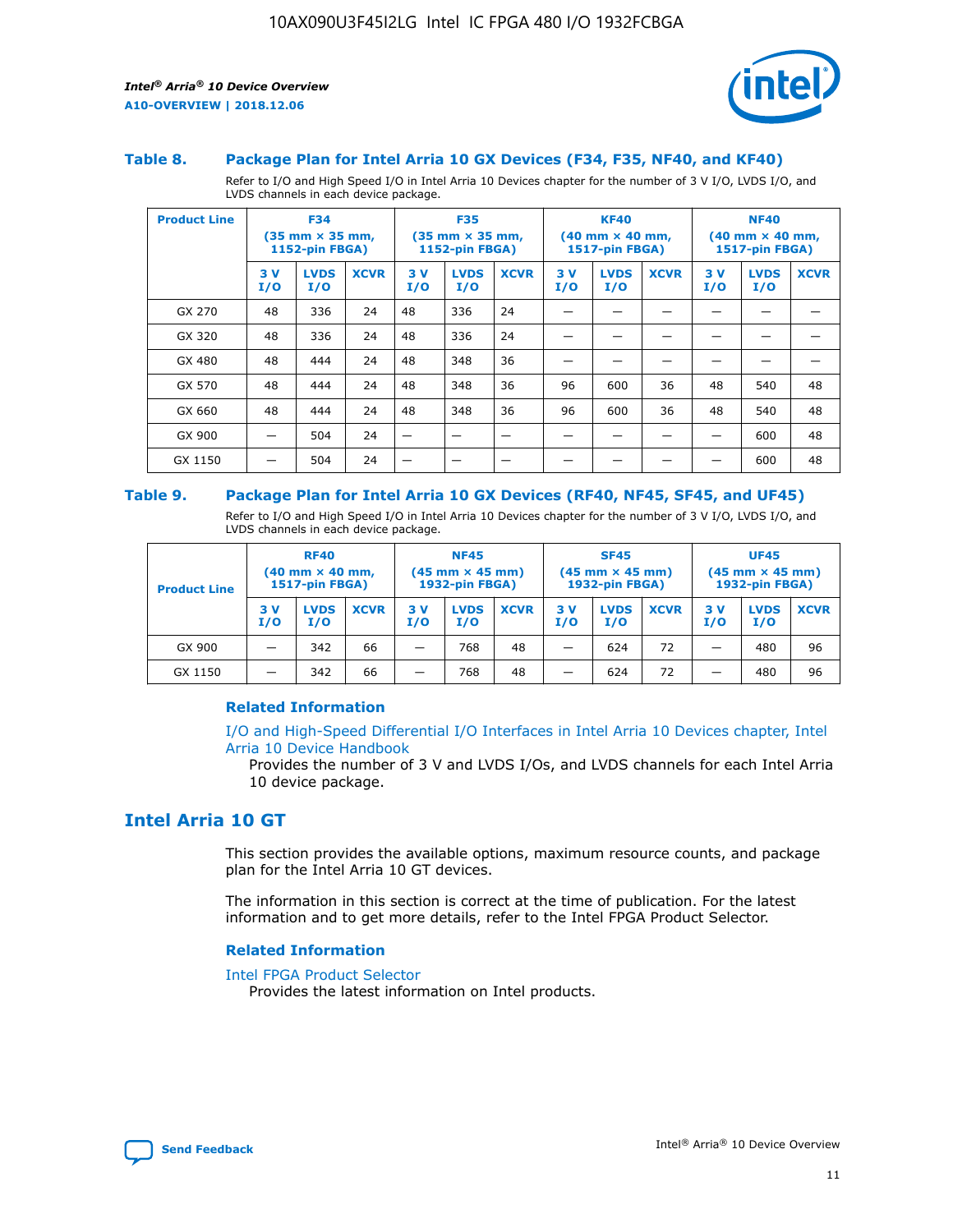

## **Available Options**

### **Figure 2. Sample Ordering Code and Available Options for Intel Arria 10 GT Devices**

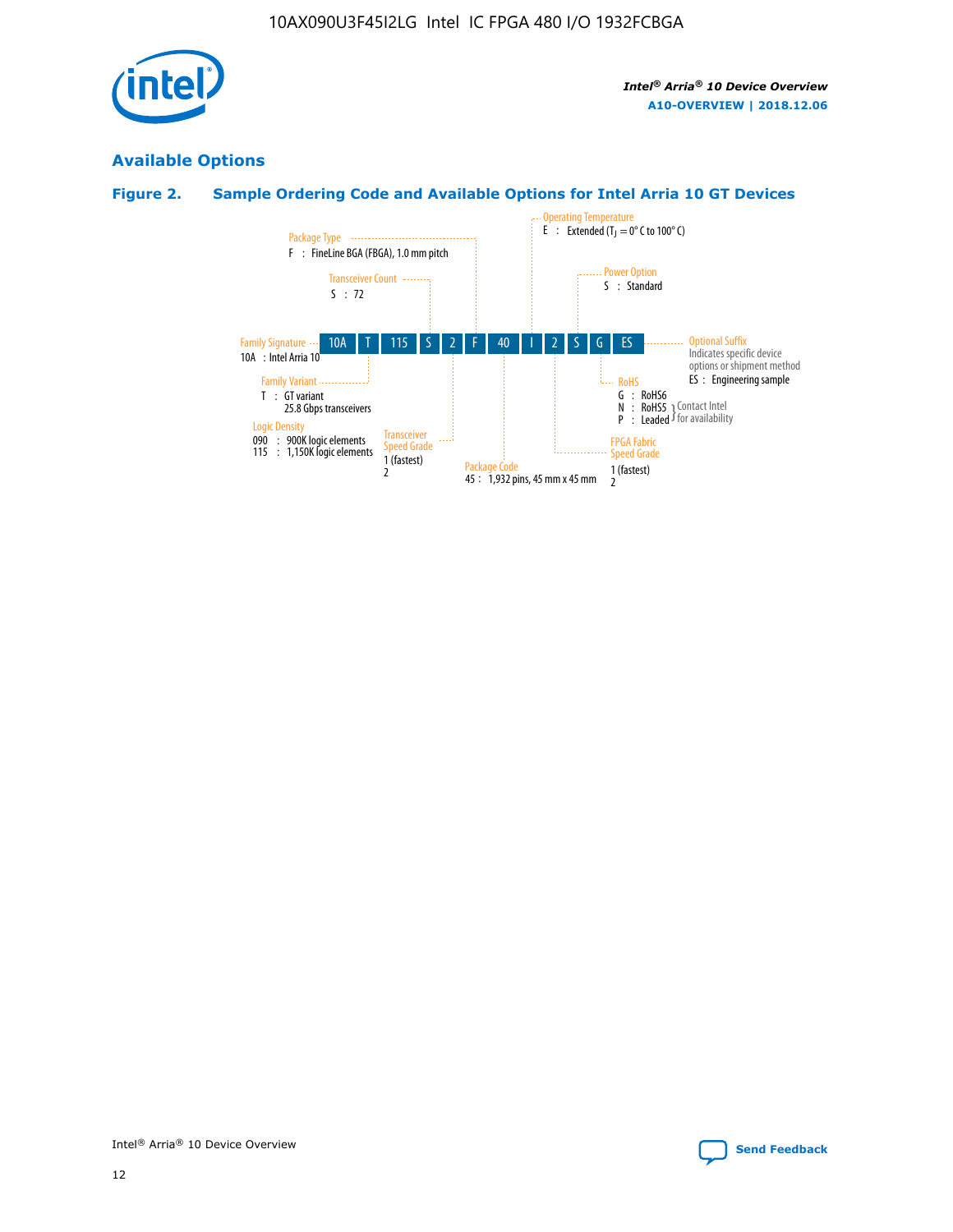

#### **Maximum Resources**

#### **Table 10. Maximum Resource Counts for Intel Arria 10 GT Devices**

| <b>Resource</b>              |                      | <b>Product Line</b> |                |  |
|------------------------------|----------------------|---------------------|----------------|--|
|                              |                      | <b>GT 900</b>       | <b>GT 1150</b> |  |
| Logic Elements (LE) (K)      |                      | 900                 | 1,150          |  |
| <b>ALM</b>                   |                      | 339,620             | 427,200        |  |
| Register                     |                      | 1,358,480           | 1,708,800      |  |
| Memory (Kb)                  | M20K                 | 48,460              | 54,260         |  |
|                              | <b>MLAB</b>          | 9,386               | 12,984         |  |
| Variable-precision DSP Block |                      | 1,518               | 1,518          |  |
| 18 x 19 Multiplier           |                      | 3,036               | 3,036          |  |
| PLL                          | Fractional Synthesis | 32                  | 32             |  |
|                              | I/O                  | 16                  | 16             |  |
| Transceiver                  | 17.4 Gbps            | 72(5)               | 72(5)          |  |
|                              | 25.8 Gbps            | 6                   | 6              |  |
| GPIO <sup>(6)</sup>          |                      | 624                 | 624            |  |
| LVDS Pair $(7)$              |                      | 312                 | 312            |  |
| PCIe Hard IP Block           |                      | $\overline{4}$      | $\overline{4}$ |  |
| Hard Memory Controller       |                      | 16                  | 16             |  |

#### **Related Information**

#### [Intel Arria 10 GT Channel Usage](https://www.intel.com/content/www/us/en/programmable/documentation/nik1398707230472.html#nik1398707008178)

Configuring GT/GX channels in Intel Arria 10 GT devices.

#### **Package Plan**

#### **Table 11. Package Plan for Intel Arria 10 GT Devices**

Refer to I/O and High Speed I/O in Intel Arria 10 Devices chapter for the number of 3 V I/O, LVDS I/O, and LVDS channels in each device package.

| <b>Product Line</b> | <b>SF45</b><br>(45 mm × 45 mm, 1932-pin FBGA) |                 |             |  |  |  |
|---------------------|-----------------------------------------------|-----------------|-------------|--|--|--|
|                     | 3 V I/O                                       | <b>LVDS I/O</b> | <b>XCVR</b> |  |  |  |
| GT 900              |                                               | 624             | 72          |  |  |  |
| GT 1150             |                                               | 624             | 72          |  |  |  |

<sup>(7)</sup> Each LVDS I/O pair can be used as differential input or output.



 $(5)$  If all 6 GT channels are in use, 12 of the GX channels are not usable.

<sup>(6)</sup> The number of GPIOs does not include transceiver I/Os. In the Intel Quartus Prime software, the number of user I/Os includes transceiver I/Os.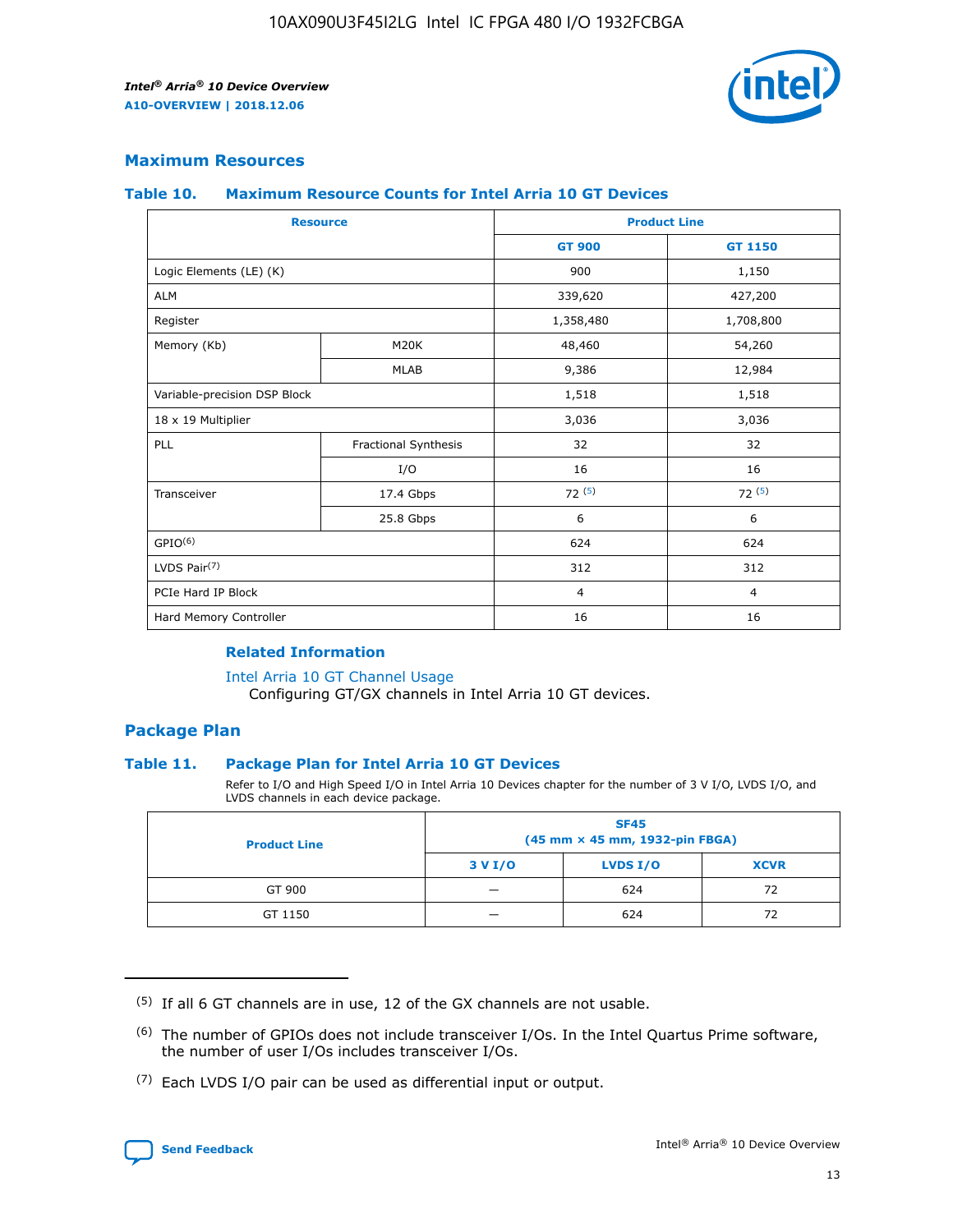

#### **Related Information**

[I/O and High-Speed Differential I/O Interfaces in Intel Arria 10 Devices chapter, Intel](https://www.intel.com/content/www/us/en/programmable/documentation/sam1403482614086.html#sam1403482030321) [Arria 10 Device Handbook](https://www.intel.com/content/www/us/en/programmable/documentation/sam1403482614086.html#sam1403482030321)

Provides the number of 3 V and LVDS I/Os, and LVDS channels for each Intel Arria 10 device package.

#### **Intel Arria 10 SX**

This section provides the available options, maximum resource counts, and package plan for the Intel Arria 10 SX devices.

The information in this section is correct at the time of publication. For the latest information and to get more details, refer to the Intel FPGA Product Selector.

#### **Related Information**

[Intel FPGA Product Selector](http://www.altera.com/products/selector/psg-selector.html) Provides the latest information on Intel products.

#### **Available Options**

#### **Figure 3. Sample Ordering Code and Available Options for Intel Arria 10 SX Devices**



#### **Related Information**

[Transceiver Performance for Intel Arria 10 GX/SX Devices](https://www.intel.com/content/www/us/en/programmable/documentation/mcn1413182292568.html#mcn1413213965502) Provides more information about the transceiver speed grade.



Intel<sup>®</sup> Arria<sup>®</sup> 10 Device Overview [Send Feedback](mailto:FPGAtechdocfeedback@intel.com?subject=Feedback%20on%20Intel%20Arria%2010%20Device%20Overview%20(A10-OVERVIEW%202018.12.06)&body=We%20appreciate%20your%20feedback.%20In%20your%20comments,%20also%20specify%20the%20page%20number%20or%20paragraph.%20Thank%20you.)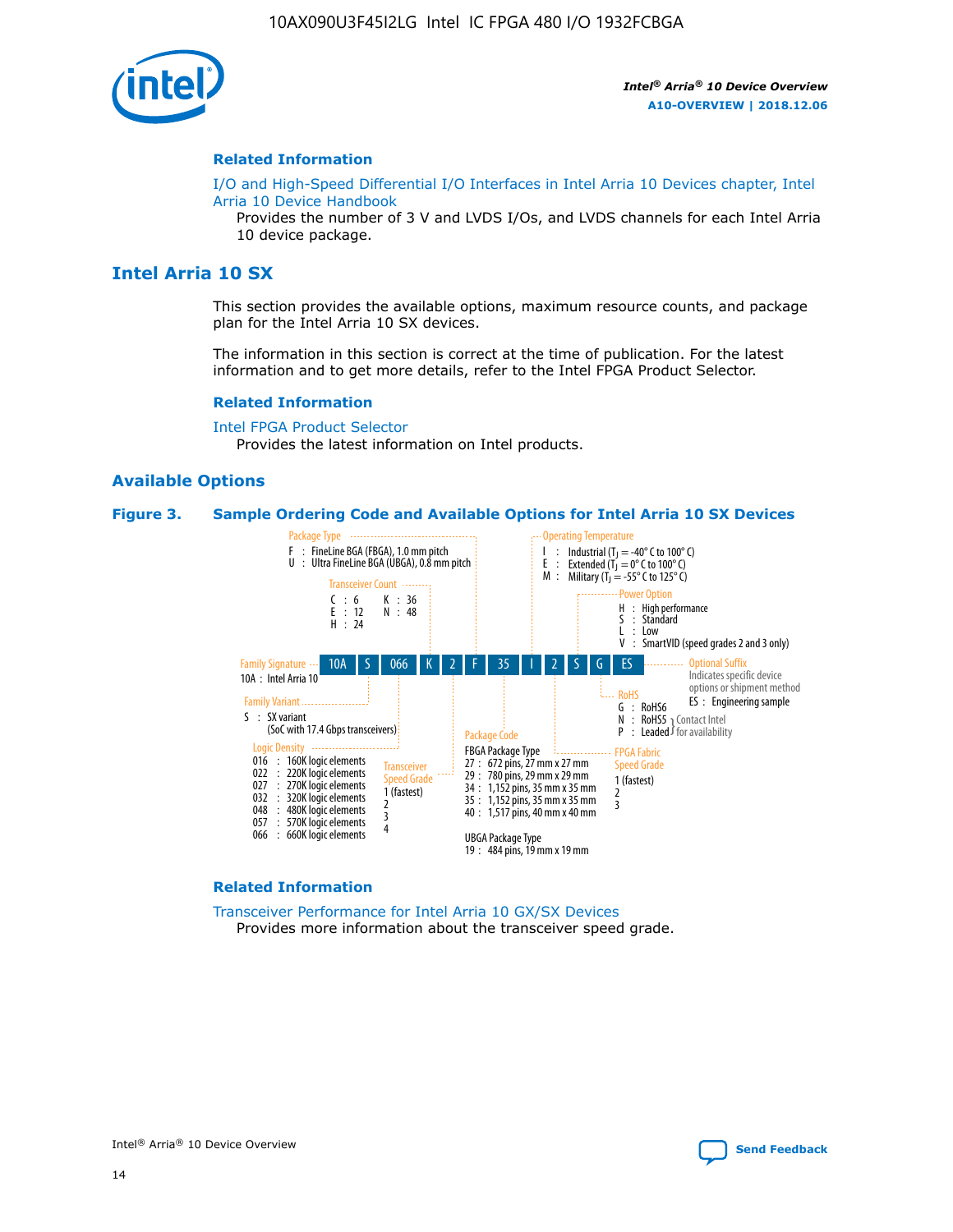

#### **Maximum Resources**

#### **Table 12. Maximum Resource Counts for Intel Arria 10 SX Devices**

| <b>Resource</b>                   |                         | <b>Product Line</b> |               |                |                |                |                |                |  |  |  |
|-----------------------------------|-------------------------|---------------------|---------------|----------------|----------------|----------------|----------------|----------------|--|--|--|
|                                   |                         | <b>SX 160</b>       | <b>SX 220</b> | <b>SX 270</b>  | <b>SX 320</b>  | <b>SX 480</b>  | <b>SX 570</b>  | <b>SX 660</b>  |  |  |  |
| Logic Elements (LE) (K)           |                         | 160                 | 220           | 270            | 320            | 480            | 570            | 660            |  |  |  |
| <b>ALM</b>                        |                         | 61,510              | 80,330        | 101,620        | 119,900        | 183,590        | 217,080        | 251,680        |  |  |  |
| Register                          |                         | 246,040             | 321,320       | 406,480        | 479,600        | 734,360        | 868,320        | 1,006,720      |  |  |  |
| Memory (Kb)                       | M <sub>20</sub> K       | 8,800               | 11,740        | 15,000         | 17,820         | 28,620         | 36,000         | 42,620         |  |  |  |
|                                   | <b>MLAB</b>             | 1,050               | 1,690         | 2,452          | 2,727          | 4,164          | 5,096          | 5,788          |  |  |  |
| Variable-precision DSP Block      |                         | 156                 | 192           | 830            | 985            | 1,368          | 1,523          | 1,687          |  |  |  |
| 18 x 19 Multiplier                |                         | 312                 | 384           | 1,660          | 1,970          | 2,736          | 3,046          | 3,374          |  |  |  |
| PLL                               | Fractional<br>Synthesis | 6                   | 6             | 8              | 8              | 12             | 16             | 16             |  |  |  |
|                                   | I/O                     | 6                   | 6             | 8              | 8              | 12             | 16             | 16             |  |  |  |
| 17.4 Gbps Transceiver             |                         | 12                  | 12            | 24             | 24             | 36             | 48             | 48             |  |  |  |
| GPIO <sup>(8)</sup>               |                         | 288                 | 288           | 384            | 384            | 492            | 696            | 696            |  |  |  |
| LVDS Pair $(9)$                   |                         | 120                 | 120           | 168            | 168            | 174            | 324            | 324            |  |  |  |
| PCIe Hard IP Block                |                         | $\mathbf{1}$        | $\mathbf{1}$  | $\overline{2}$ | $\overline{2}$ | $\overline{2}$ | $\overline{2}$ | $\overline{2}$ |  |  |  |
| Hard Memory Controller            |                         | 6                   | 6             | 8              | 8              | 12             | 16             | 16             |  |  |  |
| ARM Cortex-A9 MPCore<br>Processor |                         | Yes                 | Yes           | Yes            | Yes            | Yes            | Yes            | <b>Yes</b>     |  |  |  |

#### **Package Plan**

#### **Table 13. Package Plan for Intel Arria 10 SX Devices (U19, F27, F29, and F34)**

Refer to I/O and High Speed I/O in Intel Arria 10 Devices chapter for the number of 3 V I/O, LVDS I/O, and LVDS channels in each device package.

| <b>Product Line</b> | U19<br>$(19 \text{ mm} \times 19 \text{ mm})$<br>484-pin UBGA) |                    |             | <b>F27</b><br>$(27 \text{ mm} \times 27 \text{ mm})$ .<br>672-pin FBGA) |                    | <b>F29</b><br>$(29 \text{ mm} \times 29 \text{ mm})$ .<br>780-pin FBGA) |            |                    | <b>F34</b><br>$(35 \text{ mm} \times 35 \text{ mm})$<br><b>1152-pin FBGA)</b> |           |                    |             |
|---------------------|----------------------------------------------------------------|--------------------|-------------|-------------------------------------------------------------------------|--------------------|-------------------------------------------------------------------------|------------|--------------------|-------------------------------------------------------------------------------|-----------|--------------------|-------------|
|                     | 3V<br>I/O                                                      | <b>LVDS</b><br>I/O | <b>XCVR</b> | 3V<br>I/O                                                               | <b>LVDS</b><br>I/O | <b>XCVR</b>                                                             | 3 V<br>I/O | <b>LVDS</b><br>I/O | <b>XCVR</b>                                                                   | 3V<br>I/O | <b>LVDS</b><br>I/O | <b>XCVR</b> |
| SX 160              | 48                                                             | 144                | 6           | 48                                                                      | 192                | 12                                                                      | 48         | 240                | 12                                                                            |           |                    |             |
| SX 220              | 48                                                             | 144                | 6           | 48                                                                      | 192                | 12                                                                      | 48         | 240                | 12                                                                            |           |                    |             |
| SX 270              |                                                                |                    |             | 48                                                                      | 192                | 12                                                                      | 48         | 312                | 12                                                                            | 48        | 336                | 24          |
| SX 320              |                                                                |                    |             | 48                                                                      | 192                | 12                                                                      | 48         | 312                | 12                                                                            | 48        | 336                | 24          |
|                     |                                                                | continued          |             |                                                                         |                    |                                                                         |            |                    |                                                                               |           |                    |             |

 $(8)$  The number of GPIOs does not include transceiver I/Os. In the Intel Quartus Prime software, the number of user I/Os includes transceiver I/Os.

 $(9)$  Each LVDS I/O pair can be used as differential input or output.

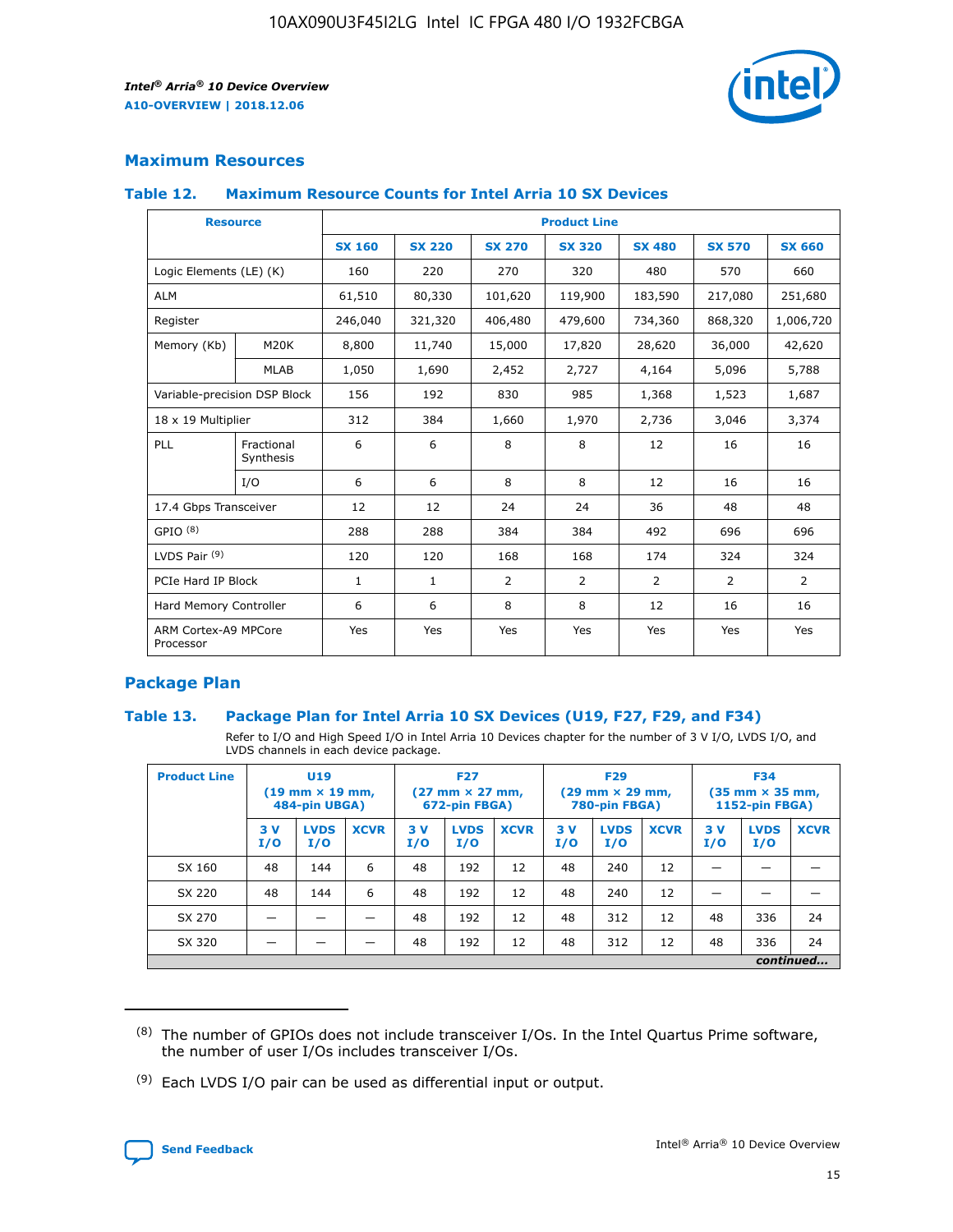

| <b>Product Line</b> | U <sub>19</sub><br>$(19 \text{ mm} \times 19 \text{ mm})$<br>484-pin UBGA) |                    | <b>F27</b><br>$(27 \text{ mm} \times 27 \text{ mm})$<br>672-pin FBGA) |           | <b>F29</b><br>$(29 \text{ mm} \times 29 \text{ mm})$<br>780-pin FBGA) |             |           | <b>F34</b><br>$(35$ mm $\times$ 35 mm,<br><b>1152-pin FBGA)</b> |             |           |                    |             |
|---------------------|----------------------------------------------------------------------------|--------------------|-----------------------------------------------------------------------|-----------|-----------------------------------------------------------------------|-------------|-----------|-----------------------------------------------------------------|-------------|-----------|--------------------|-------------|
|                     | 3V<br>I/O                                                                  | <b>LVDS</b><br>I/O | <b>XCVR</b>                                                           | 3V<br>I/O | <b>LVDS</b><br>I/O                                                    | <b>XCVR</b> | 3V<br>I/O | <b>LVDS</b><br>I/O                                              | <b>XCVR</b> | 3V<br>I/O | <b>LVDS</b><br>I/O | <b>XCVR</b> |
| SX 480              |                                                                            |                    |                                                                       |           |                                                                       |             | 48        | 312                                                             | 12          | 48        | 444                | 24          |
| SX 570              |                                                                            |                    |                                                                       |           |                                                                       |             |           |                                                                 |             | 48        | 444                | 24          |
| SX 660              |                                                                            |                    |                                                                       |           |                                                                       |             |           |                                                                 |             | 48        | 444                | 24          |

#### **Table 14. Package Plan for Intel Arria 10 SX Devices (F35, KF40, and NF40)**

Refer to I/O and High Speed I/O in Intel Arria 10 Devices chapter for the number of 3 V I/O, LVDS I/O, and LVDS channels in each device package.

| <b>Product Line</b> | <b>F35</b><br>(35 mm × 35 mm,<br><b>1152-pin FBGA)</b> |          |             |                                           | <b>KF40</b><br>(40 mm × 40 mm,<br>1517-pin FBGA) |    | <b>NF40</b><br>$(40 \text{ mm} \times 40 \text{ mm})$<br><b>1517-pin FBGA)</b> |          |             |  |
|---------------------|--------------------------------------------------------|----------|-------------|-------------------------------------------|--------------------------------------------------|----|--------------------------------------------------------------------------------|----------|-------------|--|
|                     | 3 V I/O                                                | LVDS I/O | <b>XCVR</b> | <b>LVDS I/O</b><br><b>XCVR</b><br>3 V I/O |                                                  |    | 3 V I/O                                                                        | LVDS I/O | <b>XCVR</b> |  |
| SX 270              | 48                                                     | 336      | 24          |                                           |                                                  |    |                                                                                |          |             |  |
| SX 320              | 48                                                     | 336      | 24          |                                           |                                                  |    |                                                                                |          |             |  |
| SX 480              | 48                                                     | 348      | 36          |                                           |                                                  |    |                                                                                |          |             |  |
| SX 570              | 48                                                     | 348      | 36          | 96<br>36<br>600                           |                                                  |    | 48                                                                             | 540      | 48          |  |
| SX 660              | 48                                                     | 348      | 36          | 96                                        | 600                                              | 36 | 48                                                                             | 540      | 48          |  |

#### **Related Information**

[I/O and High-Speed Differential I/O Interfaces in Intel Arria 10 Devices chapter, Intel](https://www.intel.com/content/www/us/en/programmable/documentation/sam1403482614086.html#sam1403482030321) [Arria 10 Device Handbook](https://www.intel.com/content/www/us/en/programmable/documentation/sam1403482614086.html#sam1403482030321)

Provides the number of 3 V and LVDS I/Os, and LVDS channels for each Intel Arria 10 device package.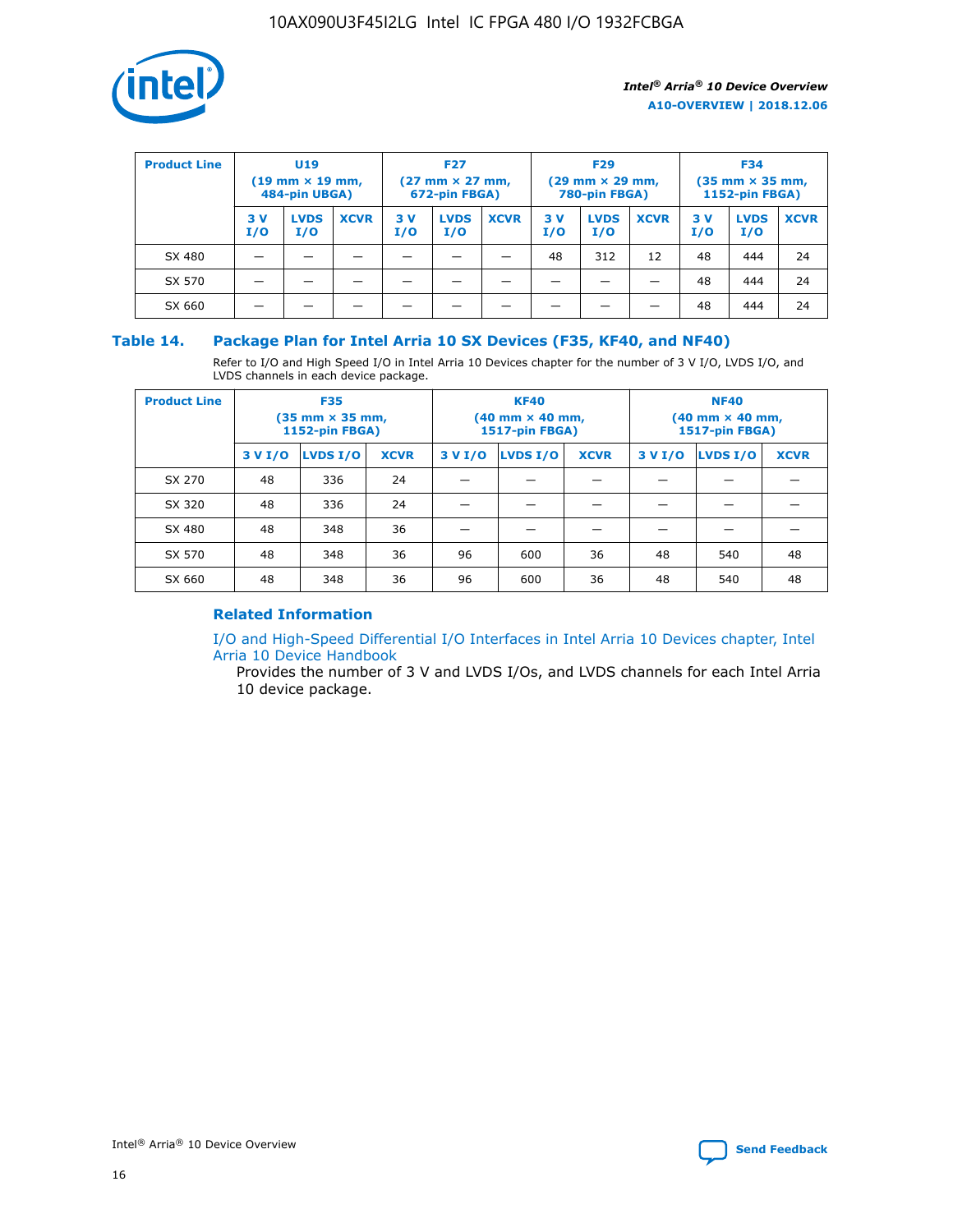

## **I/O Vertical Migration for Intel Arria 10 Devices**

#### **Figure 4. Migration Capability Across Intel Arria 10 Product Lines**

- The arrows indicate the migration paths. The devices included in each vertical migration path are shaded. Devices with fewer resources in the same path have lighter shades.
- To achieve the full I/O migration across product lines in the same migration path, restrict I/Os and transceivers usage to match the product line with the lowest I/O and transceiver counts.
- An LVDS I/O bank in the source device may be mapped to a 3 V I/O bank in the target device. To use memory interface clock frequency higher than 533 MHz, assign external memory interface pins only to banks that are LVDS I/O in both devices.
- There may be nominal 0.15 mm package height difference between some product lines in the same package type.
	- **Variant Product Line Package U19 F27 F29 F34 F35 KF40 NF40 RF40 NF45 SF45 UF45** Intel® Arria® 10 GX GX 160 GX 220 GX 270 GX 320 GX 480 GX 570 GX 660 GX 900 GX 1150 Intel Arria 10 GT GT 900 GT 1150 Intel Arria 10 SX SX 160 SX 220 SX 270 SX 320 SX 480 SX 570 SX 660
- Some migration paths are not shown in the Intel Quartus Prime software **Pin Migration View**.

*Note:* To verify the pin migration compatibility, use the **Pin Migration View** window in the Intel Quartus Prime software Pin Planner.

## **Adaptive Logic Module**

Intel Arria 10 devices use a 20 nm ALM as the basic building block of the logic fabric.

The ALM architecture is the same as the previous generation FPGAs, allowing for efficient implementation of logic functions and easy conversion of IP between the device generations.

The ALM, as shown in following figure, uses an 8-input fracturable look-up table (LUT) with four dedicated registers to help improve timing closure in register-rich designs and achieve an even higher design packing capability than the traditional two-register per LUT architecture.

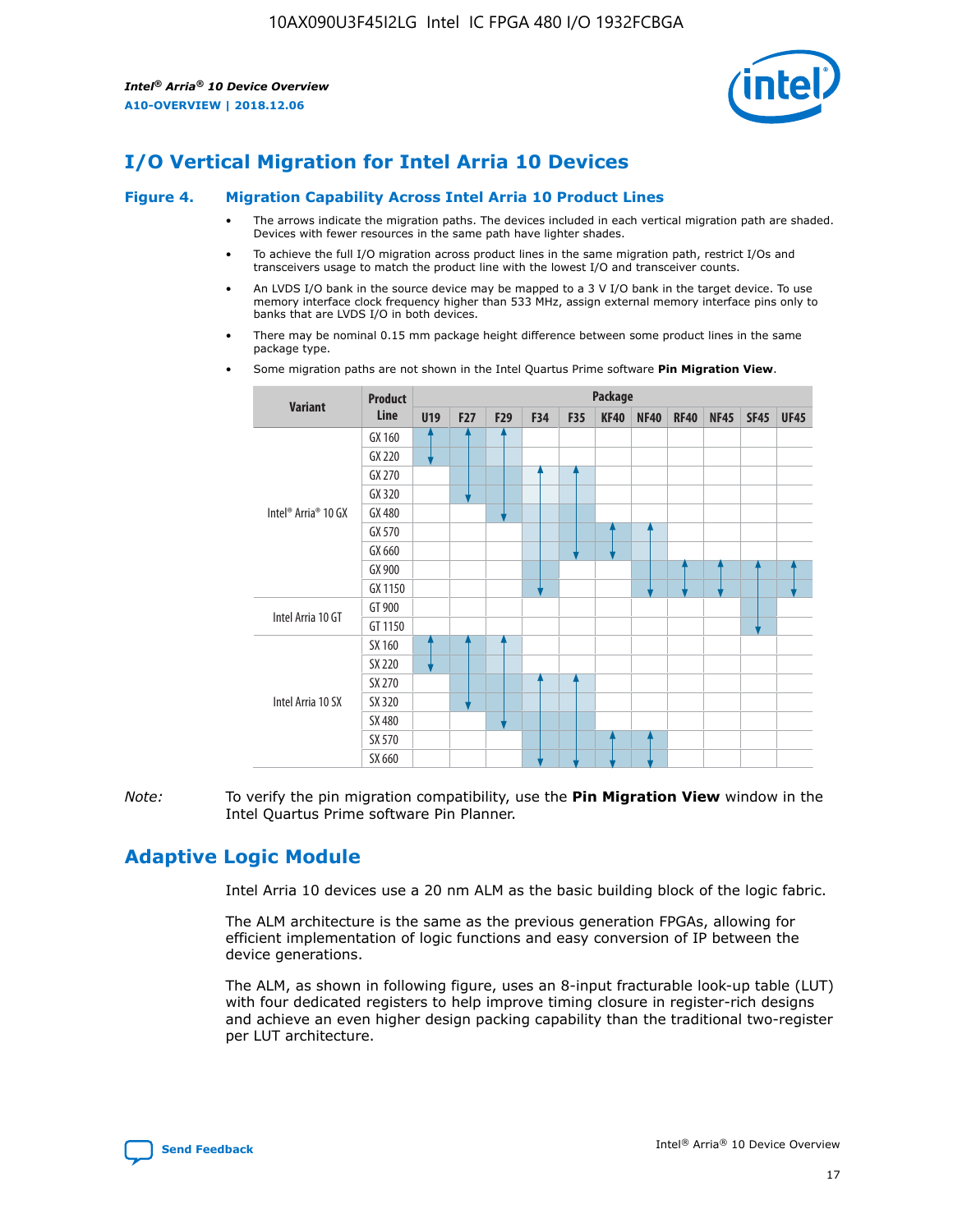

**Figure 5. ALM for Intel Arria 10 Devices**



The Intel Quartus Prime software optimizes your design according to the ALM logic structure and automatically maps legacy designs into the Intel Arria 10 ALM architecture.

## **Variable-Precision DSP Block**

The Intel Arria 10 variable precision DSP blocks support fixed-point arithmetic and floating-point arithmetic.

Features for fixed-point arithmetic:

- High-performance, power-optimized, and fully registered multiplication operations
- 18-bit and 27-bit word lengths
- Two 18 x 19 multipliers or one 27 x 27 multiplier per DSP block
- Built-in addition, subtraction, and 64-bit double accumulation register to combine multiplication results
- Cascading 19-bit or 27-bit when pre-adder is disabled and cascading 18-bit when pre-adder is used to form the tap-delay line for filtering applications
- Cascading 64-bit output bus to propagate output results from one block to the next block without external logic support
- Hard pre-adder supported in 19-bit and 27-bit modes for symmetric filters
- Internal coefficient register bank in both 18-bit and 27-bit modes for filter implementation
- 18-bit and 27-bit systolic finite impulse response (FIR) filters with distributed output adder
- Biased rounding support

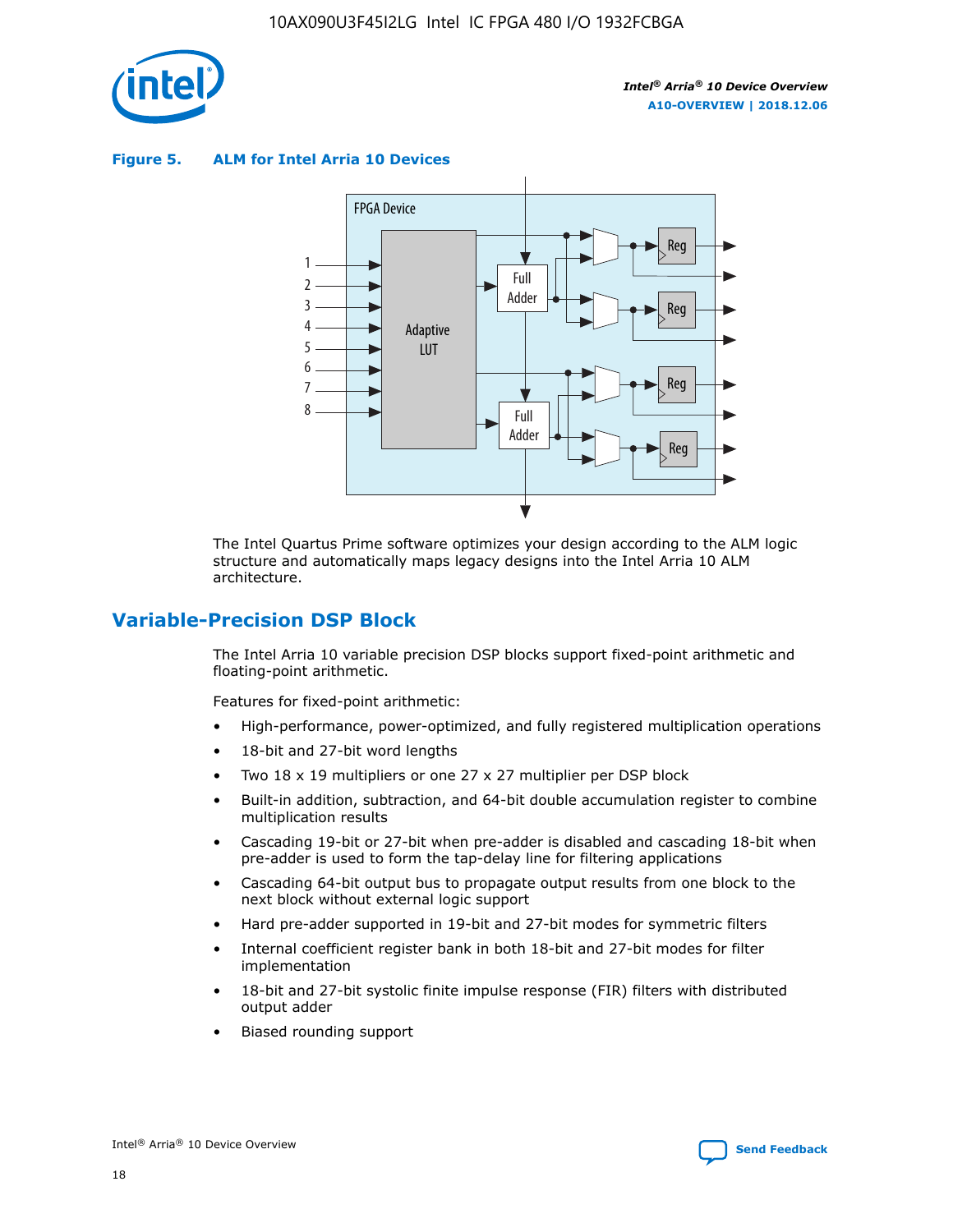

Features for floating-point arithmetic:

- A completely hardened architecture that supports multiplication, addition, subtraction, multiply-add, and multiply-subtract
- Multiplication with accumulation capability and a dynamic accumulator reset control
- Multiplication with cascade summation capability
- Multiplication with cascade subtraction capability
- Complex multiplication
- Direct vector dot product
- Systolic FIR filter

#### **Table 15. Variable-Precision DSP Block Configurations for Intel Arria 10 Devices**

| <b>Usage Example</b>                                       | <b>Multiplier Size (Bit)</b>    | <b>DSP Block Resources</b> |
|------------------------------------------------------------|---------------------------------|----------------------------|
| Medium precision fixed point                               | Two 18 x 19                     |                            |
| High precision fixed or Single precision<br>floating point | One 27 x 27                     |                            |
| Fixed point FFTs                                           | One 19 x 36 with external adder |                            |
| Very high precision fixed point                            | One 36 x 36 with external adder |                            |
| Double precision floating point                            | One 54 x 54 with external adder | 4                          |

#### **Table 16. Resources for Fixed-Point Arithmetic in Intel Arria 10 Devices**

The table lists the variable-precision DSP resources by bit precision for each Intel Arria 10 device.

| <b>Variant</b>        | <b>Product Line</b> | <b>Variable-</b><br>precision<br><b>DSP Block</b> | <b>Independent Input and Output</b><br><b>Multiplications Operator</b> |                                     | 18 x 19<br><b>Multiplier</b><br><b>Adder Sum</b> | $18 \times 18$<br><b>Multiplier</b><br><b>Adder</b> |
|-----------------------|---------------------|---------------------------------------------------|------------------------------------------------------------------------|-------------------------------------|--------------------------------------------------|-----------------------------------------------------|
|                       |                     |                                                   | 18 x 19<br><b>Multiplier</b>                                           | $27 \times 27$<br><b>Multiplier</b> | <b>Mode</b>                                      | <b>Summed with</b><br>36 bit Input                  |
| AIntel Arria 10<br>GX | GX 160              | 156                                               | 312                                                                    | 156                                 | 156                                              | 156                                                 |
|                       | GX 220              | 192                                               | 384                                                                    | 192                                 | 192                                              | 192                                                 |
|                       | GX 270              | 830                                               | 1,660                                                                  | 830                                 | 830                                              | 830                                                 |
|                       | GX 320              | 984                                               | 1,968                                                                  | 984                                 | 984                                              | 984                                                 |
|                       | GX 480              | 1,368                                             | 2,736                                                                  | 1,368                               | 1,368                                            | 1,368                                               |
|                       | GX 570              | 1,523                                             | 3,046                                                                  | 1,523                               | 1,523                                            | 1,523                                               |
|                       | GX 660              | 1,687                                             | 3,374                                                                  | 1,687                               | 1,687                                            | 1,687                                               |
|                       | GX 900              | 1,518                                             | 3,036                                                                  | 1,518                               | 1,518                                            | 1,518                                               |
|                       | GX 1150             | 1,518                                             | 3,036                                                                  | 1,518                               | 1,518                                            | 1,518                                               |
| Intel Arria 10        | GT 900              | 1,518                                             | 3,036                                                                  | 1,518                               | 1,518                                            | 1,518                                               |
| GT                    | GT 1150             | 1,518                                             | 3,036                                                                  | 1,518                               | 1,518                                            | 1,518                                               |
| Intel Arria 10        | SX 160              | 156                                               | 312                                                                    | 156                                 | 156                                              | 156                                                 |
| <b>SX</b>             | SX 220              | 192                                               | 384                                                                    | 192                                 | 192                                              | 192                                                 |
|                       | SX 270              | 830                                               | 1,660                                                                  | 830                                 | 830                                              | 830                                                 |
|                       |                     |                                                   |                                                                        |                                     |                                                  | continued                                           |

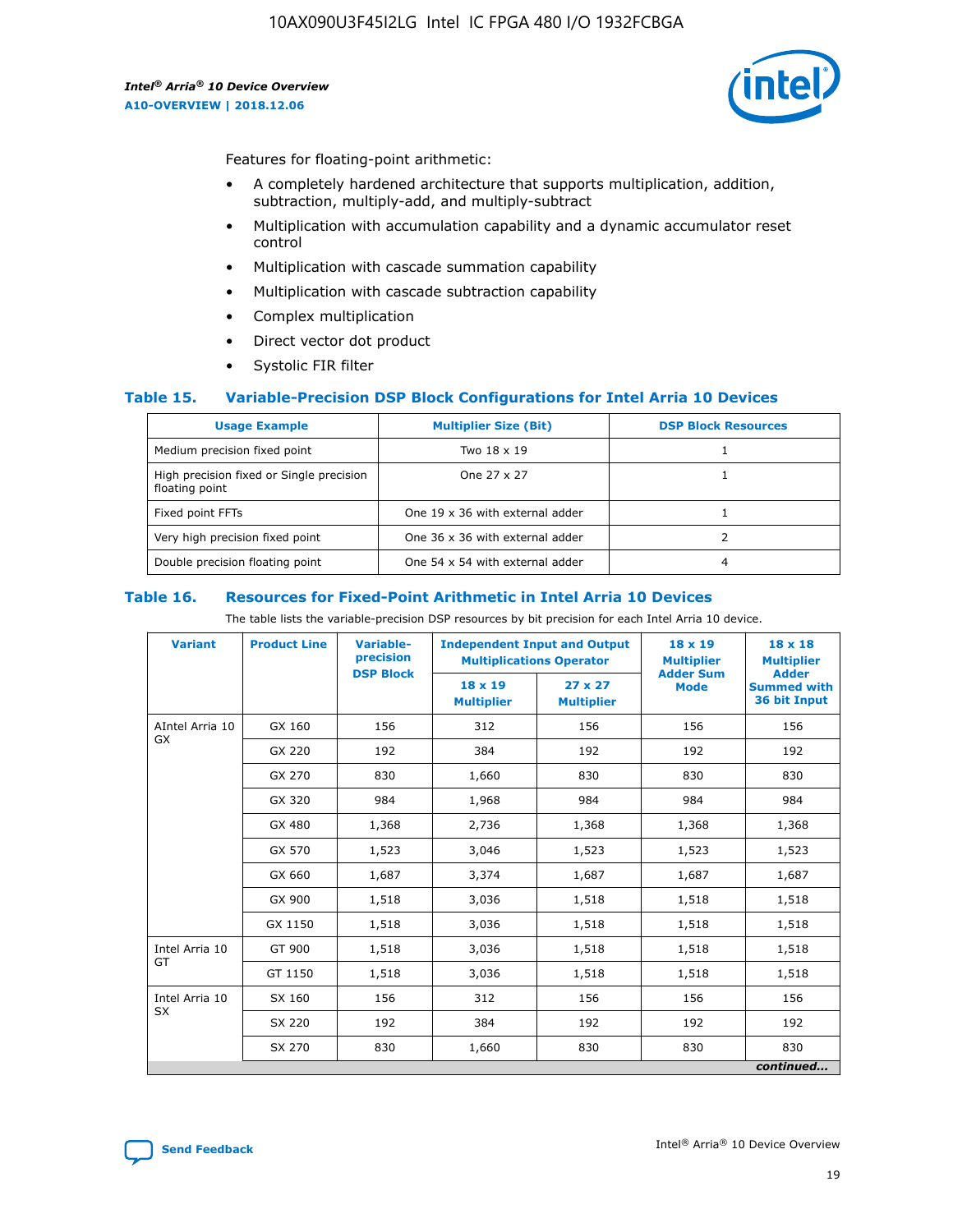

| <b>Variant</b> | <b>Product Line</b> | <b>Variable-</b><br>precision<br><b>DSP Block</b> | <b>Independent Input and Output</b><br><b>Multiplications Operator</b> |                                     | $18 \times 19$<br><b>Multiplier</b><br><b>Adder Sum</b> | $18 \times 18$<br><b>Multiplier</b><br><b>Adder</b> |  |
|----------------|---------------------|---------------------------------------------------|------------------------------------------------------------------------|-------------------------------------|---------------------------------------------------------|-----------------------------------------------------|--|
|                |                     |                                                   | $18 \times 19$<br><b>Multiplier</b>                                    | $27 \times 27$<br><b>Multiplier</b> | <b>Mode</b>                                             | <b>Summed with</b><br>36 bit Input                  |  |
|                | SX 320              | 984                                               | 1,968                                                                  | 984                                 | 984                                                     | 984                                                 |  |
|                | SX 480              | 1,368                                             | 2,736                                                                  | 1,368                               | 1,368                                                   | 1,368                                               |  |
|                | SX 570              | 1,523                                             | 3,046                                                                  | 1,523                               | 1,523                                                   | 1,523                                               |  |
|                | SX 660              | 1,687                                             | 3,374                                                                  | 1,687                               | 1,687                                                   | 1,687                                               |  |

## **Table 17. Resources for Floating-Point Arithmetic in Intel Arria 10 Devices**

The table lists the variable-precision DSP resources by bit precision for each Intel Arria 10 device.

| <b>Variant</b> | <b>Product Line</b> | <b>Variable-</b><br>precision<br><b>DSP Block</b> | <b>Single</b><br><b>Precision</b><br><b>Floating-Point</b><br><b>Multiplication</b><br><b>Mode</b> | <b>Single-Precision</b><br><b>Floating-Point</b><br><b>Adder Mode</b> | Single-<br><b>Precision</b><br><b>Floating-Point</b><br><b>Multiply</b><br><b>Accumulate</b><br><b>Mode</b> | <b>Peak</b><br><b>Giga Floating-</b><br><b>Point</b><br><b>Operations</b><br>per Second<br>(GFLOPs) |
|----------------|---------------------|---------------------------------------------------|----------------------------------------------------------------------------------------------------|-----------------------------------------------------------------------|-------------------------------------------------------------------------------------------------------------|-----------------------------------------------------------------------------------------------------|
| Intel Arria 10 | GX 160              | 156                                               | 156                                                                                                | 156                                                                   | 156                                                                                                         | 140                                                                                                 |
| GX             | GX 220              | 192                                               | 192                                                                                                | 192                                                                   | 192                                                                                                         | 173                                                                                                 |
|                | GX 270              | 830                                               | 830                                                                                                | 830                                                                   | 830                                                                                                         | 747                                                                                                 |
|                | GX 320              | 984                                               | 984                                                                                                | 984                                                                   | 984                                                                                                         | 886                                                                                                 |
|                | GX 480              | 1,369                                             | 1,368                                                                                              | 1,368                                                                 | 1,368                                                                                                       | 1,231                                                                                               |
|                | GX 570              | 1,523                                             | 1,523                                                                                              | 1,523                                                                 | 1,523                                                                                                       | 1,371                                                                                               |
|                | GX 660              | 1,687                                             | 1,687                                                                                              | 1,687                                                                 | 1,687                                                                                                       | 1,518                                                                                               |
|                | GX 900              | 1,518                                             | 1,518                                                                                              | 1,518                                                                 | 1,518                                                                                                       | 1,366                                                                                               |
|                | GX 1150             | 1,518                                             | 1,518                                                                                              | 1,518                                                                 | 1,518                                                                                                       | 1,366                                                                                               |
| Intel Arria 10 | GT 900              | 1,518                                             | 1,518                                                                                              | 1,518                                                                 | 1,518                                                                                                       | 1,366                                                                                               |
| GT             | GT 1150             | 1,518                                             | 1,518                                                                                              | 1,518                                                                 | 1,518                                                                                                       | 1,366                                                                                               |
| Intel Arria 10 | SX 160              | 156                                               | 156                                                                                                | 156                                                                   | 156                                                                                                         | 140                                                                                                 |
| <b>SX</b>      | SX 220              | 192                                               | 192                                                                                                | 192                                                                   | 192                                                                                                         | 173                                                                                                 |
|                | SX 270              | 830                                               | 830                                                                                                | 830                                                                   | 830                                                                                                         | 747                                                                                                 |
|                | SX 320              | 984                                               | 984                                                                                                | 984                                                                   | 984                                                                                                         | 886                                                                                                 |
|                | SX 480              | 1,369                                             | 1,368                                                                                              | 1,368                                                                 | 1,368                                                                                                       | 1,231                                                                                               |
|                | SX 570              | 1,523                                             | 1,523                                                                                              | 1,523                                                                 | 1,523                                                                                                       | 1,371                                                                                               |
|                | SX 660              | 1,687                                             | 1,687                                                                                              | 1,687                                                                 | 1,687                                                                                                       | 1,518                                                                                               |

## **Embedded Memory Blocks**

The embedded memory blocks in the devices are flexible and designed to provide an optimal amount of small- and large-sized memory arrays to fit your design requirements.

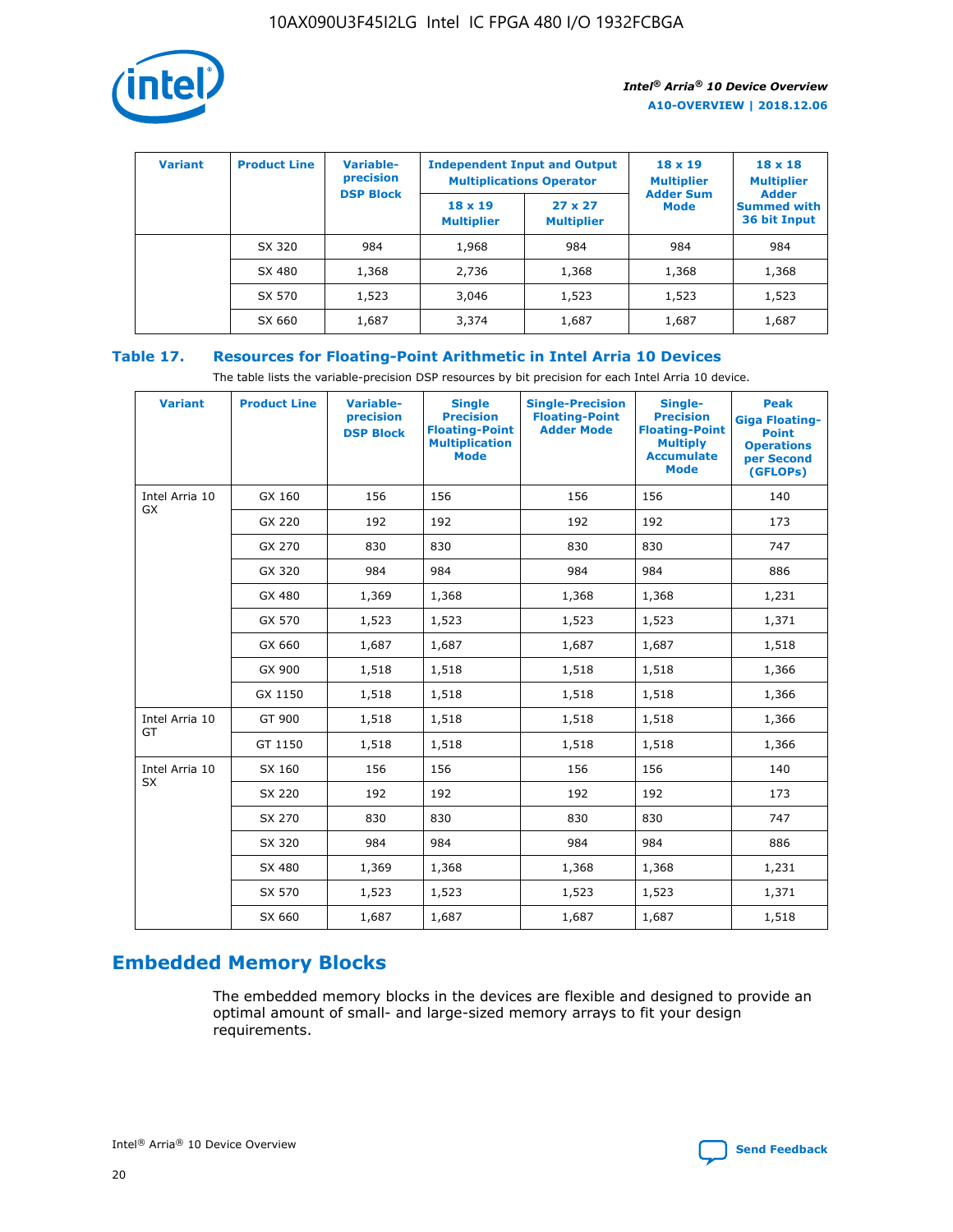

## **Types of Embedded Memory**

The Intel Arria 10 devices contain two types of memory blocks:

- 20 Kb M20K blocks—blocks of dedicated memory resources. The M20K blocks are ideal for larger memory arrays while still providing a large number of independent ports.
- 640 bit memory logic array blocks (MLABs)—enhanced memory blocks that are configured from dual-purpose logic array blocks (LABs). The MLABs are ideal for wide and shallow memory arrays. The MLABs are optimized for implementation of shift registers for digital signal processing (DSP) applications, wide and shallow FIFO buffers, and filter delay lines. Each MLAB is made up of ten adaptive logic modules (ALMs). In the Intel Arria 10 devices, you can configure these ALMs as ten 32 x 2 blocks, giving you one 32 x 20 simple dual-port SRAM block per MLAB.

## **Embedded Memory Capacity in Intel Arria 10 Devices**

|                   | <b>Product</b> |              | <b>M20K</b>         | <b>MLAB</b>  |                     | <b>Total RAM Bit</b> |
|-------------------|----------------|--------------|---------------------|--------------|---------------------|----------------------|
| <b>Variant</b>    | <b>Line</b>    | <b>Block</b> | <b>RAM Bit (Kb)</b> | <b>Block</b> | <b>RAM Bit (Kb)</b> | (Kb)                 |
| Intel Arria 10 GX | GX 160         | 440          | 8,800               | 1,680        | 1,050               | 9,850                |
|                   | GX 220         | 587          | 11,740              | 2,703        | 1,690               | 13,430               |
|                   | GX 270         | 750          | 15,000              | 3,922        | 2,452               | 17,452               |
|                   | GX 320         | 891          | 17,820              | 4,363        | 2,727               | 20,547               |
|                   | GX 480         | 1,431        | 28,620              | 6,662        | 4,164               | 32,784               |
|                   | GX 570         | 1,800        | 36,000              | 8,153        | 5,096               | 41,096               |
|                   | GX 660         | 2,131        | 42,620              | 9,260        | 5,788               | 48,408               |
|                   | GX 900         | 2,423        | 48,460              | 15,017       | 9,386               | 57,846               |
|                   | GX 1150        | 2,713        | 54,260              | 20,774       | 12,984              | 67,244               |
| Intel Arria 10 GT | GT 900         | 2,423        | 48,460              | 15,017       | 9,386               | 57,846               |
|                   | GT 1150        | 2,713        | 54,260              | 20,774       | 12,984              | 67,244               |
| Intel Arria 10 SX | SX 160         | 440          | 8,800               | 1,680        | 1,050               | 9,850                |
|                   | SX 220         | 587          | 11,740              | 2,703        | 1,690               | 13,430               |
|                   | SX 270         | 750          | 15,000              | 3,922        | 2,452               | 17,452               |
|                   | SX 320         | 891          | 17,820              | 4,363        | 2,727               | 20,547               |
|                   | SX 480         | 1,431        | 28,620              | 6,662        | 4,164               | 32,784               |
|                   | SX 570         | 1,800        | 36,000              | 8,153        | 5,096               | 41,096               |
|                   | SX 660         | 2,131        | 42,620              | 9,260        | 5,788               | 48,408               |

#### **Table 18. Embedded Memory Capacity and Distribution in Intel Arria 10 Devices**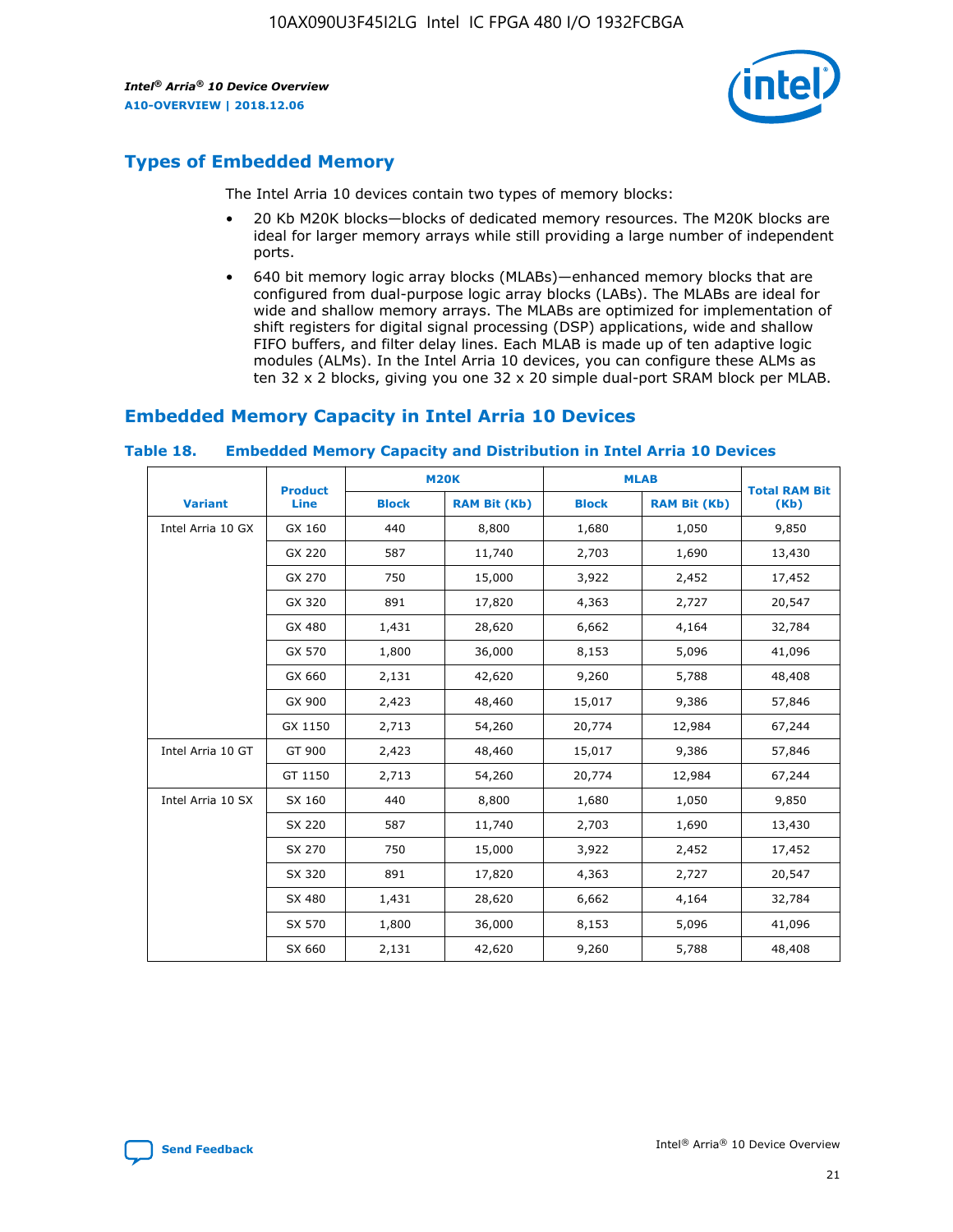

## **Embedded Memory Configurations for Single-port Mode**

#### **Table 19. Single-port Embedded Memory Configurations for Intel Arria 10 Devices**

This table lists the maximum configurations supported for single-port RAM and ROM modes.

| <b>Memory Block</b> | Depth (bits) | <b>Programmable Width</b> |
|---------------------|--------------|---------------------------|
| MLAB                | 32           | x16, x18, or x20          |
|                     | 64(10)       | x8, x9, x10               |
| M20K                | 512          | x40, x32                  |
|                     | 1K           | x20, x16                  |
|                     | 2K           | x10, x8                   |
|                     | 4K           | x5, x4                    |
|                     | 8K           | x2                        |
|                     | 16K          | x1                        |

## **Clock Networks and PLL Clock Sources**

The clock network architecture is based on Intel's global, regional, and peripheral clock structure. This clock structure is supported by dedicated clock input pins, fractional clock synthesis PLLs, and integer I/O PLLs.

#### **Clock Networks**

The Intel Arria 10 core clock networks are capable of up to 800 MHz fabric operation across the full industrial temperature range. For the external memory interface, the clock network supports the hard memory controller with speeds up to 2,400 Mbps in a quarter-rate transfer.

To reduce power consumption, the Intel Quartus Prime software identifies all unused sections of the clock network and powers them down.

#### **Fractional Synthesis and I/O PLLs**

Intel Arria 10 devices contain up to 32 fractional synthesis PLLs and up to 16 I/O PLLs that are available for both specific and general purpose uses in the core:

- Fractional synthesis PLLs—located in the column adjacent to the transceiver blocks
- I/O PLLs—located in each bank of the 48 I/Os

#### **Fractional Synthesis PLLs**

You can use the fractional synthesis PLLs to:

- Reduce the number of oscillators that are required on your board
- Reduce the number of clock pins that are used in the device by synthesizing multiple clock frequencies from a single reference clock source

<sup>(10)</sup> Supported through software emulation and consumes additional MLAB blocks.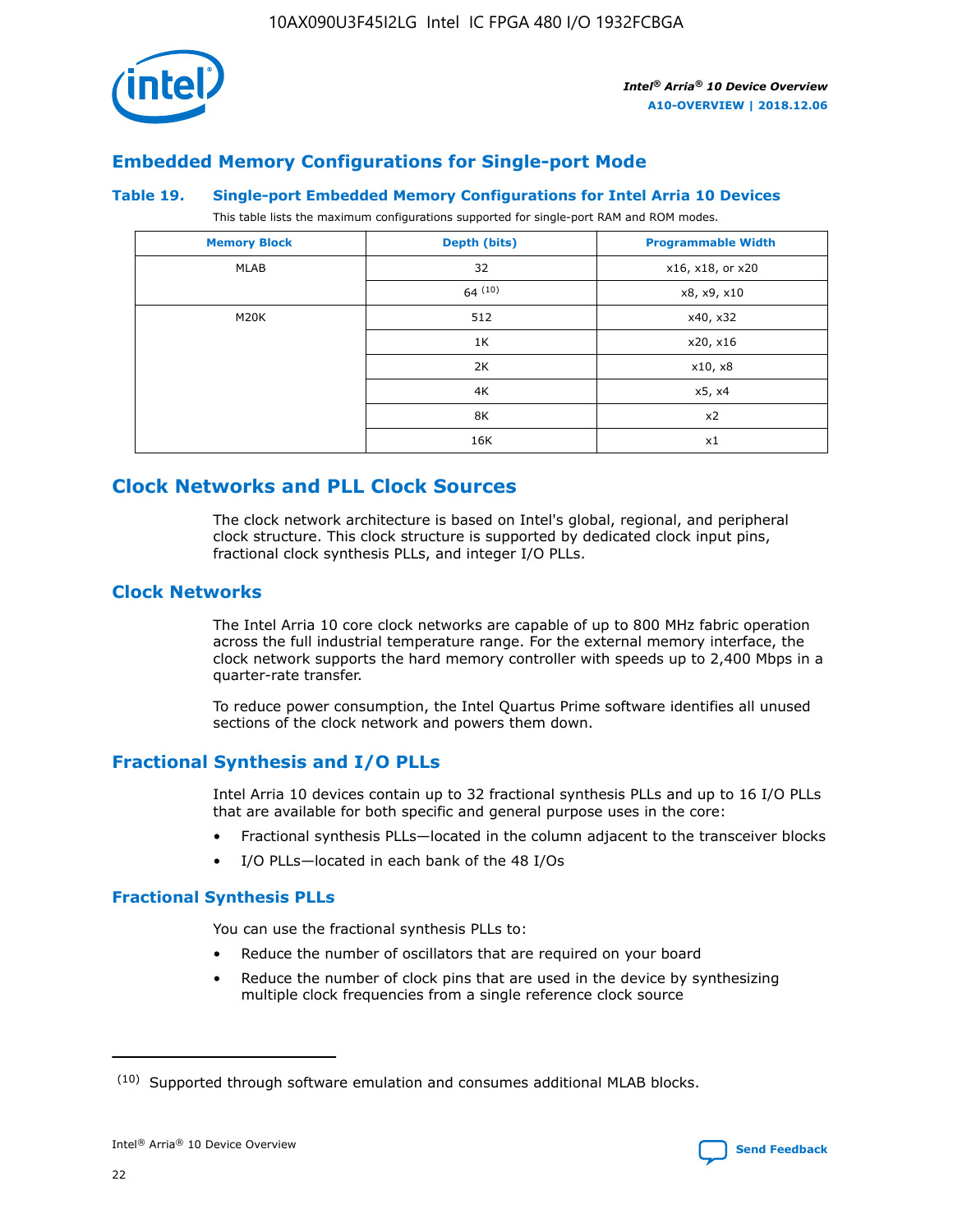

The fractional synthesis PLLs support the following features:

- Reference clock frequency synthesis for transceiver CMU and Advanced Transmit (ATX) PLLs
- Clock network delay compensation
- Zero-delay buffering
- Direct transmit clocking for transceivers
- Independently configurable into two modes:
	- Conventional integer mode equivalent to the general purpose PLL
	- Enhanced fractional mode with third order delta-sigma modulation
- PLL cascading

#### **I/O PLLs**

The integer mode I/O PLLs are located in each bank of 48 I/Os. You can use the I/O PLLs to simplify the design of external memory and high-speed LVDS interfaces.

In each I/O bank, the I/O PLLs are adjacent to the hard memory controllers and LVDS SERDES. Because these PLLs are tightly coupled with the I/Os that need to use them, it makes it easier to close timing.

You can use the I/O PLLs for general purpose applications in the core such as clock network delay compensation and zero-delay buffering.

Intel Arria 10 devices support PLL-to-PLL cascading.

## **FPGA General Purpose I/O**

Intel Arria 10 devices offer highly configurable GPIOs. Each I/O bank contains 48 general purpose I/Os and a high-efficiency hard memory controller.

The following list describes the features of the GPIOs:

- Consist of 3 V I/Os for high-voltage application and LVDS I/Os for differential signaling
	- Up to two 3 V I/O banks, available in some devices, that support up to 3 V I/O standards
	- LVDS I/O banks that support up to 1.8 V I/O standards
- Support a wide range of single-ended and differential I/O interfaces
- LVDS speeds up to 1.6 Gbps
- Each LVDS pair of pins has differential input and output buffers, allowing you to configure the LVDS direction for each pair.
- Programmable bus hold and weak pull-up
- Programmable differential output voltage  $(V_{OD})$  and programmable pre-emphasis

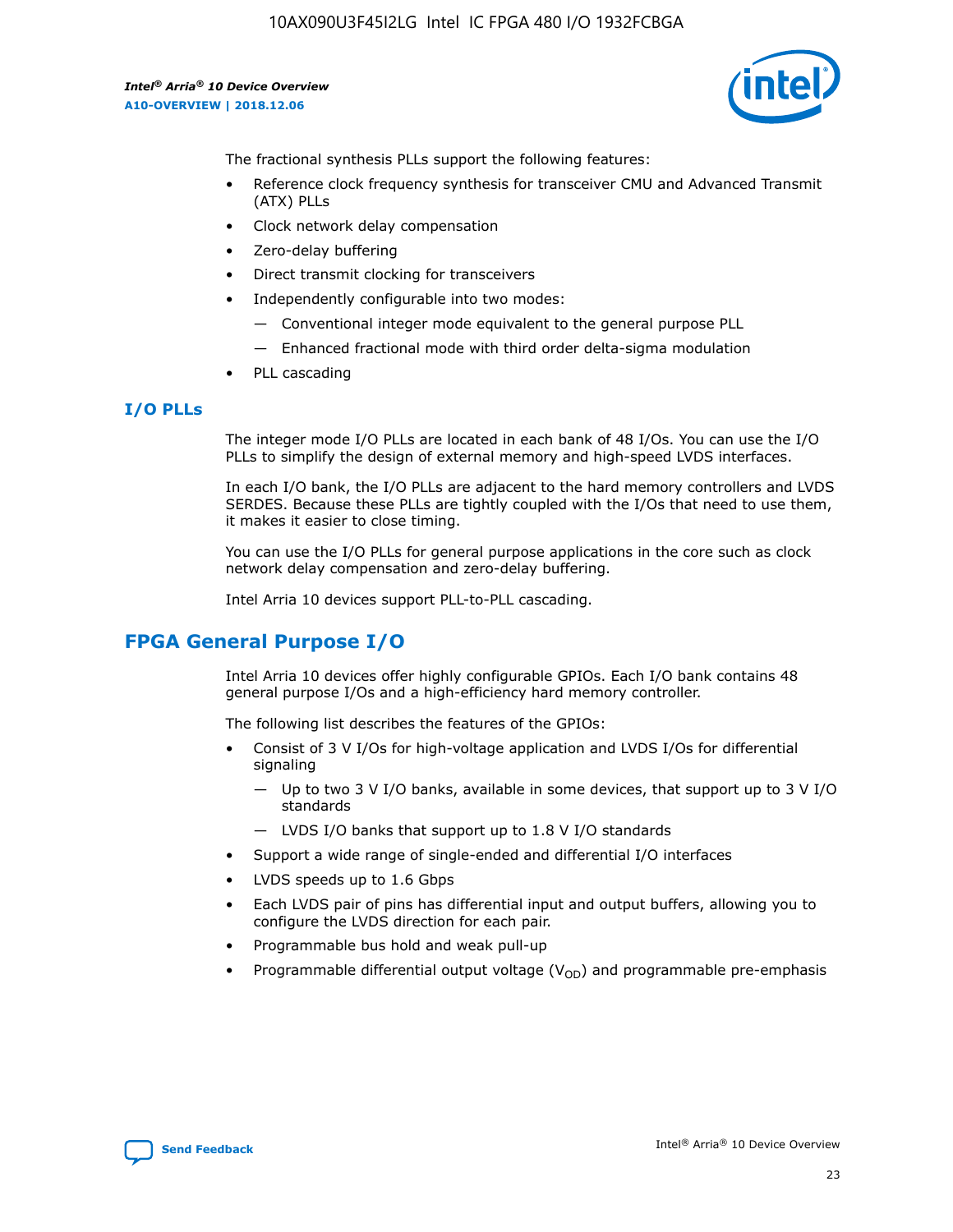

- Series (R<sub>S</sub>) and parallel (R<sub>T</sub>) on-chip termination (OCT) for all I/O banks with OCT calibration to limit the termination impedance variation
- On-chip dynamic termination that has the ability to swap between series and parallel termination, depending on whether there is read or write on a common bus for signal integrity
- Easy timing closure support using the hard read FIFO in the input register path, and delay-locked loop (DLL) delay chain with fine and coarse architecture

## **External Memory Interface**

Intel Arria 10 devices offer massive external memory bandwidth, with up to seven 32 bit DDR4 memory interfaces running at up to 2,400 Mbps. This bandwidth provides additional ease of design, lower power, and resource efficiencies of hardened highperformance memory controllers.

The memory interface within Intel Arria 10 FPGAs and SoCs delivers the highest performance and ease of use. You can configure up to a maximum width of 144 bits when using the hard or soft memory controllers. If required, you can bypass the hard memory controller and use a soft controller implemented in the user logic.

Each I/O contains a hardened DDR read/write path (PHY) capable of performing key memory interface functionality such as read/write leveling, FIFO buffering to lower latency and improve margin, timing calibration, and on-chip termination.

The timing calibration is aided by the inclusion of hard microcontrollers based on Intel's Nios® II technology, specifically tailored to control the calibration of multiple memory interfaces. This calibration allows the Intel Arria 10 device to compensate for any changes in process, voltage, or temperature either within the Intel Arria 10 device itself, or within the external memory device. The advanced calibration algorithms ensure maximum bandwidth and robust timing margin across all operating conditions.

In addition to parallel memory interfaces, Intel Arria 10 devices support serial memory technologies such as the Hybrid Memory Cube (HMC). The HMC is supported by the Intel Arria 10 high-speed serial transceivers which connect up to four HMC links, with each link running at data rates up to 15 Gbps.

#### **Related Information**

#### [External Memory Interface Spec Estimator](http://www.altera.com/technology/memory/estimator/mem-emif-index.html)

Provides a parametric tool that allows you to find and compare the performance of the supported external memory interfaces in IntelFPGAs.

## **Memory Standards Supported by Intel Arria 10 Devices**

The I/Os are designed to provide high performance support for existing and emerging external memory standards.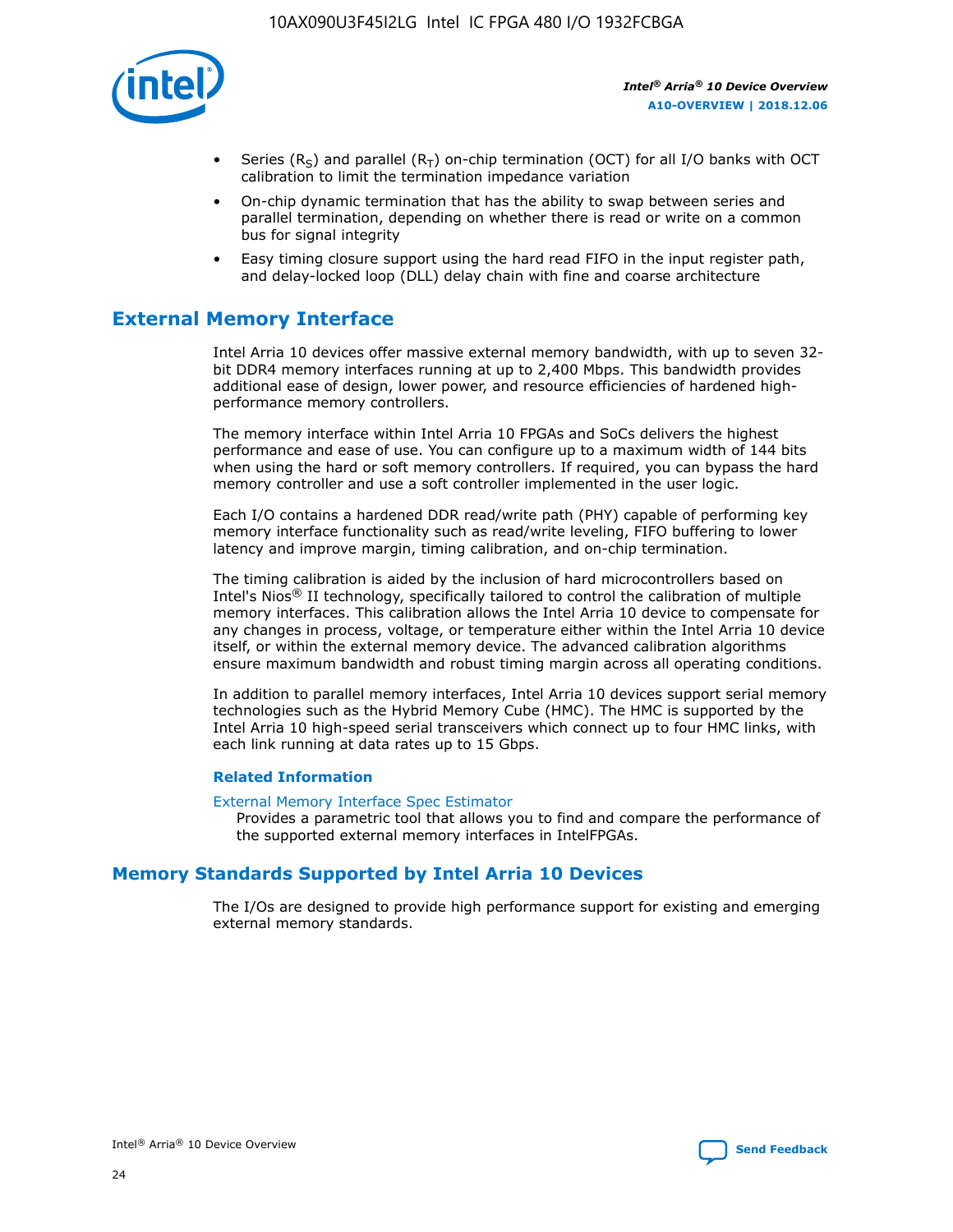

#### **Table 20. Memory Standards Supported by the Hard Memory Controller**

This table lists the overall capability of the hard memory controller. For specific details, refer to the External Memory Interface Spec Estimator and Intel Arria 10 Device Datasheet.

| <b>Memory Standard</b> | <b>Rate Support</b> | <b>Ping Pong PHY Support</b> | <b>Maximum Frequency</b><br>(MHz) |
|------------------------|---------------------|------------------------------|-----------------------------------|
| <b>DDR4 SDRAM</b>      | Quarter rate        | Yes                          | 1,067                             |
|                        |                     |                              | 1,200                             |
| DDR3 SDRAM             | Half rate           | Yes                          | 533                               |
|                        |                     |                              | 667                               |
|                        | Quarter rate        | Yes                          | 1,067                             |
|                        |                     |                              | 1,067                             |
| <b>DDR3L SDRAM</b>     | Half rate           | Yes                          | 533                               |
|                        |                     |                              | 667                               |
|                        | Quarter rate        | Yes                          | 933                               |
|                        |                     |                              | 933                               |
| LPDDR3 SDRAM           | Half rate           |                              | 533                               |
|                        | Quarter rate        |                              | 800                               |

#### **Table 21. Memory Standards Supported by the Soft Memory Controller**

| <b>Memory Standard</b>      | <b>Rate Support</b> | <b>Maximum Frequency</b><br>(MHz) |
|-----------------------------|---------------------|-----------------------------------|
| <b>RLDRAM 3 (11)</b>        | Quarter rate        | 1,200                             |
| ODR IV SRAM <sup>(11)</sup> | Quarter rate        | 1,067                             |
| <b>ODR II SRAM</b>          | Full rate           | 333                               |
|                             | Half rate           | 633                               |
| <b>ODR II+ SRAM</b>         | Full rate           | 333                               |
|                             | Half rate           | 633                               |
| <b>ODR II+ Xtreme SRAM</b>  | Full rate           | 333                               |
|                             | Half rate           | 633                               |

#### **Table 22. Memory Standards Supported by the HPS Hard Memory Controller**

The hard processor system (HPS) is available in Intel Arria 10 SoC devices only.

| <b>Memory Standard</b> | <b>Rate Support</b> | <b>Maximum Frequency</b><br>(MHz) |
|------------------------|---------------------|-----------------------------------|
| <b>DDR4 SDRAM</b>      | Half rate           | 1,200                             |
| DDR3 SDRAM             | Half rate           | 1,067                             |
| <b>DDR3L SDRAM</b>     | Half rate           | 933                               |

<sup>(11)</sup> Intel Arria 10 devices support this external memory interface using hard PHY with soft memory controller.

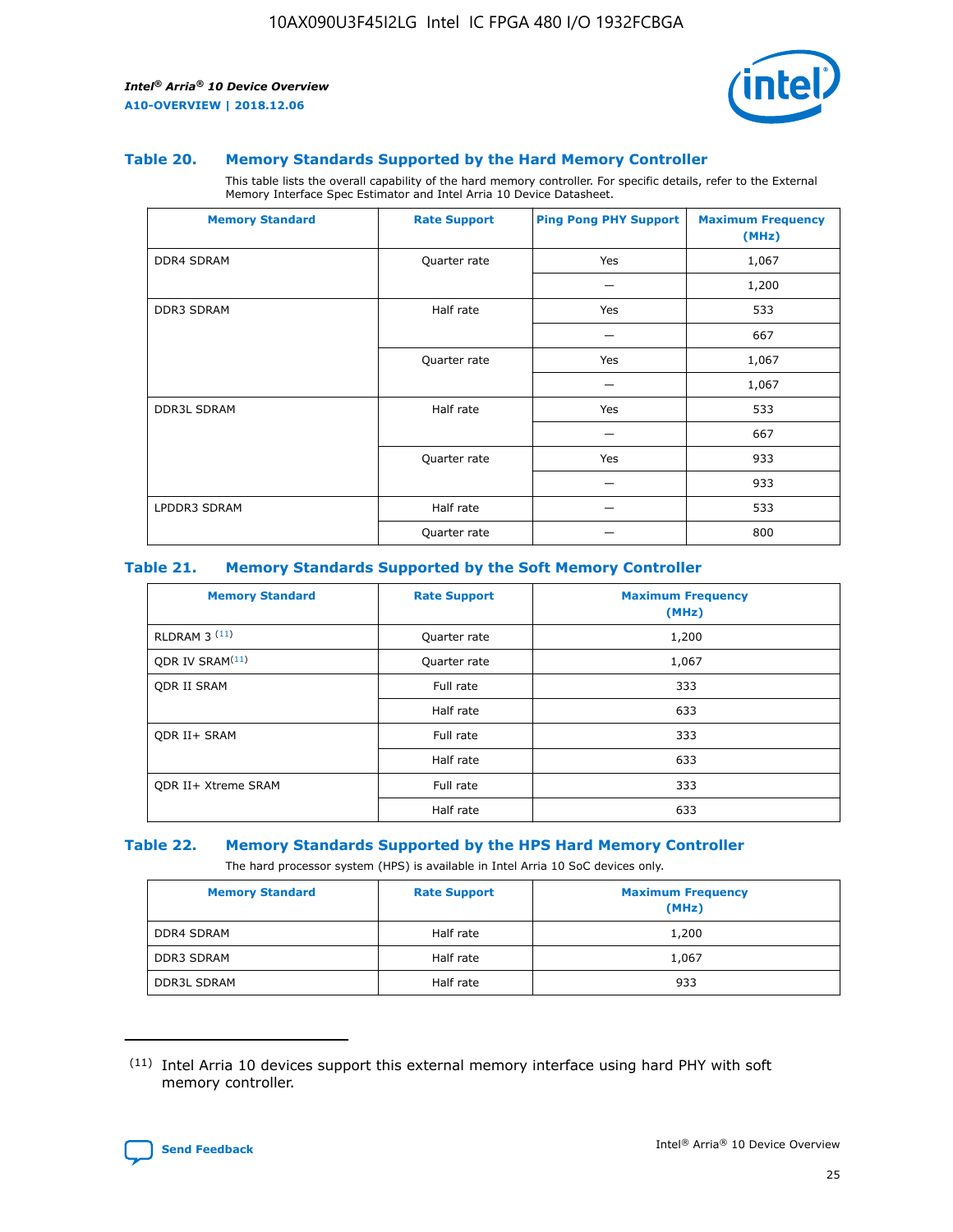

#### **Related Information**

#### [Intel Arria 10 Device Datasheet](https://www.intel.com/content/www/us/en/programmable/documentation/mcn1413182292568.html#mcn1413182153340)

Lists the memory interface performance according to memory interface standards, rank or chip select configurations, and Intel Arria 10 device speed grades.

## **PCIe Gen1, Gen2, and Gen3 Hard IP**

Intel Arria 10 devices contain PCIe hard IP that is designed for performance and ease-of-use:

- Includes all layers of the PCIe stack—transaction, data link and physical layers.
- Supports PCIe Gen3, Gen2, and Gen1 Endpoint and Root Port in x1, x2, x4, or x8 lane configuration.
- Operates independently from the core logic—optional configuration via protocol (CvP) allows the PCIe link to power up and complete link training in less than 100 ms while the Intel Arria 10 device completes loading the programming file for the rest of the FPGA.
- Provides added functionality that makes it easier to support emerging features such as Single Root I/O Virtualization (SR-IOV) and optional protocol extensions.
- Provides improved end-to-end datapath protection using ECC.
- Supports FPGA configuration via protocol (CvP) using PCIe at Gen3, Gen2, or Gen1 speed.

#### **Related Information**

PCS Features on page 30

## **Enhanced PCS Hard IP for Interlaken and 10 Gbps Ethernet**

## **Interlaken Support**

The Intel Arria 10 enhanced PCS hard IP provides integrated Interlaken PCS supporting rates up to 25.8 Gbps per lane.

The Interlaken PCS is based on the proven functionality of the PCS developed for Intel's previous generation FPGAs, which demonstrated interoperability with Interlaken ASSP vendors and third-party IP suppliers. The Interlaken PCS is present in every transceiver channel in Intel Arria 10 devices.

#### **Related Information**

PCS Features on page 30

#### **10 Gbps Ethernet Support**

The Intel Arria 10 enhanced PCS hard IP supports 10GBASE-R PCS compliant with IEEE 802.3 10 Gbps Ethernet (10GbE). The integrated hard IP support for 10GbE and the 10 Gbps transceivers save external PHY cost, board space, and system power.

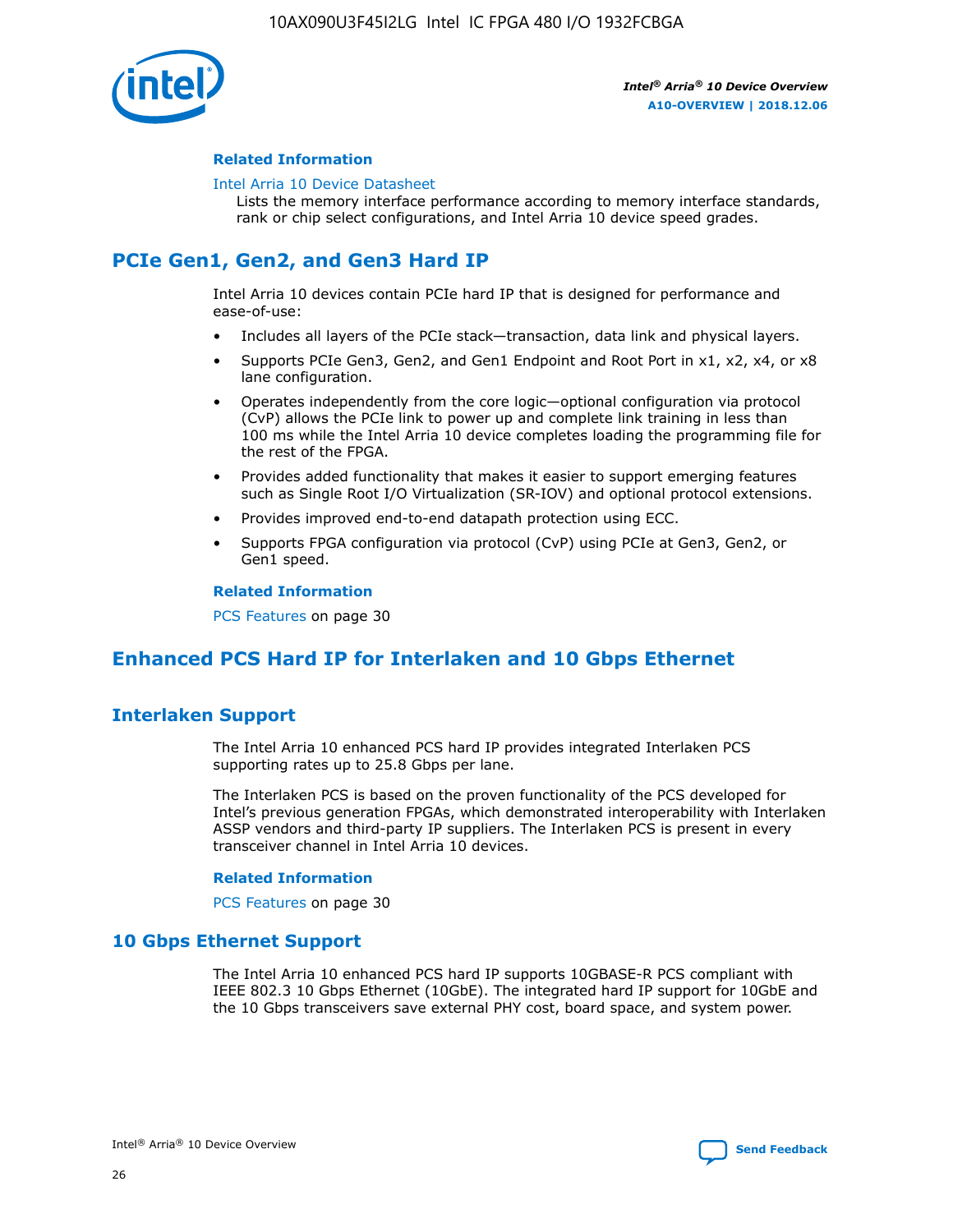

The scalable hard IP supports multiple independent 10GbE ports while using a single PLL for all the 10GBASE-R PCS instantiations, which saves on core logic resources and clock networks:

- Simplifies multiport 10GbE systems compared to XAUI interfaces that require an external XAUI-to-10G PHY.
- Incorporates Electronic Dispersion Compensation (EDC), which enables direct connection to standard 10 Gbps XFP and SFP+ pluggable optical modules.
- Supports backplane Ethernet applications and includes a hard 10GBASE-KR Forward Error Correction (FEC) circuit that you can use for 10 Gbps and 40 Gbps applications.

The 10 Gbps Ethernet PCS hard IP and 10GBASE-KR FEC are present in every transceiver channel.

#### **Related Information**

PCS Features on page 30

## **Low Power Serial Transceivers**

Intel Arria 10 FPGAs and SoCs include lowest power transceivers that deliver high bandwidth, throughput and low latency.

Intel Arria 10 devices deliver the industry's lowest power consumption per transceiver channel:

- 12.5 Gbps transceivers at as low as 242 mW
- 10 Gbps transceivers at as low as 168 mW
- 6 Gbps transceivers at as low as 117 mW

Intel Arria 10 transceivers support various data rates according to application:

- Chip-to-chip and chip-to-module applications—from 1 Gbps up to 25.8 Gbps
- Long reach and backplane applications—from 1 Gbps up to 12.5 with advanced adaptive equalization
- Critical power sensitive applications—from 1 Gbps up to 11.3 Gbps using lower power modes

The combination of 20 nm process technology and architectural advances provide the following benefits:

- Significant reduction in die area and power consumption
- Increase of up to two times in transceiver I/O density compared to previous generation devices while maintaining optimal signal integrity
- Up to 72 total transceiver channels—you can configure up to 6 of these channels to run as fast as 25.8 Gbps
- All channels feature continuous data rate support up to the maximum rated speed

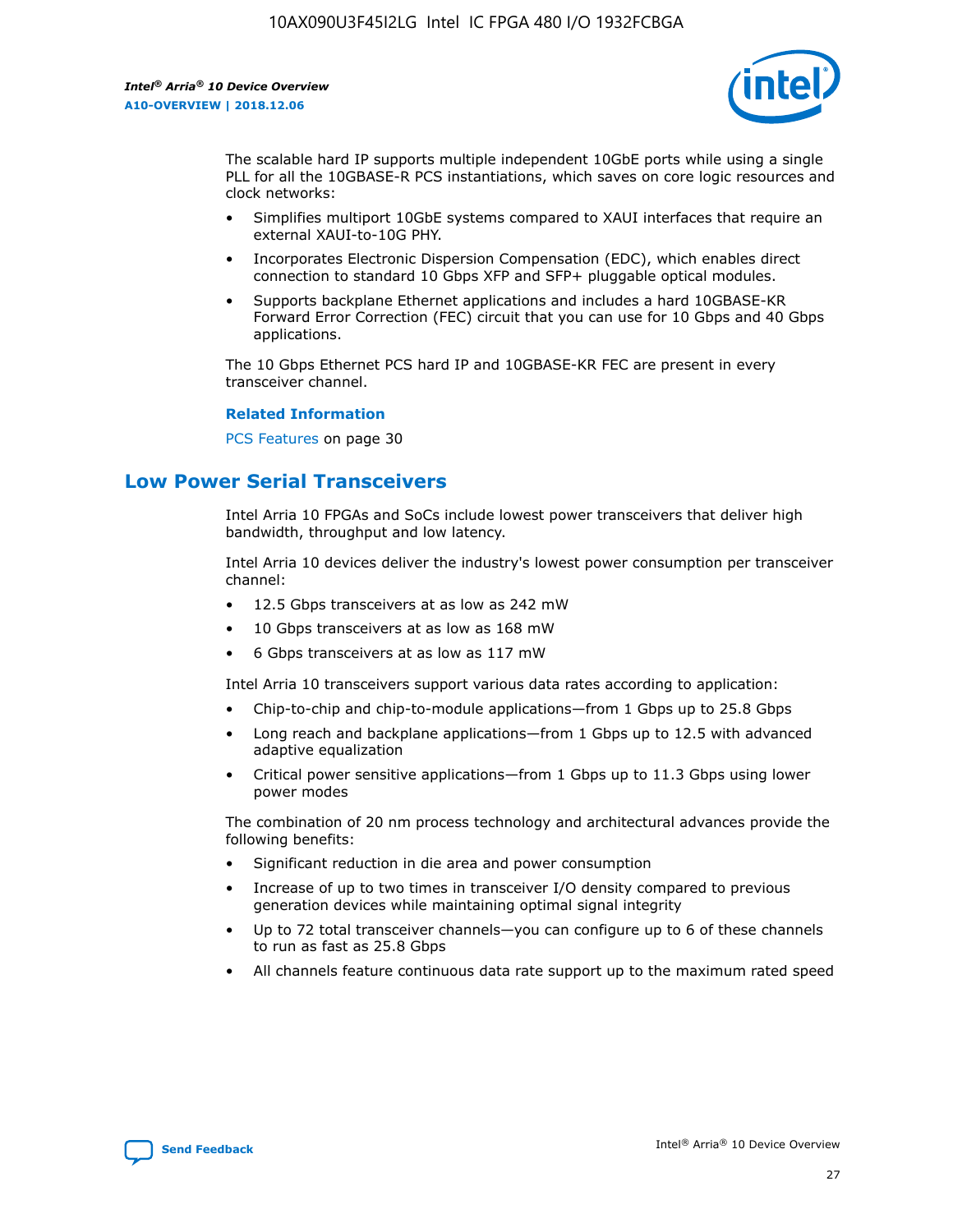

#### Transceiver PMA TX/RX PCS ATX PLL Transceiver PMA TX/RX PCS fPLL Network Flexible Clock Distribution Network PCS Transceiver PMA TX/RX FPGA **Clock Distribution** Fabric PCS Transceiver PMA TX/RX ATX Flexible PLL PCS Transceiver PMA TX/RX ▲ fPLL Transceiver PMA TX/RX PCS 4

#### **Figure 6. Intel Arria 10 Transceiver Block Architecture**

#### **Transceiver Channels**

All transceiver channels feature a dedicated Physical Medium Attachment (PMA) and a hardened Physical Coding Sublayer (PCS).

- The PMA provides primary interfacing capabilities to physical channels.
- The PCS typically handles encoding/decoding, word alignment, and other preprocessing functions before transferring data to the FPGA core fabric.

A transceiver channel consists of a PMA and a PCS block. Most transceiver banks have 6 channels. There are some transceiver banks that contain only 3 channels.

A wide variety of bonded and non-bonded data rate configurations is possible using a highly configurable clock distribution network. Up to 80 independent transceiver data rates can be configured.

The following figures are graphical representations of top views of the silicon die, which correspond to reverse views for flip chip packages. Different Intel Arria 10 devices may have different floorplans than the ones shown in the figures.

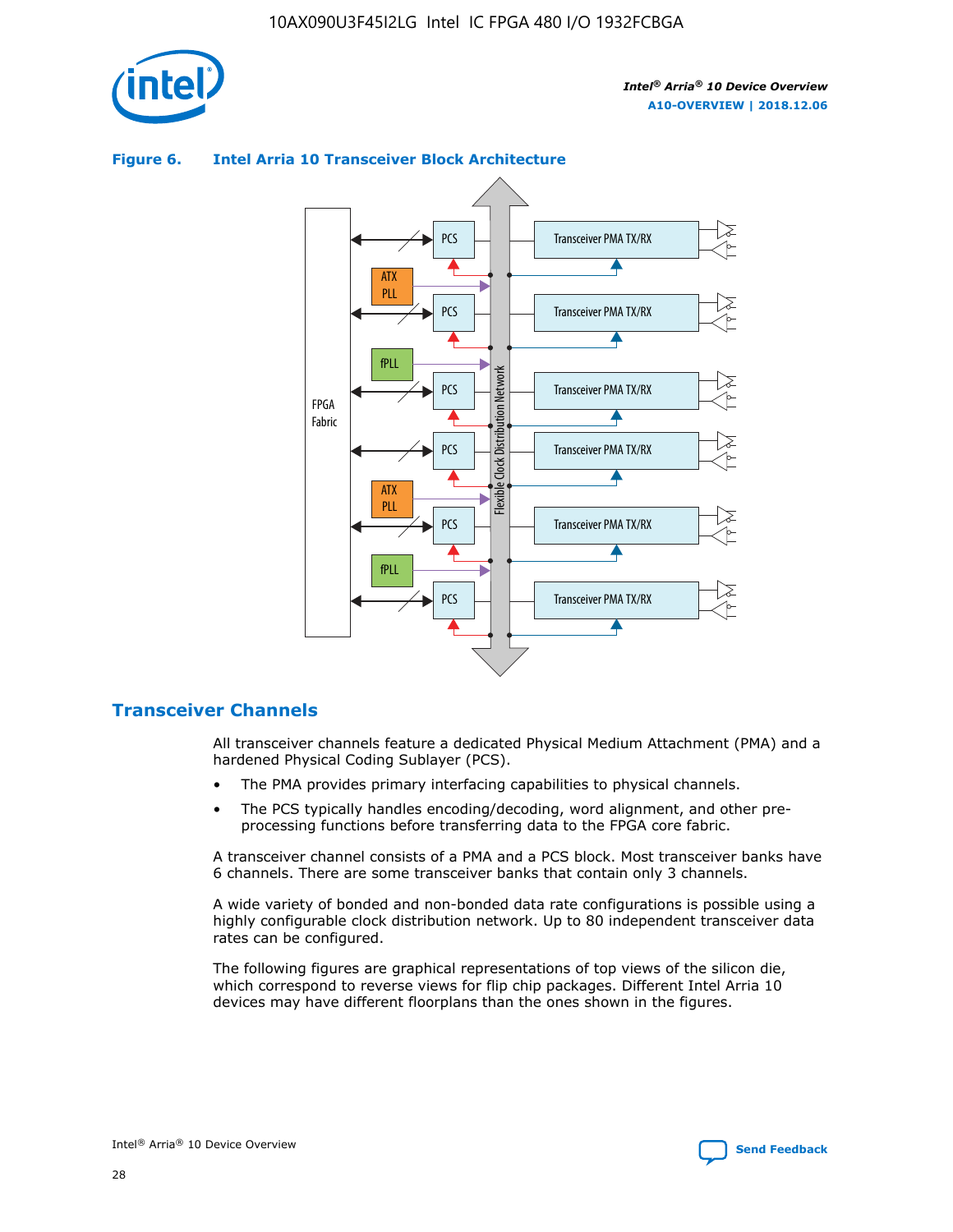

#### **Figure 7. Device Chip Overview for Intel Arria 10 GX and GT Devices**



M20K Internal Memory Blocks Core Logic Fabric Transceiver Channels Hard IP Per Transceiver: Standard PCS and Enhanced PCS Hard IPs PCI Express Gen3 Hard IP Fractional PLLs M20K Internal Memory Blocks PCI Express Gen3 Hard IP Variable Precision DSP Blocks I/O PLLs Hard Memory Controllers, General-Purpose I/O Cells, LVDS Hard Processor Subsystem, Dual-Core ARM Cortex A9 M20K Internal Memory Blocks Variable Precision DSP Blocks M20K Internal Memory Blocks Core Logic Fabric I/O PLLs Hard Memory Controllers, General-Purpose I/O Cells, LVDS M20K Internal Memory Blocks Variable Precision DSP Blocks M20K Internal Memory Blocks Transceiver Channels Hard IP Per Transceiver: Standard PCS and Enhanced PCS Hard IPs PCI Express Gen3 Hard IP Fractional PLLs PCI Express Gen3 Hard IP Hard PCS Hard PCS Hard PCS Hard PCS Hard PCS Hard PCS Hard PCS Hard PCS Hard PCS Transceiver PMA Transceiver PMA Transceiver PMA Transceiver PMA Transceiver PMA Transceiver PMA Transceiver PMA Unused transceiver chann can be used as additional Transceiver PMA Transceiver PMA Transceiver Clock Networks fPLL ATX (LC) **Transmit** PLL fPLL ATX (LC) Transmi PLL fPLL ATX (LC) **Transmit** PLL

**PMA Features**

Intel Arria 10 transceivers provide exceptional signal integrity at data rates up to 25.8 Gbps. Clocking options include ultra-low jitter ATX PLLs (LC tank based), clock multiplier unit (CMU) PLLs, and fractional PLLs.

transceiver transmit PLLs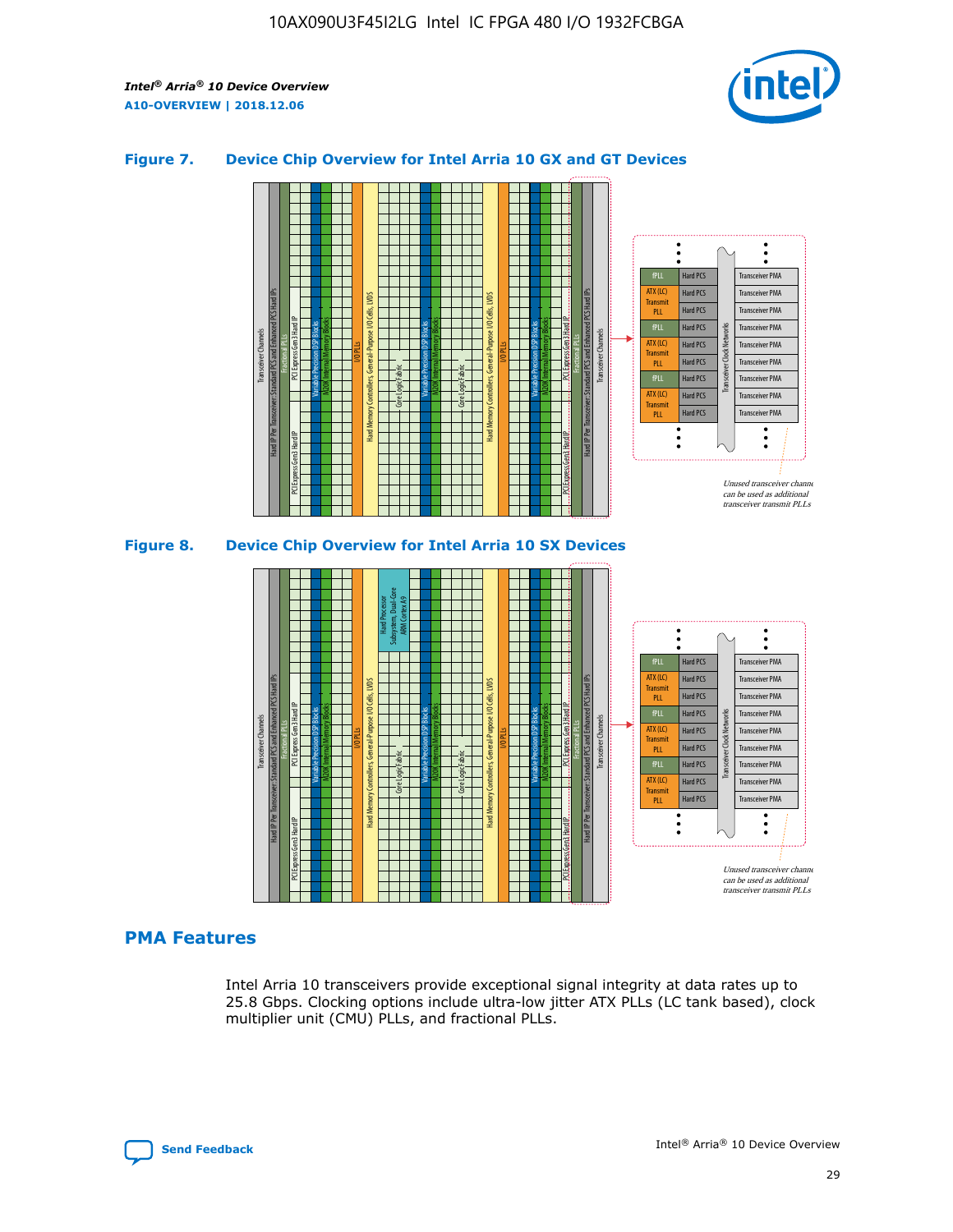

Each transceiver channel contains a channel PLL that can be used as the CMU PLL or clock data recovery (CDR) PLL. In CDR mode, the channel PLL recovers the receiver clock and data in the transceiver channel. Up to 80 independent data rates can be configured on a single Intel Arria 10 device.

#### **Table 23. PMA Features of the Transceivers in Intel Arria 10 Devices**

| <b>Feature</b>                                             | <b>Capability</b>                                                                                                                                                                                                             |
|------------------------------------------------------------|-------------------------------------------------------------------------------------------------------------------------------------------------------------------------------------------------------------------------------|
| Chip-to-Chip Data Rates                                    | 1 Gbps to 17.4 Gbps (Intel Arria 10 GX devices)<br>1 Gbps to 25.8 Gbps (Intel Arria 10 GT devices)                                                                                                                            |
| <b>Backplane Support</b>                                   | Drive backplanes at data rates up to 12.5 Gbps                                                                                                                                                                                |
| <b>Optical Module Support</b>                              | SFP+/SFP, XFP, CXP, QSFP/QSFP28, CFP/CFP2/CFP4                                                                                                                                                                                |
| Cable Driving Support                                      | SFP+ Direct Attach, PCI Express over cable, eSATA                                                                                                                                                                             |
| Transmit Pre-Emphasis                                      | 4-tap transmit pre-emphasis and de-emphasis to compensate for system channel loss                                                                                                                                             |
| Continuous Time Linear<br>Equalizer (CTLE)                 | Dual mode, high-gain, and high-data rate, linear receive equalization to compensate for<br>system channel loss                                                                                                                |
| Decision Feedback Equalizer<br>(DFE)                       | 7-fixed and 4-floating tap DFE to equalize backplane channel loss in the presence of<br>crosstalk and noisy environments                                                                                                      |
| Variable Gain Amplifier                                    | Optimizes the signal amplitude prior to the CDR sampling and operates in fixed and<br>adaptive modes                                                                                                                          |
| Altera Digital Adaptive<br>Parametric Tuning (ADAPT)       | Fully digital adaptation engine to automatically adjust all link equalization parameters-<br>including CTLE, DFE, and variable gain amplifier blocks—that provide optimal link margin<br>without intervention from user logic |
| Precision Signal Integrity<br>Calibration Engine (PreSICE) | Hardened calibration controller to quickly calibrate all transceiver control parameters on<br>power-up, which provides the optimal signal integrity and jitter performance                                                    |
| Advanced Transmit (ATX)<br><b>PLL</b>                      | Low jitter ATX (LC tank based) PLLs with continuous tuning range to cover a wide range of<br>standard and proprietary protocols                                                                                               |
| <b>Fractional PLLs</b>                                     | On-chip fractional frequency synthesizers to replace on-board crystal oscillators and reduce<br>system cost                                                                                                                   |
| Digitally Assisted Analog<br><b>CDR</b>                    | Superior jitter tolerance with fast lock time                                                                                                                                                                                 |
| Dynamic Partial<br>Reconfiguration                         | Allows independent control of the Avalon memory-mapped interface of each transceiver<br>channel for the highest transceiver flexibility                                                                                       |
| Multiple PCS-PMA and PCS-<br>PLD interface widths          | 8-, 10-, 16-, 20-, 32-, 40-, or 64-bit interface widths for flexibility of deserialization width,<br>encoding, and reduced latency                                                                                            |

## **PCS Features**

This table summarizes the Intel Arria 10 transceiver PCS features. You can use the transceiver PCS to support a wide range of protocols ranging from 1 Gbps to 25.8 Gbps.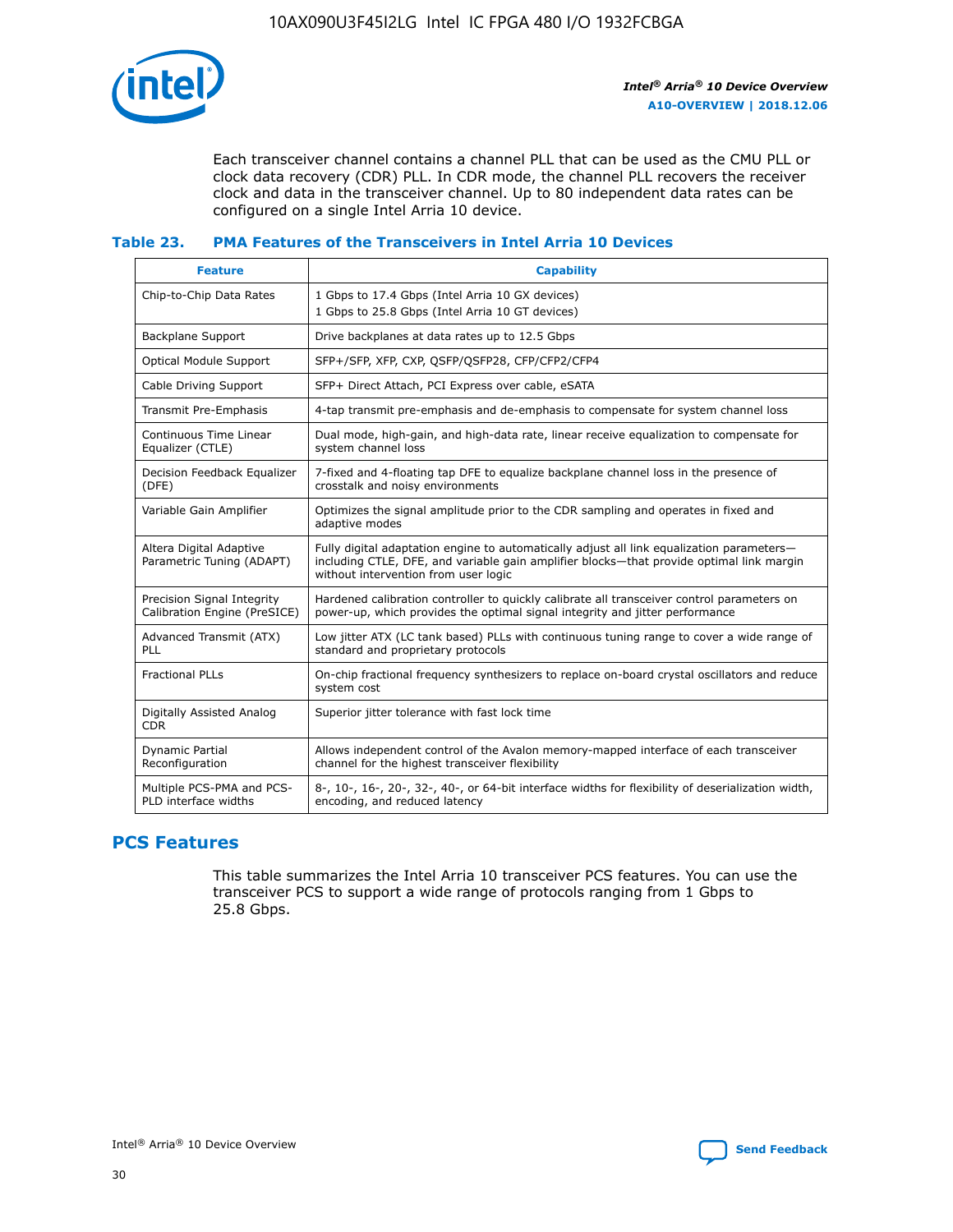

| <b>PCS</b>    | <b>Description</b>                                                                                                                                                                                                                                                                                                                                                                                             |
|---------------|----------------------------------------------------------------------------------------------------------------------------------------------------------------------------------------------------------------------------------------------------------------------------------------------------------------------------------------------------------------------------------------------------------------|
| Standard PCS  | Operates at a data rate up to 12 Gbps<br>Supports protocols such as PCI-Express, CPRI 4.2+, GigE, IEEE 1588 in Hard PCS<br>Implements other protocols using Basic/Custom (Standard PCS) transceiver<br>configuration rules.                                                                                                                                                                                    |
| Enhanced PCS  | Performs functions common to most serial data industry standards, such as word<br>alignment, encoding/decoding, and framing, before data is sent or received off-chip<br>through the PMA<br>• Handles data transfer to and from the FPGA fabric<br>Handles data transfer internally to and from the PMA<br>Provides frequency compensation<br>Performs channel bonding for multi-channel low skew applications |
| PCIe Gen3 PCS | Supports the seamless switching of Data and Clock between the Gen1, Gen2, and Gen3<br>data rates<br>Provides support for PIPE 3.0 features<br>Supports the PIPE interface with the Hard IP enabled, as well as with the Hard IP<br>bypassed                                                                                                                                                                    |

#### **Related Information**

- PCIe Gen1, Gen2, and Gen3 Hard IP on page 26
- Interlaken Support on page 26
- 10 Gbps Ethernet Support on page 26

#### **PCS Protocol Support**

This table lists some of the protocols supported by the Intel Arria 10 transceiver PCS. For more information about the blocks in the transmitter and receiver data paths, refer to the related information.

| <b>Protocol</b>                                 | <b>Data Rate</b><br>(Gbps) | <b>Transceiver IP</b>       | <b>PCS Support</b>                      |
|-------------------------------------------------|----------------------------|-----------------------------|-----------------------------------------|
| PCIe Gen3 x1, x2, x4, x8                        | 8.0                        | Native PHY (PIPE)           | Standard PCS and PCIe<br>Gen3 PCS       |
| PCIe Gen2 x1, x2, x4, x8                        | 5.0                        | Native PHY (PIPE)           | <b>Standard PCS</b>                     |
| PCIe Gen1 x1, x2, x4, x8                        | 2.5                        | Native PHY (PIPE)           | Standard PCS                            |
| 1000BASE-X Gigabit Ethernet                     | 1.25                       | Native PHY                  | <b>Standard PCS</b>                     |
| 1000BASE-X Gigabit Ethernet with<br>IEEE 1588v2 | 1.25                       | Native PHY                  | Standard PCS                            |
| 10GBASE-R                                       | 10.3125                    | Native PHY                  | <b>Enhanced PCS</b>                     |
| 10GBASE-R with IEEE 1588v2                      | 10.3125                    | Native PHY                  | <b>Enhanced PCS</b>                     |
| 10GBASE-R with KR FEC                           | 10.3125                    | Native PHY                  | <b>Enhanced PCS</b>                     |
| 10GBASE-KR and 1000BASE-X                       | 10.3125                    | 1G/10GbE and 10GBASE-KR PHY | Standard PCS and<br><b>Enhanced PCS</b> |
| Interlaken (CEI-6G/11G)                         | 3.125 to 17.4              | Native PHY                  | <b>Enhanced PCS</b>                     |
| SFI-S/SFI-5.2                                   | 11.2                       | Native PHY                  | <b>Enhanced PCS</b>                     |
| 10G SDI                                         | 10.692                     | Native PHY                  | <b>Enhanced PCS</b>                     |
|                                                 |                            |                             | continued                               |

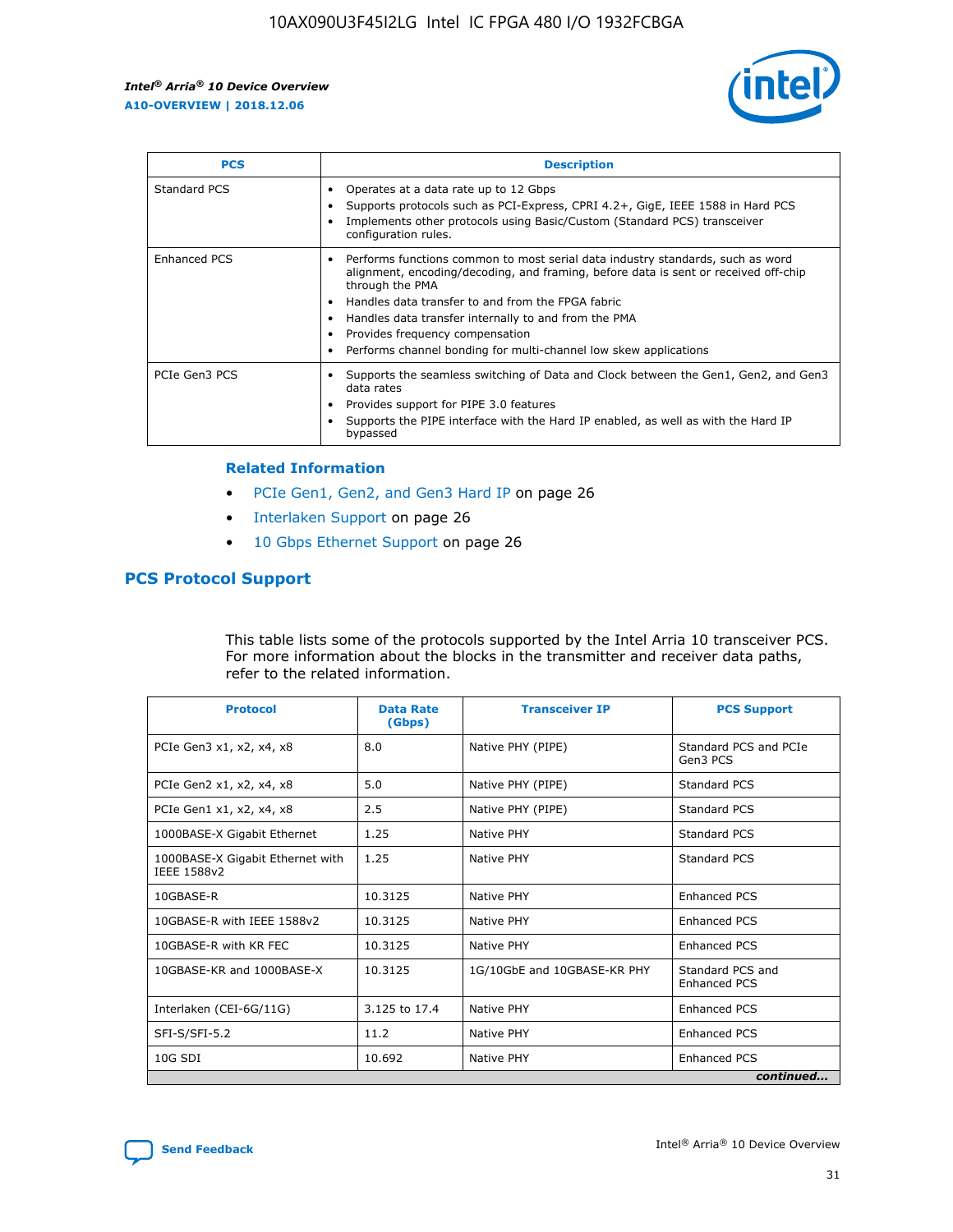

| <b>Protocol</b>      | <b>Data Rate</b><br>(Gbps) | <b>Transceiver IP</b> | <b>PCS Support</b> |
|----------------------|----------------------------|-----------------------|--------------------|
| CPRI 6.0 (64B/66B)   | 0.6144 to<br>10.1376       | Native PHY            | Enhanced PCS       |
| CPRI 4.2 (8B/10B)    | 0.6144 to<br>9.8304        | Native PHY            | Standard PCS       |
| OBSAI RP3 v4.2       | 0.6144 to 6.144            | Native PHY            | Standard PCS       |
| SD-SDI/HD-SDI/3G-SDI | $0.143(12)$ to<br>2.97     | Native PHY            | Standard PCS       |

#### **Related Information**

#### [Intel Arria 10 Transceiver PHY User Guide](https://www.intel.com/content/www/us/en/programmable/documentation/nik1398707230472.html#nik1398707091164)

Provides more information about the supported transceiver protocols and PHY IP, the PMA architecture, and the standard, enhanced, and PCIe Gen3 PCS architecture.

## **SoC with Hard Processor System**

Each SoC device combines an FPGA fabric and a hard processor system (HPS) in a single device. This combination delivers the flexibility of programmable logic with the power and cost savings of hard IP in these ways:

- Reduces board space, system power, and bill of materials cost by eliminating a discrete embedded processor
- Allows you to differentiate the end product in both hardware and software, and to support virtually any interface standard
- Extends the product life and revenue through in-field hardware and software updates

 $(12)$  The 0.143 Gbps data rate is supported using oversampling of user logic that you must implement in the FPGA fabric.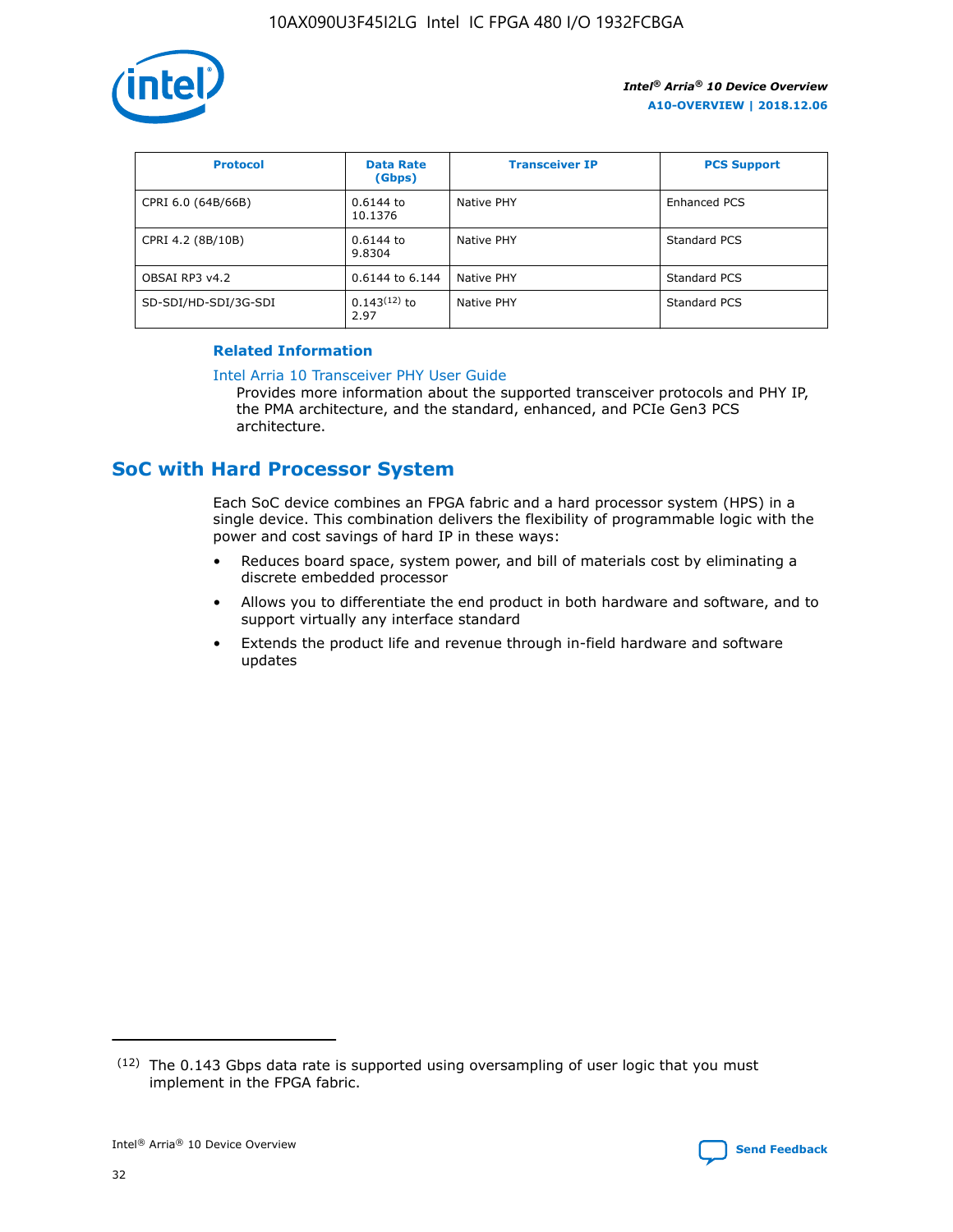

#### **Figure 9. HPS Block Diagram**

This figure shows a block diagram of the HPS with the dual ARM Cortex-A9 MPCore processor.



## **Key Advantages of 20-nm HPS**

The 20-nm HPS strikes a balance between enabling maximum software compatibility with 28-nm SoCs while still improving upon the 28-nm HPS architecture. These improvements address the requirements of the next generation target markets such as wireless and wireline communications, compute and storage equipment, broadcast and military in terms of performance, memory bandwidth, connectivity via backplane and security.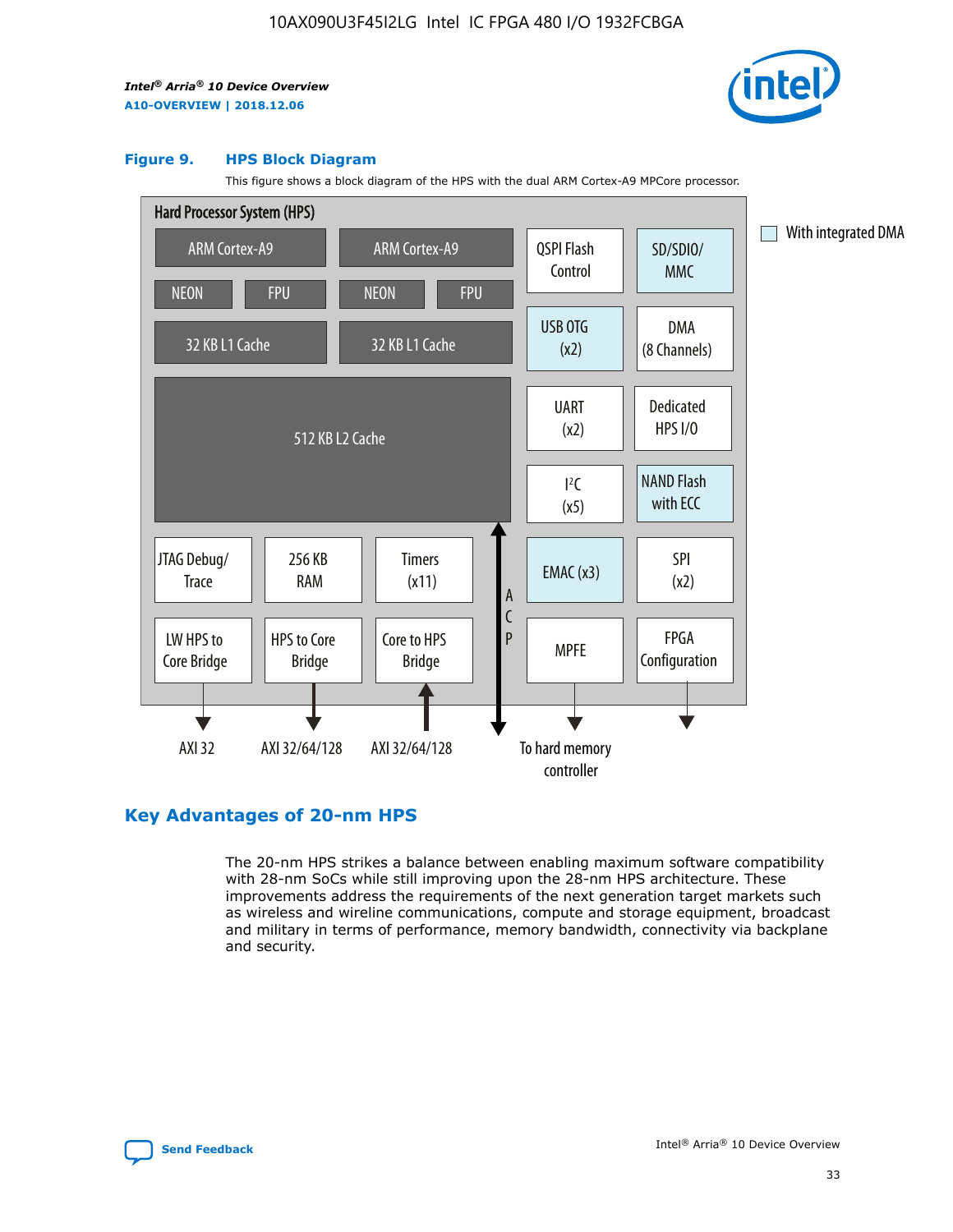

#### **Table 24. Improvements in 20 nm HPS**

This table lists the key improvements of the 20 nm HPS compared to the 28 nm HPS.

| Advantages/<br><b>Improvements</b>                          | <b>Description</b>                                                                                                                                                                                                                                                                                                                                                                                                                                                                                                                                                                                                                                                                                                                                                                                                                                                                                                                                |
|-------------------------------------------------------------|---------------------------------------------------------------------------------------------------------------------------------------------------------------------------------------------------------------------------------------------------------------------------------------------------------------------------------------------------------------------------------------------------------------------------------------------------------------------------------------------------------------------------------------------------------------------------------------------------------------------------------------------------------------------------------------------------------------------------------------------------------------------------------------------------------------------------------------------------------------------------------------------------------------------------------------------------|
| Increased performance and<br>overdrive capability           | While the nominal processor frequency is 1.2 GHz, the 20 nm HPS offers an "overdrive"<br>feature which enables a higher processor operating frequency. This requires a higher supply<br>voltage value that is unique to the HPS and may require a separate regulator.                                                                                                                                                                                                                                                                                                                                                                                                                                                                                                                                                                                                                                                                             |
| Increased processor memory<br>bandwidth and DDR4<br>support | Up to 64-bit DDR4 memory at 2,400 Mbps support is available for the processor. The hard<br>memory controller for the HPS comprises a multi-port front end that manages connections<br>to a single port memory controller. The multi-port front end allows logic core and the HPS<br>to share ports and thereby the available bandwidth of the memory controller.                                                                                                                                                                                                                                                                                                                                                                                                                                                                                                                                                                                  |
| Flexible I/O sharing                                        | An advanced I/O pin muxing scheme allows improved sharing of I/O between the HPS and<br>the core logic. The following types of I/O are available for SoC:<br>17 dedicated I/Os-physically located inside the HPS block and are not accessible to<br>$\bullet$<br>logic within the core. The 17 dedicated I/Os are used for HPS clock, resets, and<br>interfacing with boot devices, QSPI, and SD/MMC.<br>48 direct shared I/O-located closest to the HPS block and are ideal for high speed HPS<br>$\bullet$<br>peripherals such as EMAC, USB, and others. There is one bank of 48 I/Os that supports<br>direct sharing where the 48 I/Os can be shared 12 I/Os at a time.<br>Standard (shared) I/O-all standard I/Os can be shared by the HPS peripherals and any<br>logic within the core. For designs where more than 48 I/Os are reguired to fully use all<br>the peripherals in the HPS, these I/Os can be connected through the core logic. |
| <b>EMAC</b> core                                            | Three EMAC cores are available in the HPS. The EMAC cores enable an application to<br>support two redundant Ethernet connections; for example, backplane, or two EMAC cores<br>for managing IEEE 1588 time stamp information while allowing a third EMAC core for debug<br>and configuration. All three EMACs can potentially share the same time stamps, simplifying<br>the 1588 time stamping implementation. A new serial time stamp interface allows core<br>logic to access and read the time stamp values. The integrated EMAC controllers can be<br>connected to external Ethernet PHY through the provided MDIO or I <sup>2</sup> C interface.                                                                                                                                                                                                                                                                                            |
| On-chip memory                                              | The on-chip memory is updated to 256 KB support and can support larger data sets and<br>real time algorithms.                                                                                                                                                                                                                                                                                                                                                                                                                                                                                                                                                                                                                                                                                                                                                                                                                                     |
| <b>ECC</b> enhancements                                     | Improvements in L2 Cache ECC management allow identification of errors down to the<br>address level. ECC enhancements also enable improved error injection and status reporting<br>via the introduction of new memory mapped access to syndrome and data signals.                                                                                                                                                                                                                                                                                                                                                                                                                                                                                                                                                                                                                                                                                 |
| HPS to FPGA Interconnect<br>Backbone                        | Although the HPS and the Logic Core can operate independently, they are tightly coupled<br>via a high-bandwidth system interconnect built from high-performance ARM AMBA AXI bus<br>bridges. IP bus masters in the FPGA fabric have access to HPS bus slaves via the FPGA-to-<br>HPS interconnect. Similarly, HPS bus masters have access to bus slaves in the core fabric<br>via the HPS-to-FPGA bridge. Both bridges are AMBA AXI-3 compliant and support<br>simultaneous read and write transactions. Up to three masters within the core fabric can<br>share the HPS SDRAM controller with the processor. Additionally, the processor can be used<br>to configure the core fabric under program control via a dedicated 32-bit configuration port.                                                                                                                                                                                            |
| FPGA configuration and HPS<br>booting                       | The FPGA fabric and HPS in the SoCs are powered independently. You can reduce the clock<br>frequencies or gate the clocks to reduce dynamic power.<br>You can configure the FPGA fabric and boot the HPS independently, in any order, providing<br>you with more design flexibility.                                                                                                                                                                                                                                                                                                                                                                                                                                                                                                                                                                                                                                                              |
| Security                                                    | New security features have been introduced for anti-tamper management, secure boot,<br>encryption (AES), and authentication (SHA).                                                                                                                                                                                                                                                                                                                                                                                                                                                                                                                                                                                                                                                                                                                                                                                                                |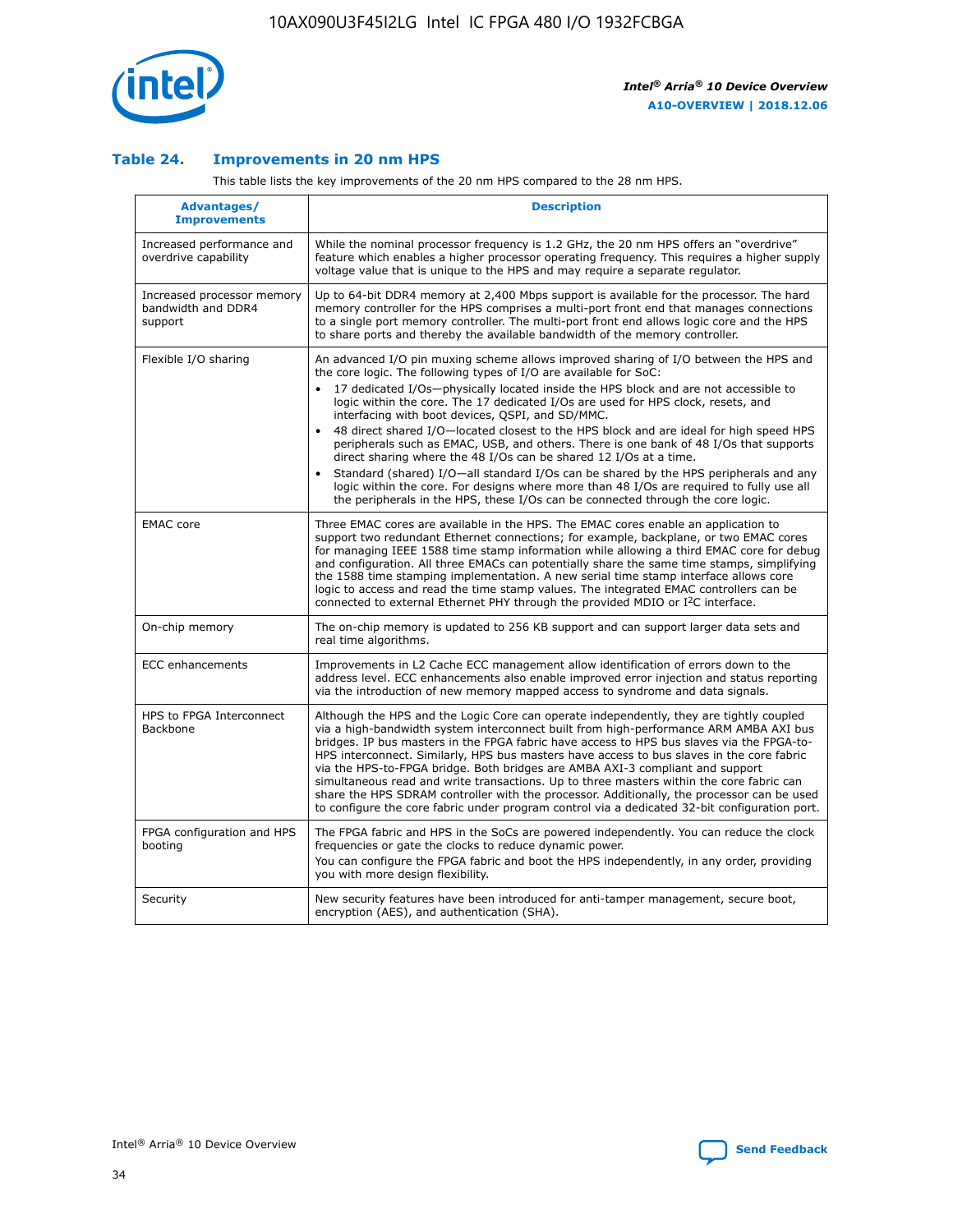

## **Features of the HPS**

The HPS has the following features:

- 1.2-GHz, dual-core ARM Cortex-A9 MPCore processor with up to 1.5-GHz via overdrive
	- ARMv7-A architecture that runs 32-bit ARM instructions, 16-bit and 32-bit Thumb instructions, and 8-bit Java byte codes in Jazelle style
	- Superscalar, variable length, out-of-order pipeline with dynamic branch prediction
	- Instruction Efficiency 2.5 MIPS/MHz, which provides total performance of 7500 MIPS at 1.5 GHz
- Each processor core includes:
	- 32 KB of L1 instruction cache, 32 KB of L1 data cache
	- Single- and double-precision floating-point unit and NEON media engine
	- CoreSight debug and trace technology
	- Snoop Control Unit (SCU) and Acceleration Coherency Port (ACP)
- 512 KB of shared L2 cache
- 256 KB of scratch RAM
- Hard memory controller with support for DDR3, DDR4 and optional error correction code (ECC) support
- Multiport Front End (MPFE) Scheduler interface to the hard memory controller
- 8-channel direct memory access (DMA) controller
- QSPI flash controller with SIO, DIO, QIO SPI Flash support
- NAND flash controller (ONFI 1.0 or later) with DMA and ECC support, updated to support 8 and 16-bit Flash devices and new command DMA to offload CPU for fast power down recovery
- Updated SD/SDIO/MMC controller to eMMC 4.5 with DMA with CE-ATA digital command support
- 3 10/100/1000 Ethernet media access control (MAC) with DMA
- 2 USB On-the-Go (OTG) controllers with DMA
- $\bullet$  5 I<sup>2</sup>C controllers (3 can be used by EMAC for MIO to external PHY)
- 2 UART 16550 Compatible controllers
- 4 serial peripheral interfaces (SPI) (2 Master, 2 Slaves)
- 62 programmable general-purpose I/Os, which includes 48 direct share I/Os that allows the HPS peripherals to connect directly to the FPGA I/Os
- 7 general-purpose timers
- 4 watchdog timers
- Anti-tamper, Secure Boot, Encryption (AES) and Authentication (SHA)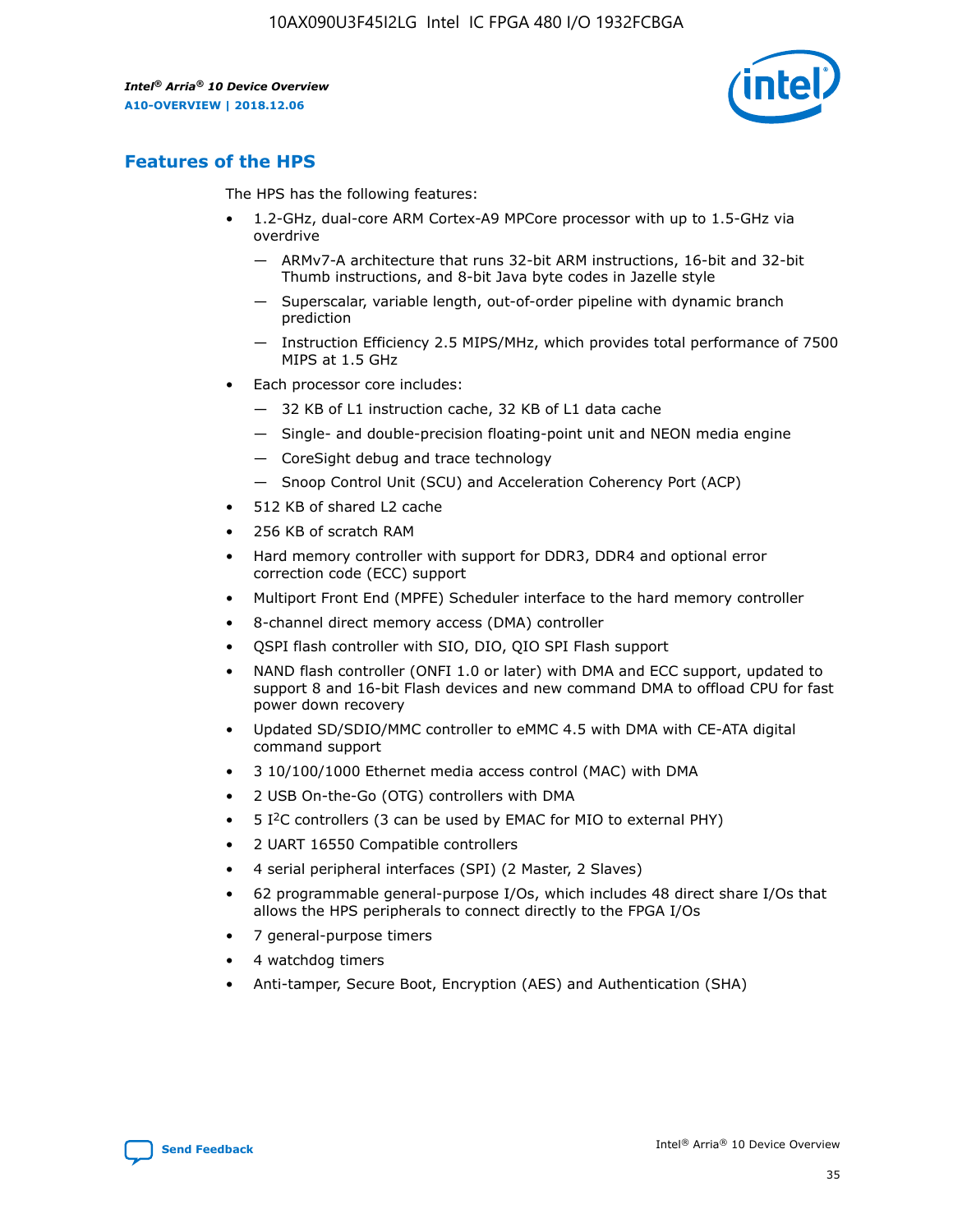

#### **System Peripherals and Debug Access Port**

Each Ethernet MAC, USB OTG, NAND flash controller, and SD/MMC controller module has an integrated DMA controller. For modules without an integrated DMA controller, an additional DMA controller module provides up to eight channels of high-bandwidth data transfers. Peripherals that communicate off-chip are multiplexed with other peripherals at the HPS pin level. This allows you to choose which peripherals interface with other devices on your PCB.

The debug access port provides interfaces to industry standard JTAG debug probes and supports ARM CoreSight debug and core traces to facilitate software development.

#### **HPS–FPGA AXI Bridges**

The HPS–FPGA bridges, which support the Advanced Microcontroller Bus Architecture (AMBA) Advanced eXtensible Interface (AXI™) specifications, consist of the following bridges:

- FPGA-to-HPS AMBA AXI bridge—a high-performance bus supporting 32, 64, and 128 bit data widths that allows the FPGA fabric to issue transactions to slaves in the HPS.
- HPS-to-FPGA Avalon/AMBA AXI bridge—a high-performance bus supporting 32, 64, and 128 bit data widths that allows the HPS to issue transactions to slaves in the FPGA fabric.
- Lightweight HPS-to-FPGA AXI bridge—a lower latency 32 bit width bus that allows the HPS to issue transactions to soft peripherals in the FPGA fabric. This bridge is primarily used for control and status register (CSR) accesses to peripherals in the FPGA fabric.

The HPS–FPGA AXI bridges allow masters in the FPGA fabric to communicate with slaves in the HPS logic, and vice versa. For example, the HPS-to-FPGA AXI bridge allows you to share memories instantiated in the FPGA fabric with one or both microprocessors in the HPS, while the FPGA-to-HPS AXI bridge allows logic in the FPGA fabric to access the memory and peripherals in the HPS.

Each HPS–FPGA bridge also provides asynchronous clock crossing for data transferred between the FPGA fabric and the HPS.

#### **HPS SDRAM Controller Subsystem**

The HPS SDRAM controller subsystem contains a multiport SDRAM controller and DDR PHY that are shared between the FPGA fabric (through the FPGA-to-HPS SDRAM interface), the level 2 (L2) cache, and the level 3 (L3) system interconnect. The FPGA-to-HPS SDRAM interface supports AMBA AXI and Avalon® Memory-Mapped (Avalon-MM) interface standards, and provides up to six individual ports for access by masters implemented in the FPGA fabric.

The HPS SDRAM controller supports up to 3 masters (command ports), 3x 64-bit read data ports and 3x 64-bit write data ports.

To maximize memory performance, the SDRAM controller subsystem supports command and data reordering, deficit round-robin arbitration with aging, and high-priority bypass features.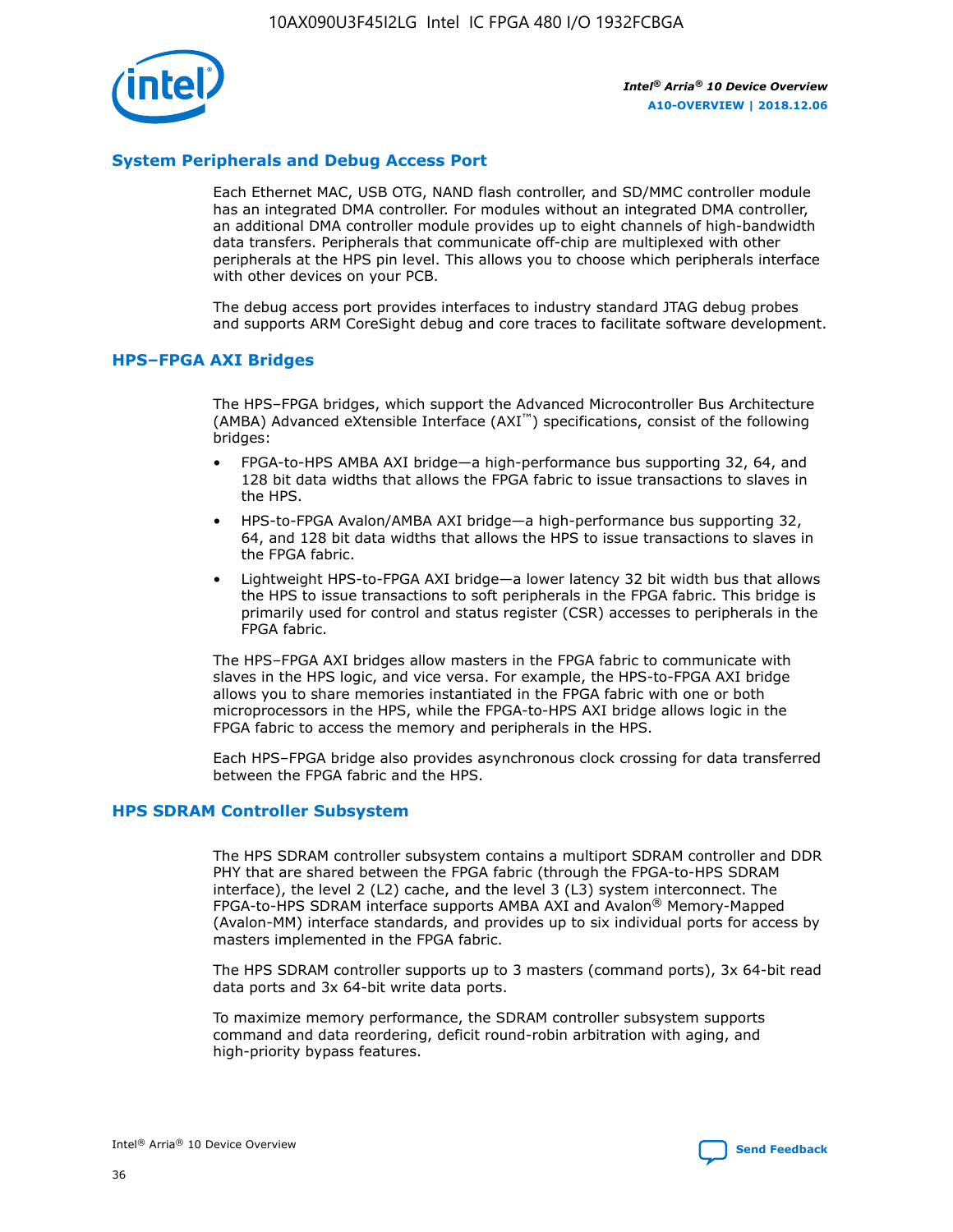

## **FPGA Configuration and HPS Booting**

The FPGA fabric and HPS in the SoC FPGA must be powered at the same time. You can reduce the clock frequencies or gate the clocks to reduce dynamic power.

Once powered, the FPGA fabric and HPS can be configured independently thus providing you with more design flexibility:

- You can boot the HPS independently. After the HPS is running, the HPS can fully or partially reconfigure the FPGA fabric at any time under software control. The HPS can also configure other FPGAs on the board through the FPGA configuration controller.
- Configure the FPGA fabric first, and then boot the HPS from memory accessible to the FPGA fabric.

#### **Hardware and Software Development**

For hardware development, you can configure the HPS and connect your soft logic in the FPGA fabric to the HPS interfaces using the Platform Designer system integration tool in the Intel Quartus Prime software.

For software development, the ARM-based SoC FPGA devices inherit the rich software development ecosystem available for the ARM Cortex-A9 MPCore processor. The software development process for Intel SoC FPGAs follows the same steps as those for other SoC devices from other manufacturers. Support for Linux\*, VxWorks\*, and other operating systems are available for the SoC FPGAs. For more information on the operating systems support availability, contact the Intel FPGA sales team.

You can begin device-specific firmware and software development on the Intel SoC FPGA Virtual Target. The Virtual Target is a fast PC-based functional simulation of a target development system—a model of a complete development board. The Virtual Target enables the development of device-specific production software that can run unmodified on actual hardware.

## **Dynamic and Partial Reconfiguration**

The Intel Arria 10 devices support dynamic and partial reconfiguration. You can use dynamic and partial reconfiguration simultaneously to enable seamless reconfiguration of both the device core and transceivers.

#### **Dynamic Reconfiguration**

You can reconfigure the PMA and PCS blocks while the device continues to operate. This feature allows you to change the data rates, protocol, and analog settings of a channel in a transceiver bank without affecting on-going data transfer in other transceiver banks. This feature is ideal for applications that require dynamic multiprotocol or multirate support.

## **Partial Reconfiguration**

Using partial reconfiguration, you can reconfigure some parts of the device while keeping the device in operation.

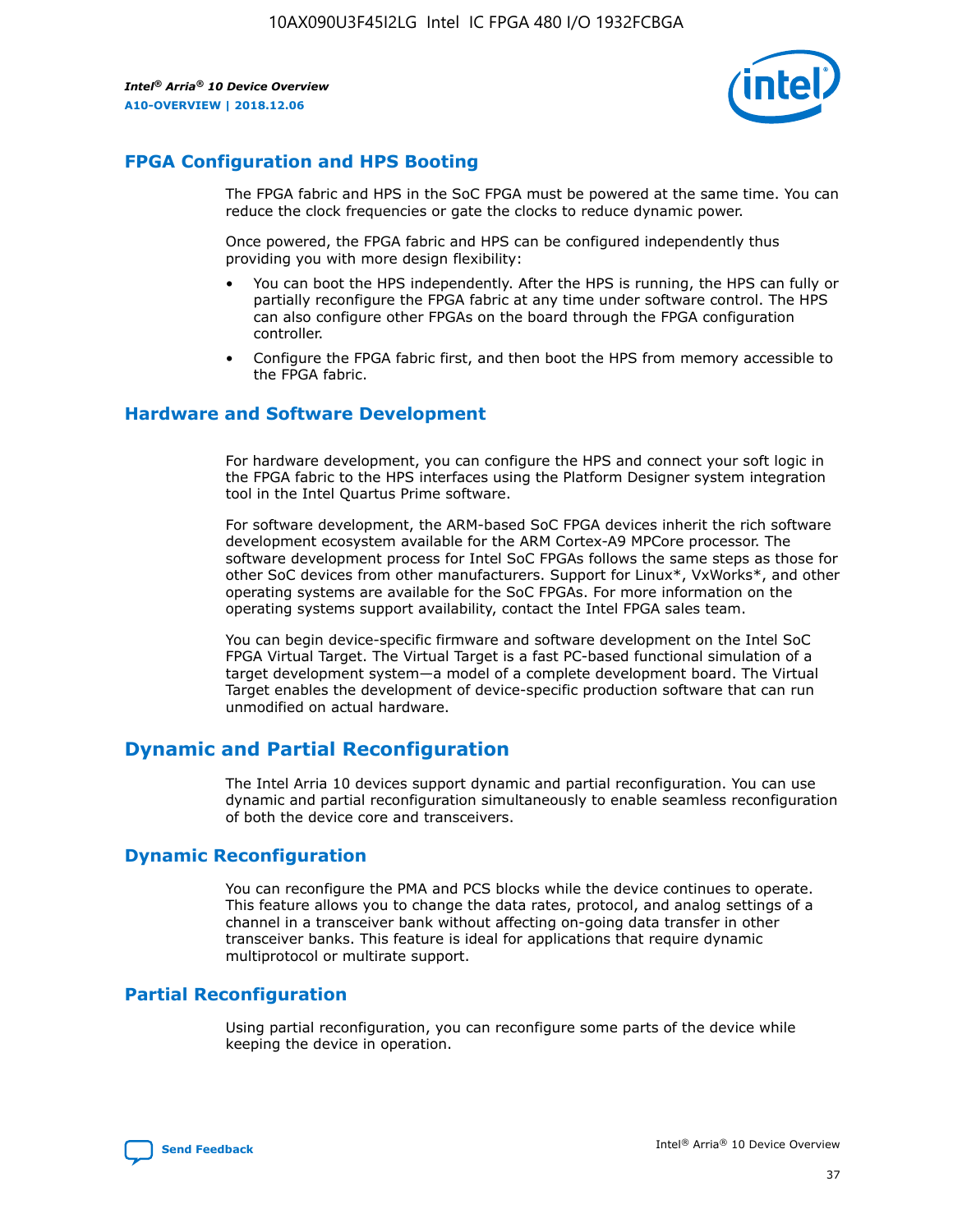

Instead of placing all device functions in the FPGA fabric, you can store some functions that do not run simultaneously in external memory and load them only when required. This capability increases the effective logic density of the device, and lowers cost and power consumption.

In the Intel solution, you do not have to worry about intricate device architecture to perform a partial reconfiguration. The partial reconfiguration capability is built into the Intel Quartus Prime design software, making such time-intensive task simple.

Intel Arria 10 devices support partial reconfiguration in the following configuration options:

- Using an internal host:
	- All supported configuration modes where the FPGA has access to external memory devices such as serial and parallel flash memory.
	- Configuration via Protocol [CvP (PCIe)]
- Using an external host—passive serial (PS), fast passive parallel (FPP) x8, FPP x16, and FPP x32 I/O interface.

## **Enhanced Configuration and Configuration via Protocol**

#### **Table 25. Configuration Schemes and Features of Intel Arria 10 Devices**

Intel Arria 10 devices support 1.8 V programming voltage and several configuration schemes.

| <b>Scheme</b>                                                          | <b>Data</b><br><b>Width</b> | <b>Max Clock</b><br>Rate<br>(MHz) | <b>Max Data</b><br>Rate<br>(Mbps)<br>(13) | <b>Decompression</b> | <b>Design</b><br>Security <sup>(1</sup><br>4) | <b>Partial</b><br>Reconfiguration<br>(15) | <b>Remote</b><br><b>System</b><br><b>Update</b> |
|------------------------------------------------------------------------|-----------------------------|-----------------------------------|-------------------------------------------|----------------------|-----------------------------------------------|-------------------------------------------|-------------------------------------------------|
| <b>JTAG</b>                                                            | 1 bit                       | 33                                | 33                                        |                      |                                               | Yes(16)                                   |                                                 |
| Active Serial (AS)<br>through the<br>EPCO-L<br>configuration<br>device | 1 bit,<br>4 bits            | 100                               | 400                                       | Yes                  | Yes                                           | Yes(16)                                   | Yes                                             |
| Passive serial (PS)<br>through CPLD or<br>external<br>microcontroller  | 1 bit                       | 100                               | 100                                       | Yes                  | Yes                                           | Yes <sup>(16)</sup>                       | Parallel<br>Flash<br>Loader<br>(PFL) IP<br>core |
|                                                                        |                             |                                   |                                           |                      |                                               |                                           | continued                                       |

<sup>(13)</sup> Enabling either compression or design security features affects the maximum data rate. Refer to the Intel Arria 10 Device Datasheet for more information.

<sup>(14)</sup> Encryption and compression cannot be used simultaneously.

 $(15)$  Partial reconfiguration is an advanced feature of the device family. If you are interested in using partial reconfiguration, contact Intel for support.

 $(16)$  Partial configuration can be performed only when it is configured as internal host.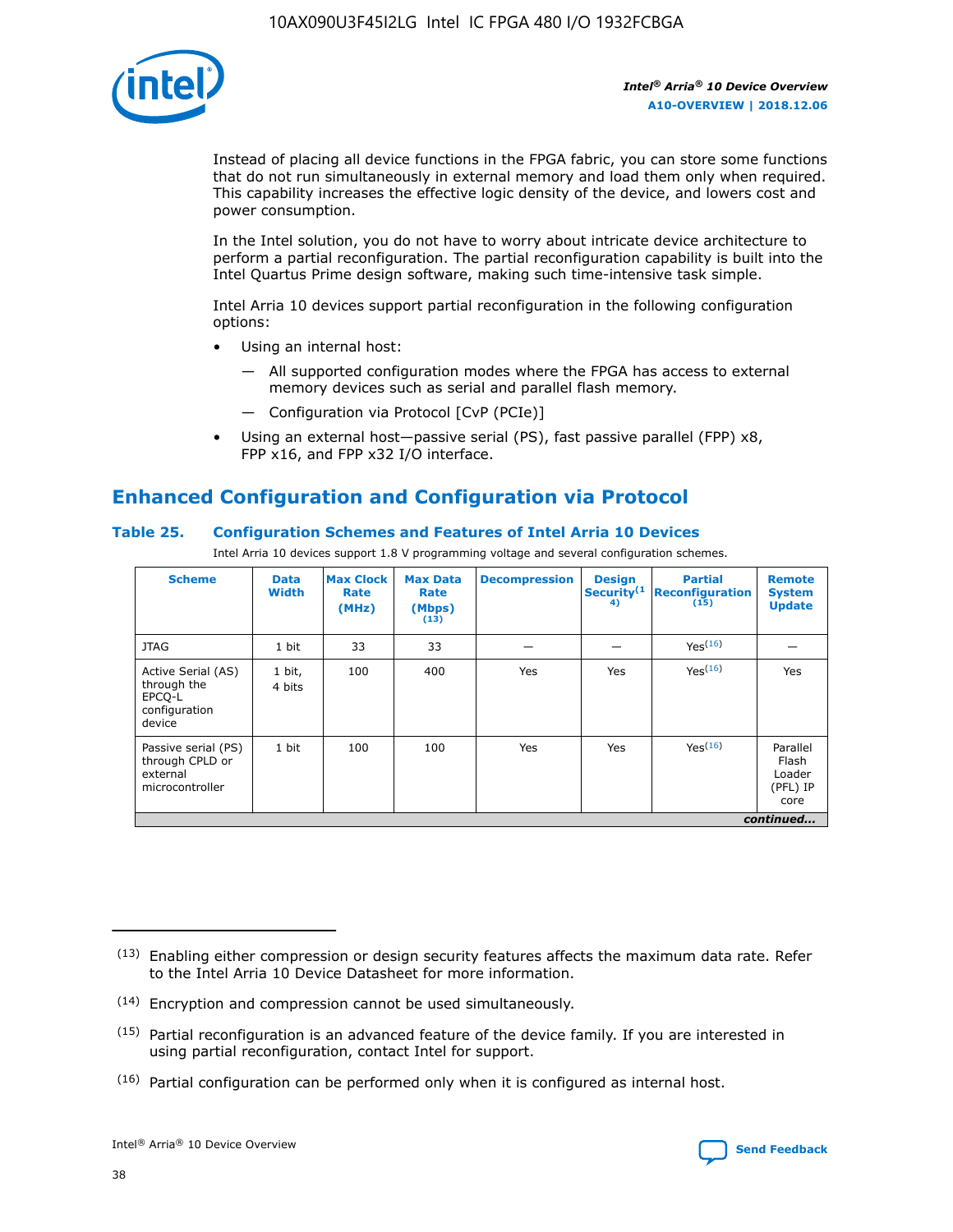

| <b>Scheme</b>                                    | <b>Data</b><br><b>Width</b> | <b>Max Clock</b><br>Rate<br>(MHz) | <b>Max Data</b><br>Rate<br>(Mbps)<br>(13) | <b>Decompression</b> | <b>Design</b><br>Security <sup>(1</sup><br>4) | <b>Partial</b><br><b>Reconfiguration</b><br>(15) | <b>Remote</b><br><b>System</b><br><b>Update</b> |
|--------------------------------------------------|-----------------------------|-----------------------------------|-------------------------------------------|----------------------|-----------------------------------------------|--------------------------------------------------|-------------------------------------------------|
| Fast passive                                     | 8 bits                      | 100                               | 3200                                      | <b>Yes</b>           | Yes                                           | Yes(17)                                          | PFL IP                                          |
| parallel (FPP)<br>through CPLD or                | 16 bits                     |                                   |                                           | Yes                  | Yes                                           |                                                  | core                                            |
| external<br>microcontroller                      | 32 bits                     |                                   |                                           | Yes                  | Yes                                           |                                                  |                                                 |
| Configuration via                                | 16 bits                     | 100                               | 3200                                      | Yes                  | Yes                                           | Yes <sup>(17)</sup>                              |                                                 |
| <b>HPS</b>                                       | 32 bits                     |                                   |                                           | Yes                  | Yes                                           |                                                  |                                                 |
| Configuration via<br>Protocol [CvP<br>$(PCIe^*)$ | x1, x2,<br>x4, x8<br>lanes  |                                   | 8000                                      | Yes                  | Yes                                           | Yes <sup>(16)</sup>                              |                                                 |

You can configure Intel Arria 10 devices through PCIe using Configuration via Protocol (CvP). The Intel Arria 10 CvP implementation conforms to the PCIe 100 ms power-up-to-active time requirement.

#### **Related Information**

[Configuration via Protocol \(CvP\) Implementation in Intel FPGAs User Guide](https://www.intel.com/content/www/us/en/programmable/documentation/dsu1441819344145.html#dsu1442269728522) Provides more information about the CvP configuration scheme.

## **SEU Error Detection and Correction**

Intel Arria 10 devices offer robust and easy-to-use single-event upset (SEU) error detection and correction circuitry.

The detection and correction circuitry includes protection for Configuration RAM (CRAM) programming bits and user memories. The CRAM is protected by a continuously running CRC error detection circuit with integrated ECC that automatically corrects one or two errors and detects higher order multi-bit errors. When more than two errors occur, correction is available through reloading of the core programming file, providing a complete design refresh while the FPGA continues to operate.

The physical layout of the Intel Arria 10 CRAM array is optimized to make the majority of multi-bit upsets appear as independent single-bit or double-bit errors which are automatically corrected by the integrated CRAM ECC circuitry. In addition to the CRAM protection, the M20K memory blocks also include integrated ECC circuitry and are layout-optimized for error detection and correction. The MLAB does not have ECC.

<sup>(17)</sup> Supported at a maximum clock rate of 100 MHz.



 $(13)$  Enabling either compression or design security features affects the maximum data rate. Refer to the Intel Arria 10 Device Datasheet for more information.

<sup>(14)</sup> Encryption and compression cannot be used simultaneously.

 $(15)$  Partial reconfiguration is an advanced feature of the device family. If you are interested in using partial reconfiguration, contact Intel for support.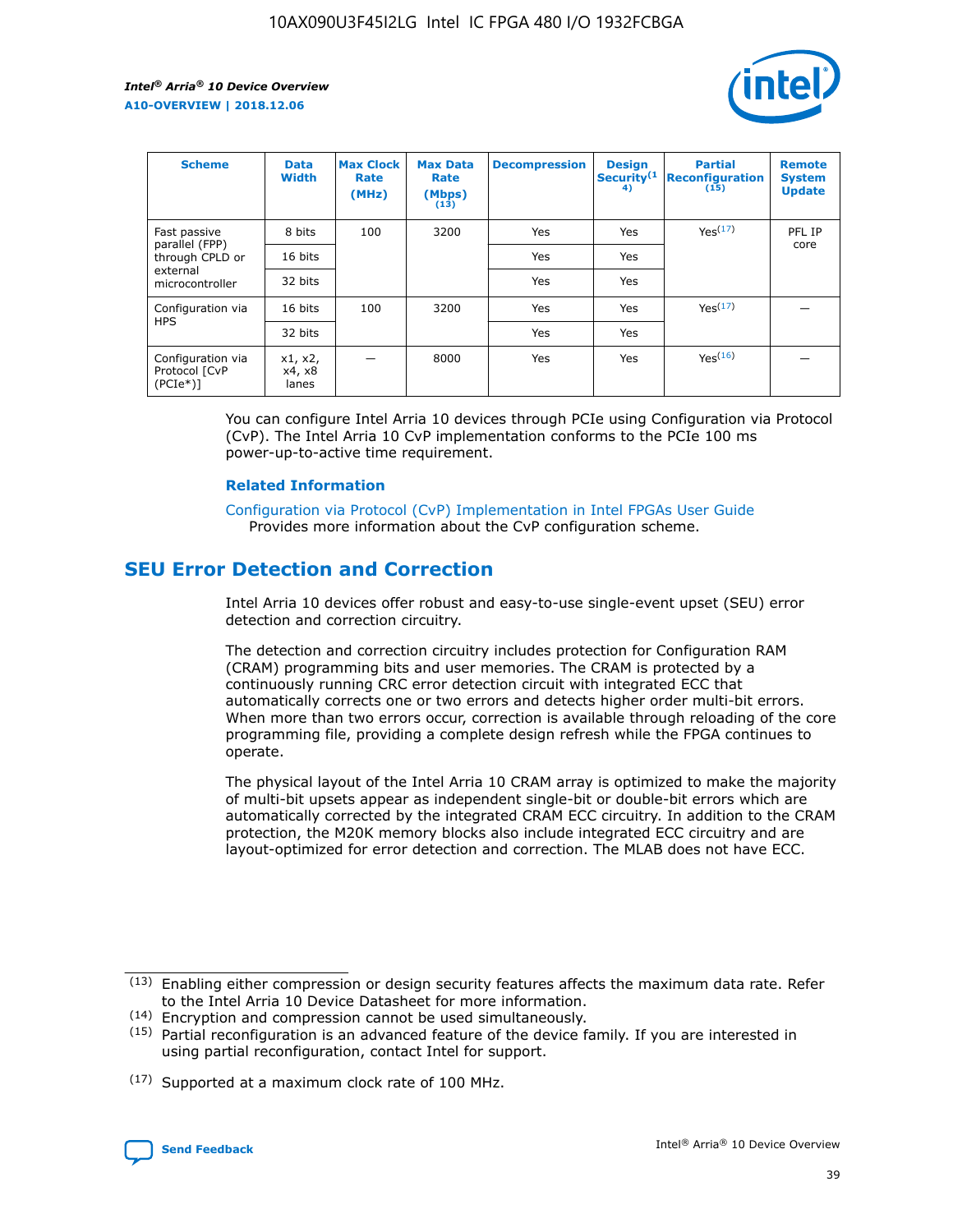

## **Power Management**

Intel Arria 10 devices leverage the advanced 20 nm process technology, a low 0.9 V core power supply, an enhanced core architecture, and several optional power reduction techniques to reduce total power consumption by as much as 40% compared to Arria V devices and as much as 60% compared to Stratix V devices.

The optional power reduction techniques in Intel Arria 10 devices include:

- **SmartVID**—a code is programmed into each device during manufacturing that allows a smart regulator to operate the device at lower core  $V_{CC}$  while maintaining performance
- **Programmable Power Technology**—non-critical timing paths are identified by the Intel Quartus Prime software and the logic in these paths is biased for low power instead of high performance
- **Low Static Power Options**—devices are available with either standard static power or low static power while maintaining performance

Furthermore, Intel Arria 10 devices feature Intel's industry-leading low power transceivers and include a number of hard IP blocks that not only reduce logic resources but also deliver substantial power savings compared to soft implementations. In general, hard IP blocks consume up to 90% less power than the equivalent soft logic implementations.

## **Incremental Compilation**

The Intel Quartus Prime software incremental compilation feature reduces compilation time and helps preserve performance to ease timing closure. The incremental compilation feature enables the partial reconfiguration flow for Intel Arria 10 devices.

Incremental compilation supports top-down, bottom-up, and team-based design flows. This feature facilitates modular, hierarchical, and team-based design flows where different designers compile their respective design sections in parallel. Furthermore, different designers or IP providers can develop and optimize different blocks of the design independently. These blocks can then be imported into the top level project.

## **Document Revision History for Intel Arria 10 Device Overview**

| <b>Document</b><br><b>Version</b> | <b>Changes</b>                                                                                                                                                                                                                                                              |
|-----------------------------------|-----------------------------------------------------------------------------------------------------------------------------------------------------------------------------------------------------------------------------------------------------------------------------|
| 2018.12.06                        | Added links to Intel Arria 10 device errata documents.<br>Removed automotive temperature option from the Intel Arria 10 GX devices.<br>Removed -3 fabric speed grade from the Intel Arria 10 GT devices.<br>Updated power options for the Intel Arria 10 GX and GT devices. |
| 2018.04.09                        | Updated the lowest $V_{CC}$ from 0.83 V to 0.82 V in the topic listing a summary of the device features.                                                                                                                                                                    |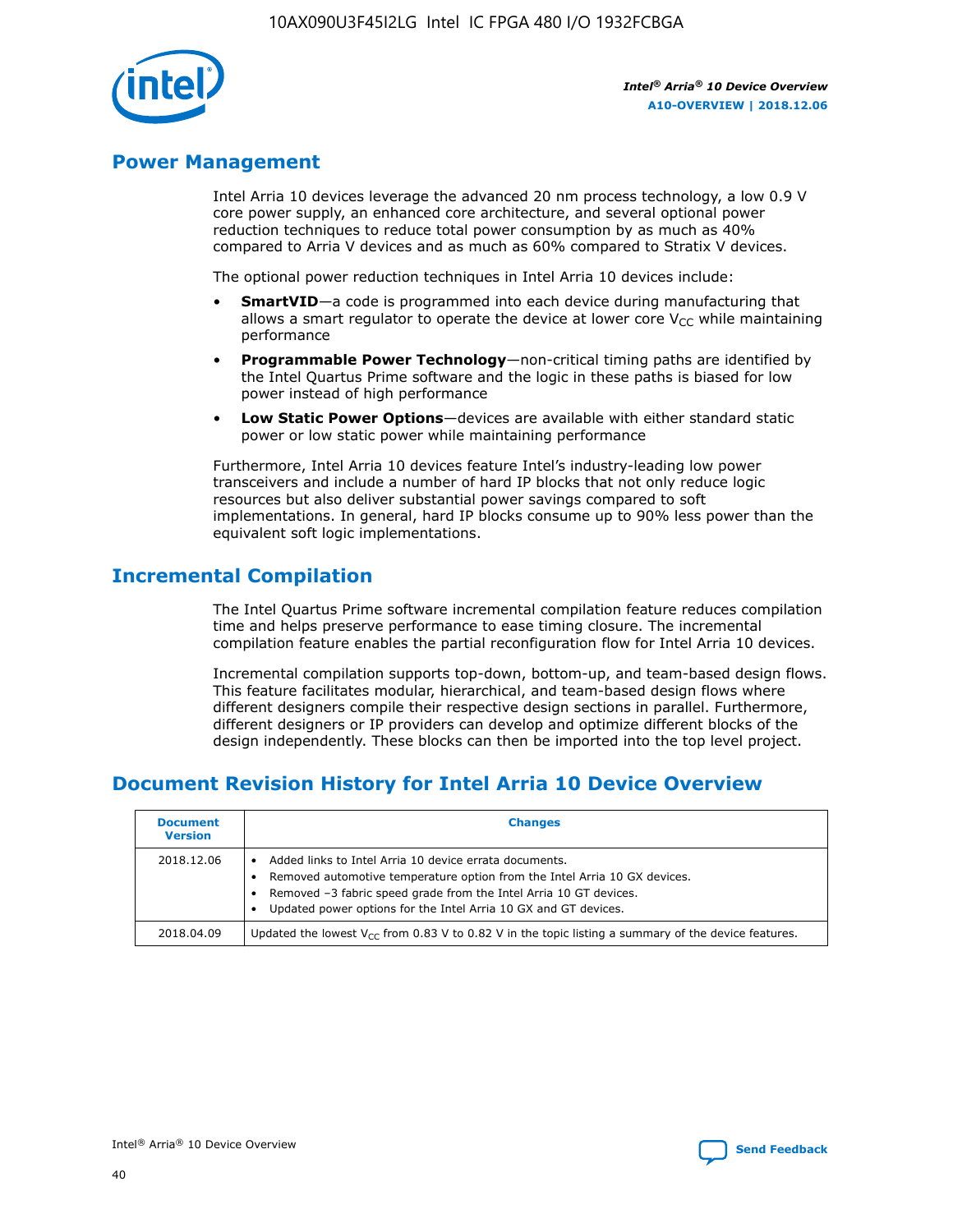

| <b>Date</b>    | <b>Version</b> | <b>Changes</b>                                                                                                                                                                                                                                                                                                                                                                                                                                                                                                                                                                                                                                                                                                                                                                                                                                                                                                                                               |
|----------------|----------------|--------------------------------------------------------------------------------------------------------------------------------------------------------------------------------------------------------------------------------------------------------------------------------------------------------------------------------------------------------------------------------------------------------------------------------------------------------------------------------------------------------------------------------------------------------------------------------------------------------------------------------------------------------------------------------------------------------------------------------------------------------------------------------------------------------------------------------------------------------------------------------------------------------------------------------------------------------------|
| January 2018   | 2018.01.17     | Updated the maximum data rate for HPS (Intel Arria 10 SX devices<br>external memory interface DDR3 controller from 2,166 Mbps to 2,133<br>Mbps.<br>Updated maximum frequency supported for half rate QDRII and QDRII<br>+ SRAM to 633 MHz in Memory Standards Supported by the Soft<br>Memory Controller table.<br>Updated transceiver backplane capability to 12.5 Gbps.<br>Removed transceiver speed grade 5 in Sample Ordering Core and<br>Available Options for Intel Arria 10 GX Devices figure.<br>Removed package code 40, low static power, SmartVID, industrial, and<br>military operating temperature support from Sample Ordering Core and<br>Available Options for Intel Arria 10 GT Devices figure.<br>Updated short reach transceiver rate for Intel Arria 10 GT devices to<br>25.8 Gbps.<br>Removed On-Die Instrumentation - EyeQ and Jitter Margin Tool<br>support from PMA Features of the Transceivers in Intel Arria 10 Devices<br>table. |
| September 2017 | 2017.09.20     | Updated the maximum speed of the DDR4 external memory interface from<br>1,333 MHz/2,666 Mbps to 1,200 MHz/2,400 Mbps.                                                                                                                                                                                                                                                                                                                                                                                                                                                                                                                                                                                                                                                                                                                                                                                                                                        |
| July 2017      | 2017.07.13     | Corrected the automotive temperature range in the figure showing the<br>available options for the Intel Arria 10 GX devices from "-40°C to 100°C"<br>to "-40°C to 125°C".                                                                                                                                                                                                                                                                                                                                                                                                                                                                                                                                                                                                                                                                                                                                                                                    |
| July 2017      | 2017.07.06     | Added automotive temperature option to Intel Arria 10 GX device family.                                                                                                                                                                                                                                                                                                                                                                                                                                                                                                                                                                                                                                                                                                                                                                                                                                                                                      |
| May 2017       | 2017.05.08     | Corrected protocol names with "1588" to "IEEE 1588v2".<br>Updated the vertical migration table to remove vertical migration<br>$\bullet$<br>between Intel Arria 10 GX and Intel Arria 10 SX device variants.<br>Removed all "Preliminary" marks.                                                                                                                                                                                                                                                                                                                                                                                                                                                                                                                                                                                                                                                                                                             |
| March 2017     | 2017.03.15     | Removed the topic about migration from Intel Arria 10 to Intel Stratix<br>10 devices.<br>Rebranded as Intel.<br>$\bullet$                                                                                                                                                                                                                                                                                                                                                                                                                                                                                                                                                                                                                                                                                                                                                                                                                                    |
| October 2016   | 2016.10.31     | Removed package F36 from Intel Arria 10 GX devices.<br>Updated Intel Arria 10 GT sample ordering code and maximum GX<br>$\bullet$<br>transceiver count. Intel Arria 10 GT devices are available only in the<br>SF45 package option with a maximum of 72 transceivers.                                                                                                                                                                                                                                                                                                                                                                                                                                                                                                                                                                                                                                                                                        |
| May 2016       | 2016.05.02     | Updated the FPGA Configuration and HPS Booting topic.<br>$\bullet$<br>Remove V <sub>CC</sub> PowerManager from the Summary of Features, Power<br>Management and Arria 10 Device Variants and packages topics. This<br>feature is no longer supported in Arria 10 devices.<br>Removed LPDDR3 from the Memory Standards Supported by the HPS<br>Hard Memory Controller table in the Memory Standards Supported by<br>Intel Arria 10 Devices topic. This standard is only supported by the<br>FPGA.<br>Removed transceiver speed grade 5 from the Device Variants and<br>Packages topic for Arria 10 GX and SX devices.                                                                                                                                                                                                                                                                                                                                         |
| February 2016  | 2016.02.11     | Changed the maximum Arria 10 GT datarate to 25.8 Gbps and the<br>minimum datarate to 1 Gbps globally.<br>Revised the state for Core clock networks in the Summary of Features<br>topic.<br>Changed the transceiver parameters in the "Summary of Features for<br>Arria 10 Devices" table.<br>Changed the transceiver parameters in the "Maximum Resource Counts"<br>for Arria 10 GT Devices" table.<br>Changed the package availability for GT devices in the "Package Plan<br>for Arria 10 GT Devices" table.<br>Changed the package configurations for GT devices in the "Migration"<br>Capability Across Arria 10 Product Lines" figure.<br>continued                                                                                                                                                                                                                                                                                                     |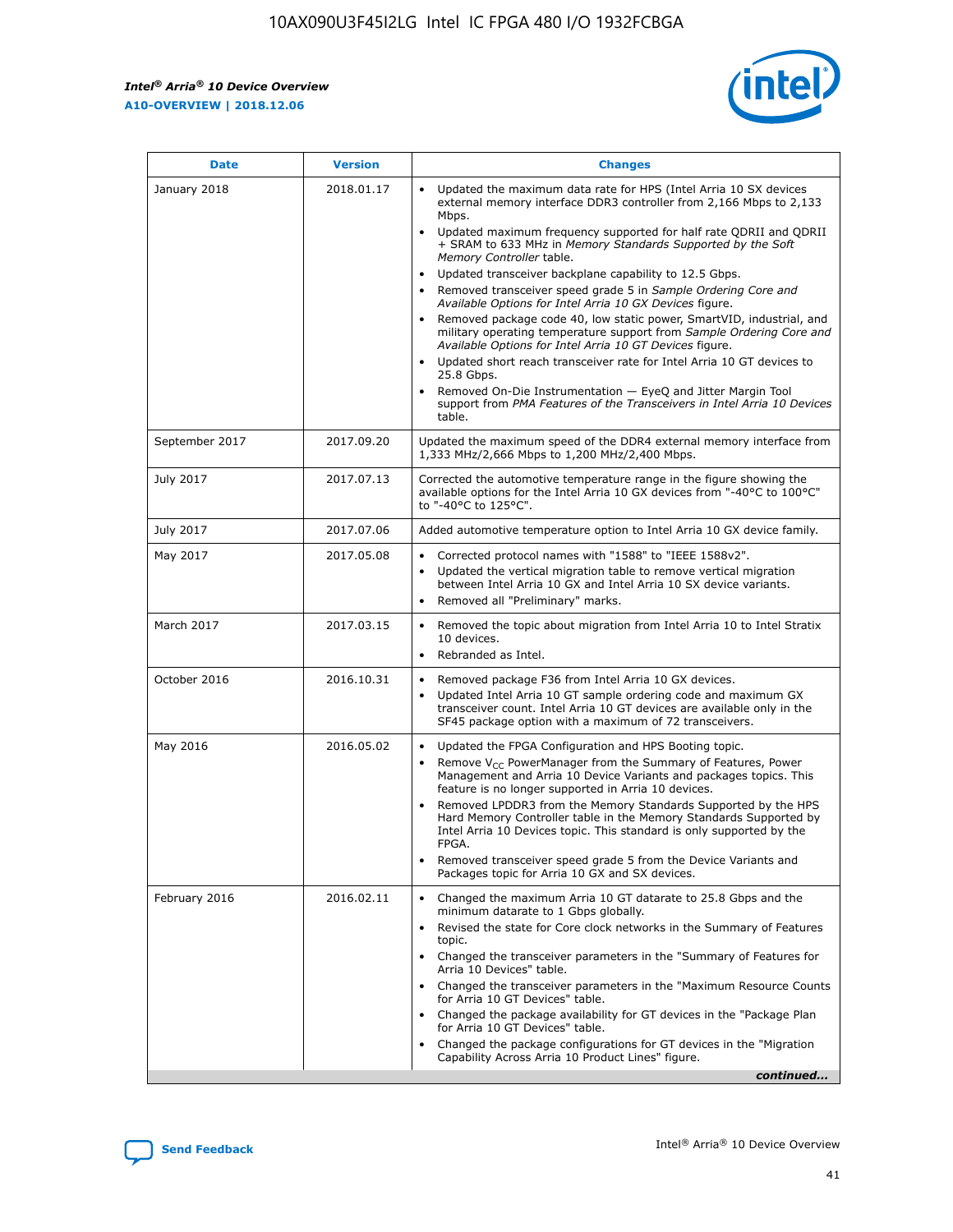

| <b>Date</b>   | <b>Version</b> | <b>Changes</b>                                                                                                                                                               |
|---------------|----------------|------------------------------------------------------------------------------------------------------------------------------------------------------------------------------|
|               |                | Changed transceiver parameters in the "Low Power Serial Transceivers"<br>$\bullet$<br>section.                                                                               |
|               |                | • Changed the transceiver descriptions in the "Device Variants for the<br>Arria 10 Device Family" table.                                                                     |
|               |                | • Changed the "Sample Ordering Code and Available Options for Arria 10<br>GT Devices" figure.                                                                                |
|               |                | Changed the datarates for GT devices in the "PMA Features" section.                                                                                                          |
|               |                | Changed the datarates for GT devices in the "PCS Features" section.<br>$\bullet$                                                                                             |
| December 2015 | 2015.12.14     | Updated the number of M20K memory blocks for Arria 10 GX 660 from<br>2133 to 2131 and corrected the total RAM bit from 48,448 Kb to<br>48,408 Kb.                            |
|               |                | Corrected the number of DSP blocks for Arria 10 GX 660 from 1688 to<br>$\bullet$<br>1687 in the table listing floating-point arithmetic resources.                           |
| November 2015 | 2015.11.02     | Updated the maximum resources for Arria 10 GX 220, GX 320, GX 480,<br>GX 660, SX 220, SX 320, SX 480, and SX 660.                                                            |
|               |                | Updated resource count for Arria 10 GX 320, GX 480, GX 660, SX 320,<br>SX 480, a SX 660 devices in Number of Multipliers in Intel Arria 10<br><b>Devices</b> table.          |
|               |                | Updated the available options for Arria 10 GX, GT, and SX.<br>$\bullet$                                                                                                      |
|               |                | Changed instances of Quartus II to Quartus Prime.<br>$\bullet$                                                                                                               |
| June 2015     | 2015.06.15     | Corrected label for Intel Arria 10 GT product lines in the vertical migration<br>figure.                                                                                     |
| May 2015      | 2015.05.15     | Corrected the DDR3 half rate and quarter rate maximum frequencies in the<br>table that lists the memory standards supported by the Intel Arria 10 hard<br>memory controller. |
| May 2015      | 2015.05.04     | • Added support for 13.5G JESD204b in the Summary of Features table.                                                                                                         |
|               |                | Added a link to Arria 10 GT Channel Usage in the Arria 10 GT Package<br>$\bullet$<br>Plan topic.                                                                             |
|               |                | • Added a note to the table, Maximum Resource Counts for Arria 10 GT<br>devices.                                                                                             |
|               |                | • Updated the power requirements of the transceivers in the Low Power<br>Serial Transceivers topic.                                                                          |
| January 2015  | 2015.01.23     | • Added floating point arithmetic features in the Summary of Features<br>table.                                                                                              |
|               |                | • Updated the total embedded memory from 38.38 megabits (Mb) to<br>65.6 Mb.                                                                                                  |
|               |                | • Updated the table that lists the memory standards supported by Intel<br>Arria 10 devices.                                                                                  |
|               |                | Removed support for DDR3U, LPDDR3 SDRAM, RLDRAM 2, and DDR2.                                                                                                                 |
|               |                | Moved RLDRAM 3 support from hard memory controller to soft memory<br>controller. RLDRAM 3 support uses hard PHY with soft memory<br>controller.                              |
|               |                | Added soft memory controller support for QDR IV.                                                                                                                             |
|               |                | Updated the maximum resource count table to include the number of<br>hard memory controllers available in each device variant.                                               |
|               |                | Updated the transceiver PCS data rate from 12.5 Gbps to 12 Gbps.                                                                                                             |
|               |                | Updated the max clock rate of PS, FPP x8, FPP x16, and Configuration<br>via HPS from 125 MHz to 100 MHz.                                                                     |
|               |                | Added a feature for fractional synthesis PLLs: PLL cascading.                                                                                                                |
|               |                | Updated the HPS programmable general-purpose I/Os from 54 to 62.<br>$\bullet$                                                                                                |
|               |                | continued                                                                                                                                                                    |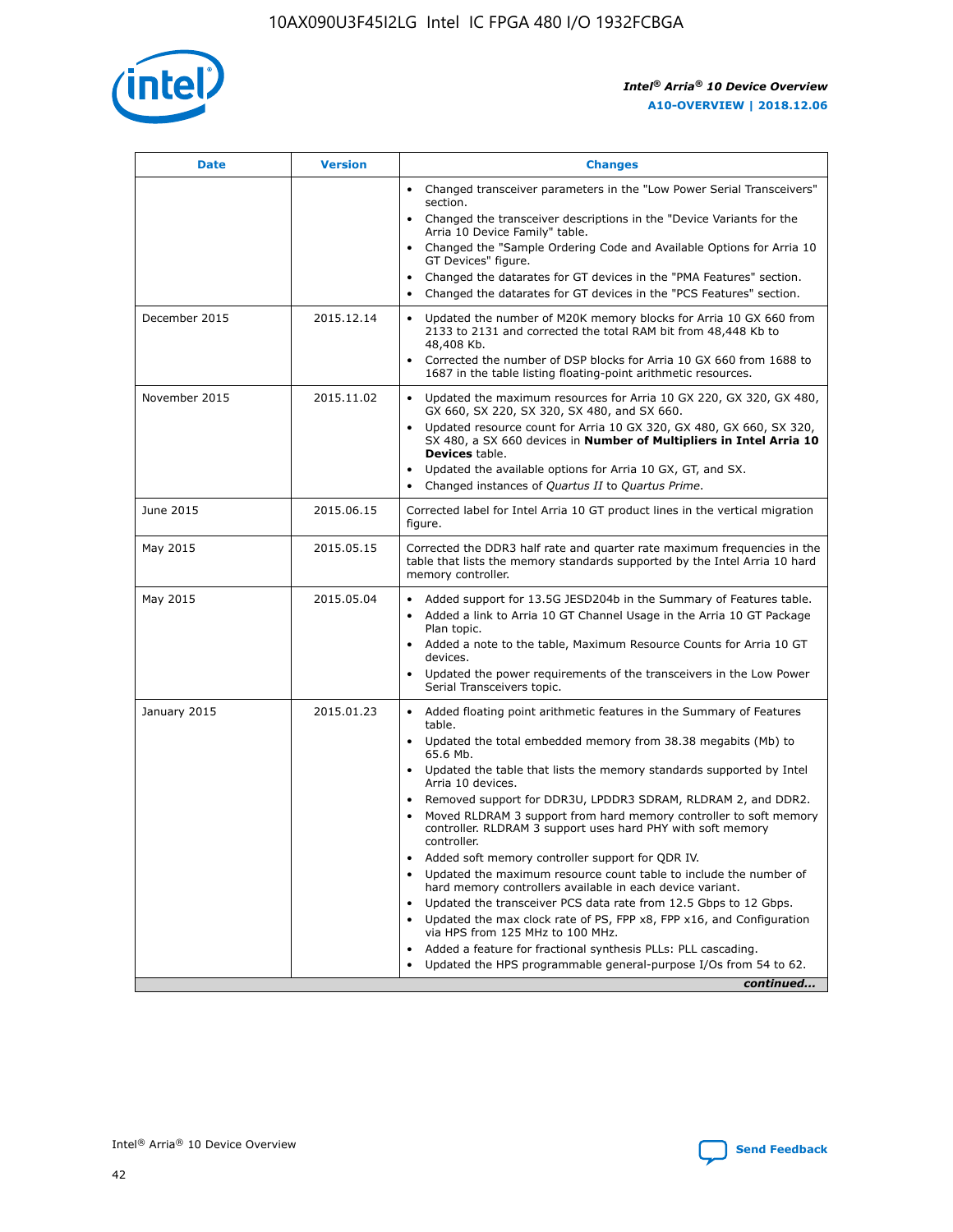r



| <b>Date</b>    | <b>Version</b> | <b>Changes</b>                                                                                                                                                                                                                                                                                                                                                                                                                                                                                                                                      |
|----------------|----------------|-----------------------------------------------------------------------------------------------------------------------------------------------------------------------------------------------------------------------------------------------------------------------------------------------------------------------------------------------------------------------------------------------------------------------------------------------------------------------------------------------------------------------------------------------------|
| September 2014 | 2014.09.30     | Corrected the 3 V I/O and LVDS I/O counts for F35 and F36 packages<br>$\bullet$<br>of Arria 10 GX.<br>Corrected the 3 V I/O, LVDS I/O, and transceiver counts for the NF40<br>$\bullet$<br>package of the Arria GX 570 and 660.<br>Removed 3 V I/O, LVDS I/O, and transceiver counts for the NF40<br>package of the Arria GX 900 and 1150. The NF40 package is not<br>available for Arria 10 GX 900 and 1150.                                                                                                                                       |
| August 2014    | 2014.08.18     | Updated Memory (Kb) M20K maximum resources for Arria 10 GX 660<br>devices from 42,660 to 42,620.<br>Added GPIO columns consisting of LVDS I/O Bank and 3V I/O Bank in<br>$\bullet$<br>the Package Plan table.<br>Added how to use memory interface clock frequency higher than 533<br>$\bullet$<br>MHz in the I/O vertical migration.<br>Added information to clarify that RLDRAM3 support uses hard PHY with<br>$\bullet$<br>soft memory controller.<br>Added variable precision DSP blocks support for floating-point<br>$\bullet$<br>arithmetic. |
| June 2014      | 2014.06.19     | Updated number of dedicated I/Os in the HPS block to 17.                                                                                                                                                                                                                                                                                                                                                                                                                                                                                            |
| February 2014  | 2014.02.21     | Updated transceiver speed grade options for GT devices in Figure 2.                                                                                                                                                                                                                                                                                                                                                                                                                                                                                 |
| February 2014  | 2014.02.06     | Updated data rate for Arria 10 GT devices from 28.1 Gbps to 28.3 Gbps.                                                                                                                                                                                                                                                                                                                                                                                                                                                                              |
| December 2013  | 2013.12.10     | Updated the HPS memory standards support from LPDDR2 to LPDDR3.<br>Updated HPS block diagram to include dedicated HPS I/O and FPGA<br>$\bullet$<br>Configuration blocks as well as repositioned SD/SDIO/MMC, DMA, SPI<br>and NAND Flash with ECC blocks.                                                                                                                                                                                                                                                                                            |
| December 2013  | 2013.12.02     | Initial release.                                                                                                                                                                                                                                                                                                                                                                                                                                                                                                                                    |